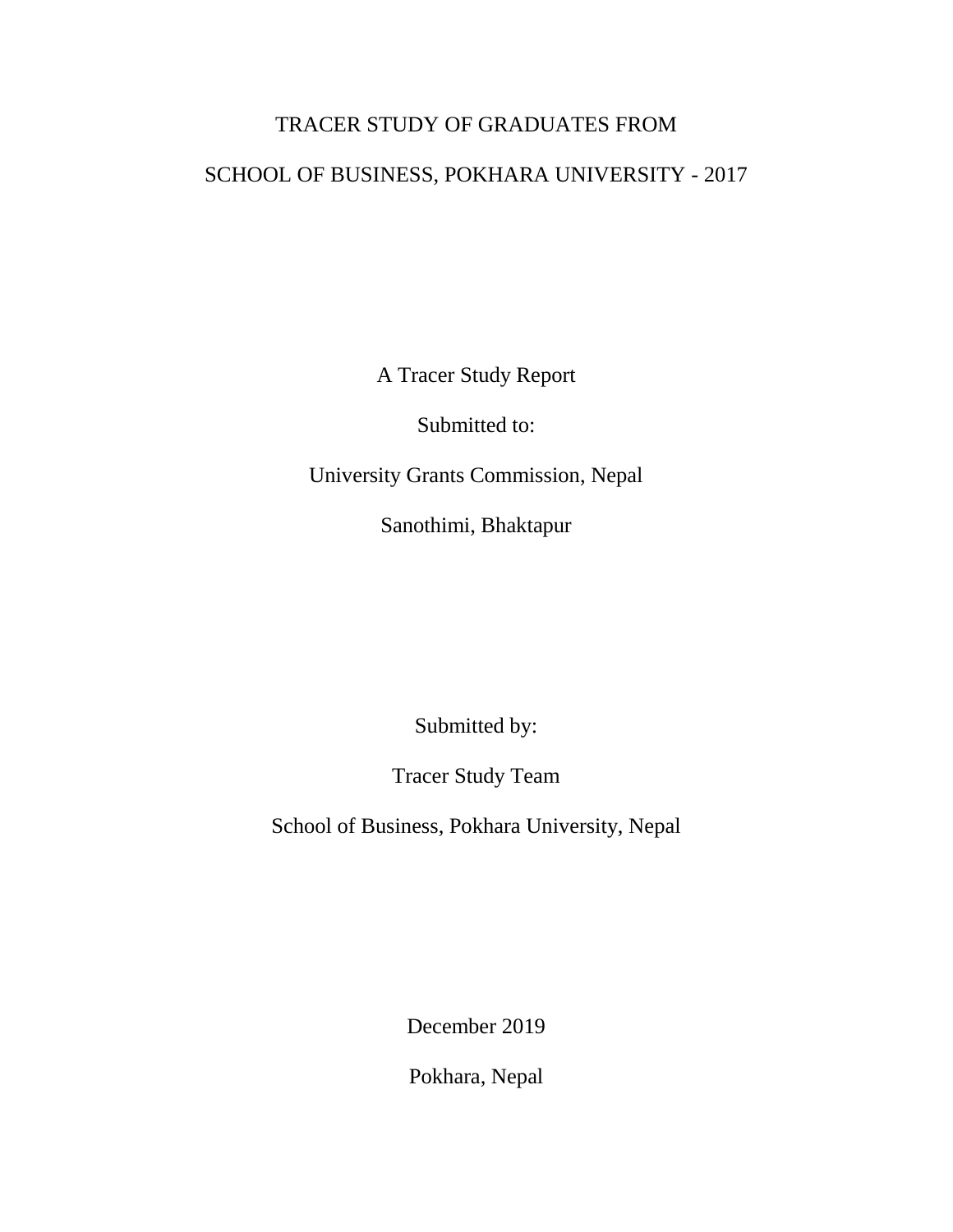**Tracer Study Team 2017**



School of Business Faculty of Management Studies Pokhara University

# **Team Leader**

Mr. Deepak Raj Paudel (Associate Professor, Pokhara University)

# **Team Members**

Dr. Umesh Singh Yadav (Associate Professor, Pokhara University)

Dr. Surya Bahadur G.C. (Associate Professor, Pokhara University)

Mr. Santosh Kumar Gurung (Lecturer, Pokhara University)

Mr. Pradeep Sapkota (Lecturer, Pokhara University)

Mr. Rabindra Prasad Baral (Lecturer, Pokhara University)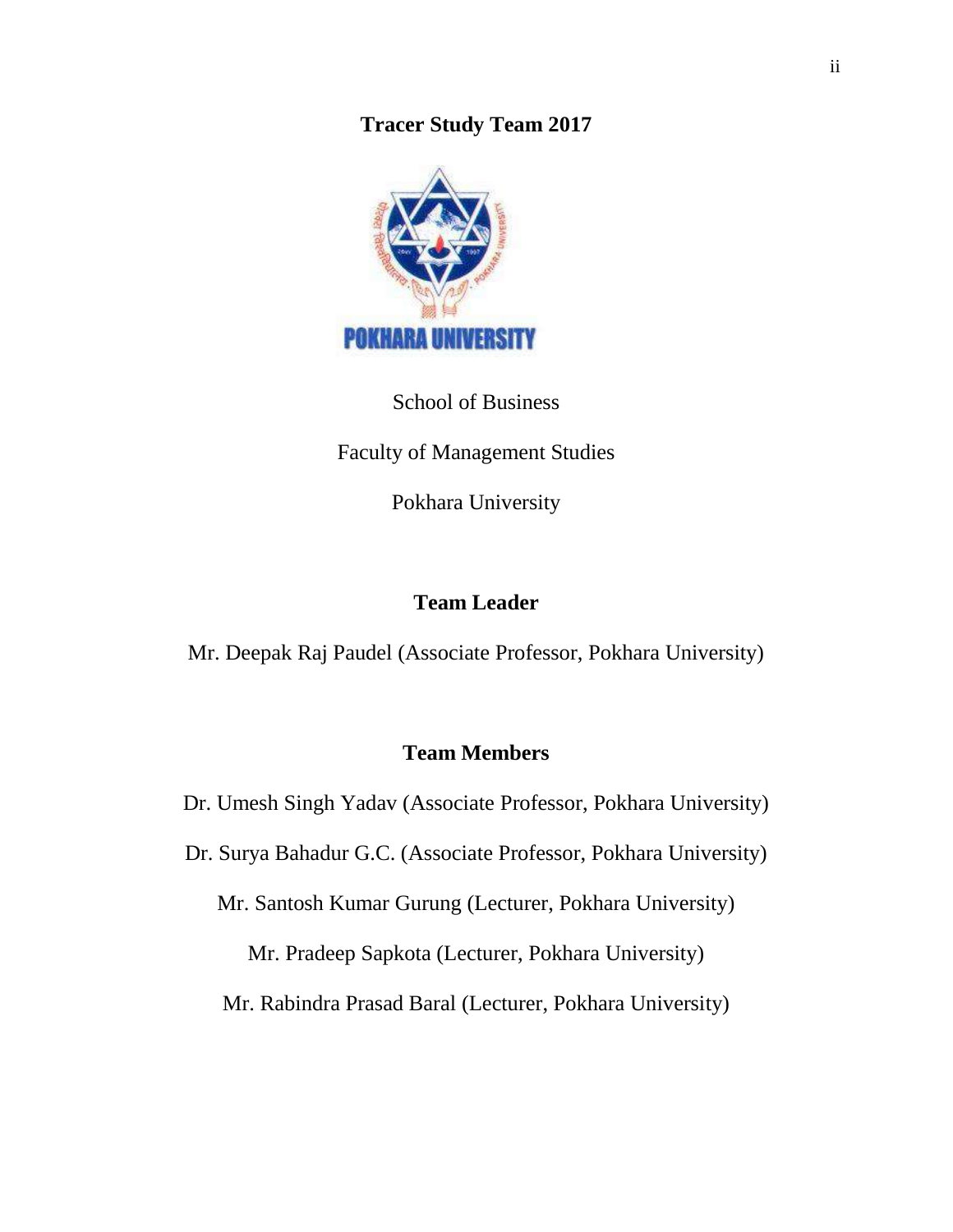### ACKNOWLEDGEMENTS

<span id="page-2-0"></span>This report is an outcome of the collaborative effort, contribution, and support of many individuals who have offered their valuable suggestions and inputs as well as shared their experiences with us during this study.

First and foremost, we would like to express our sincere thanks to the Member Secretary of University Grants Commission (UGC) of Nepal, Prof. Dr. Dev Raj Adhikari, and the UGC family for allowing us the opportunity to conduct the tracing study of graduates of School of Business, Pokhara University. We would also like to express our sincere thanks to Dr. Rabindra Ghimire, Director, School of Business of Pokhara University, for providing the opportunity to conduct this study from the institutional side. We would also like to offer sincere thanks to Dr. Ghimire for his constructive comments in this research work. At the same moment, we would like to acknowledge our indebtedness to Dr. Bharat Ram Dhungana, Controller, Office of the Controller of Examination, Pokhara University for providing the result date of the entire graduates.

We would like to express our thanks to all the graduates of School of Business, Pokhara University, who have actively participated and provided information that formed the foundation of this study. We are especially thankful to all supporting staff of School of Business, Pokhara University, especially Ms. Sita Devi Dhakal, Mr. Pramod Giri, and Mr. Toran Bahadur BK for their administrative supports. Above all, we are particularly indebted to the University Grants Commission (UGC) of Nepal for providing financial support to this study.

> Deepak Raj Paudel Team Leader Tracer Study Research Project, 2017

December 2019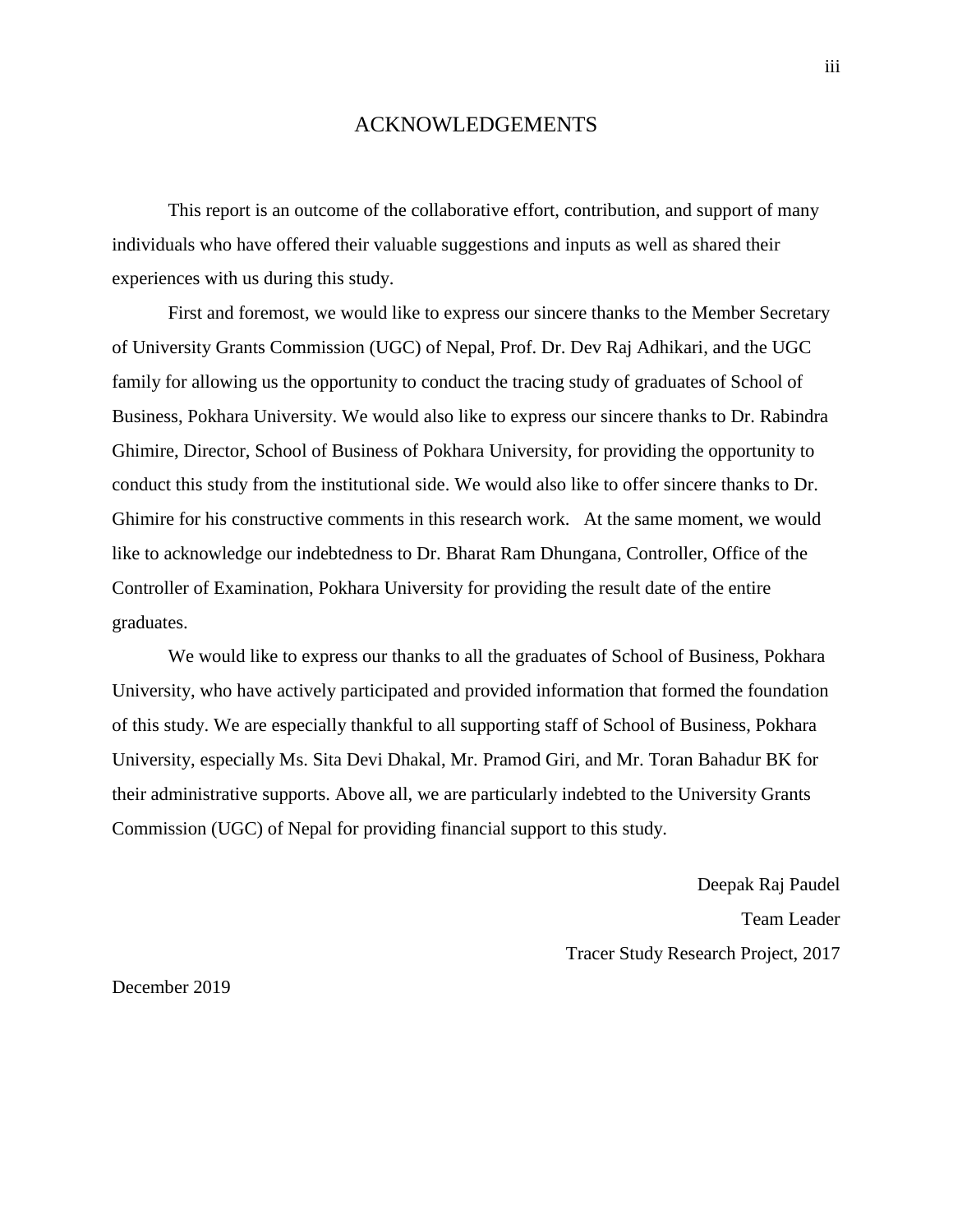### EXECUTIVE SUMMARY

<span id="page-3-0"></span>There has been a tremendous expansion of higher education in Nepal during the last two decades with the concept of multi-university. Pokhara University is one such expansion in the field of Management, Science and Technology, and Liberal arts. With this expansion of higher education, Pokhara University, an autonomous institution of higher education, was established under Pokhara University Act in 1997. The University is currently running different programs in various parts of the country. Faculty of Management Studies (FMS) is one of the faculties established in 1999. Under the Faculty of Management Studies, School of Business, the constituent unit of Pokhara University has been offering Bachelor of Business Administration (BBA) program since 1999, Master of Business Administration (MBA) program from 2000, and Bachelor of Business Administration in Banking and Insurance (BBA-BI) program since 2010. The expansion of higher education has produced an increase in the number of graduates entering into the job markets in Nepal. In this context, the status of management graduates of Pokhara University needs to be explored.

This report describes the results of the tracer study of management graduates of Pokhara University, Nepal. This is a tracer study of 114 graduates from the School of Business, Pokhara University who were graduated in 2017. The main objective of this study is to trace the graduates from the School of Business of Pokhara University. However, the study also has the following specific objectives:

 To explore the current status of the management graduates after their graduation from the School of Business, Pokhara University in 2017.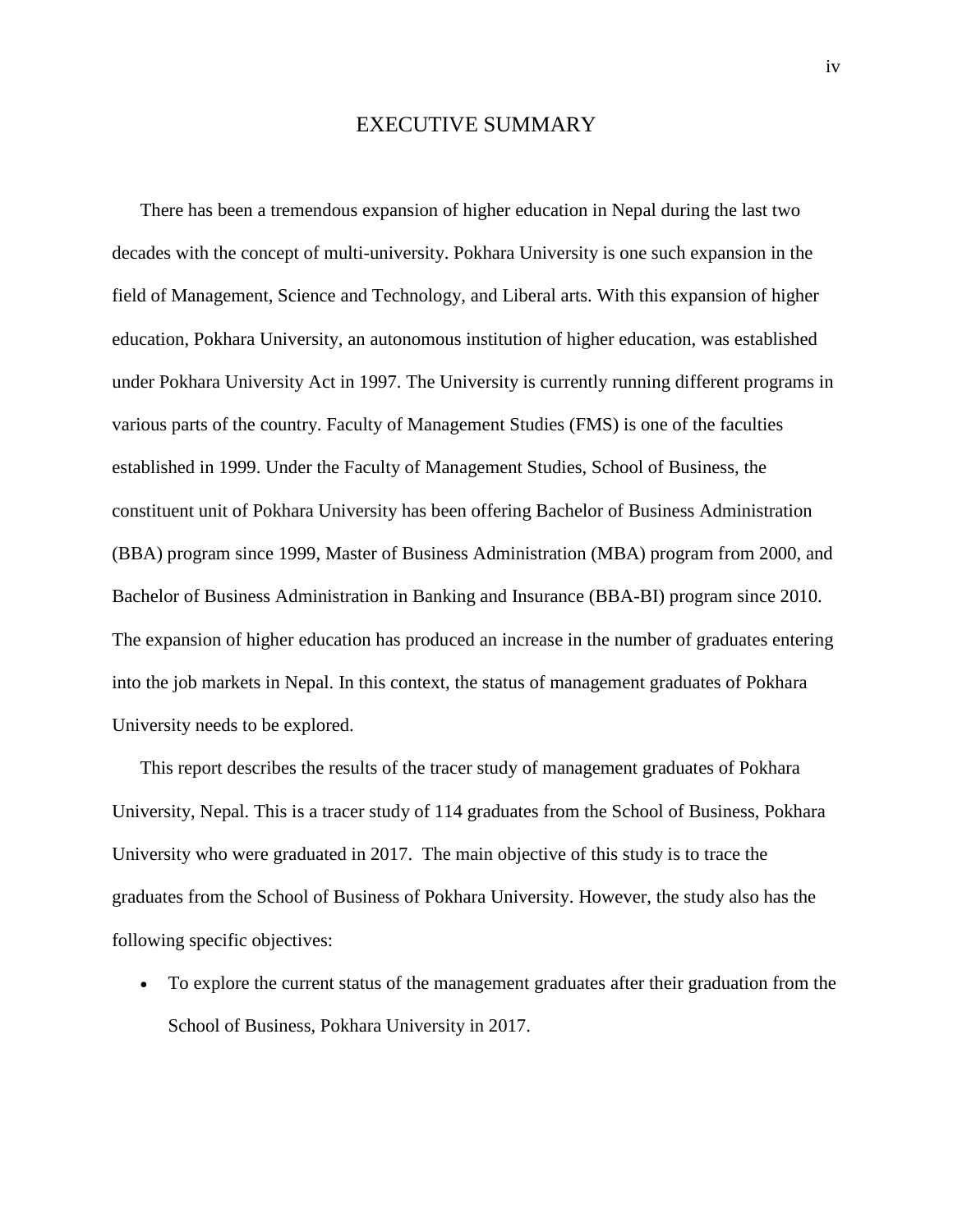- To explore the current employment status of the management graduates after their graduation from the School of Business, Pokhara University
- To understand the effectiveness and relevance of the academic programs of the School from the perspectives of type of program, gender, ethnicity, and age of the graduates.
- To explore the issues related to quality and relevance of higher education.
- To identify key factors associated with employment status, further study status, and perceived academic quality of School of Business.
- To contribute to the process of enhancing research capacity by involving concerned or all faculty members of School of Business, Pokhara University.

#### **Methodology**

The survey instrument was adapted from a questionnaire developed by the University Grants Commission of Nepal. The questionnaires were administered by the faculty members of the School of Business, Pokhara University. Interviews were conducted either face to face or through telephonic conversation. In some cases, questionnaires were sent through e-mail. Where direct contact or e-mail identities of the graduates were not available, a reliable source was also used. In addition to the above-mentioned approaches, social networking sites were also used. The data was entered, edited, and analyzed using mainly SPSS software. Proportions or percentages have been computed and reported for all variables/ indicators. Significance tests have been used to determine the difference or association of selected characteristics using chi-square ( $\chi^2$ ) test, independent sample t- test, and one-way Analysis of Variance (ANOVA). The determinants of being employed and pursuing further study were carried out by using logistic regression analysis. The determinants of perception on various dimensions of the academic quality of SOB were examined using multiple regression analysis. The academic quality of SOB was measured by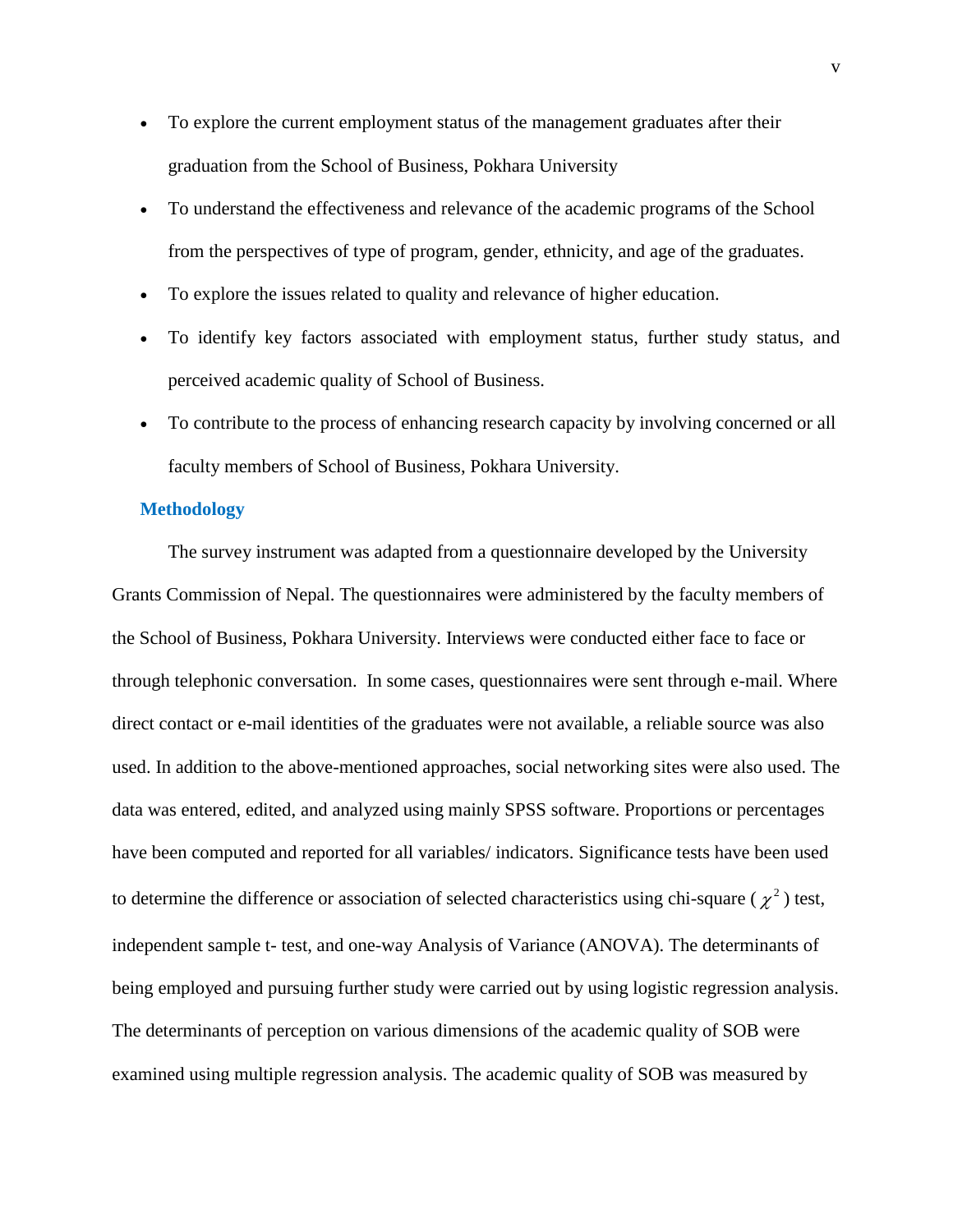summing eleven different indicators such as program relevancy, quality of delivery, teacher student's relationship, etc. Each of the indicators was a six-point Likert scale ranging from 0 to 5. The value 0 indicates that the graduates perceived the particular indicator was very weak, whereas the value 5 indicates that graduates perceived the particular indicator was excellent.

#### **Major Findings, Conclusions and Recommendations**

Of the total 114 traced graduates, majority (71%) were from Bachelor level, slightly more than half were male, and Brahamincomprised around half. Most of the graduates (86%) are being involved either in a job or pursuing further study. Nearly half (47.4%) of the graduates are currently pursuing further study. Relatively higher proportions of graduates are employed in public organizations (58%) as compared to the other type of organizations.The presence of graduates either in NGO/INGO or being employed in government organizations is negligible. Majority of the graduates (70%) are currently concentrated in the service sector. Among those who are currently employed in financial services, more than half (52%) of them are currently employed in A-class commercial banks followed by B-class development banks (33%). Most of the graduates (91%) are currently employed as a full-time job. Three fifths (61%) of the graduates are officer or higher level for their current job. Nearly one-fifth (21%) of the graduates are employed as an assistant level. Among those who are currently pursuing further study, a higher proportion of graduates are concentrated in abroad compared to their own country, Nepal. More than half (54%) of the graduates are currently pursuingfurther study abroad. Within Nepal, the larger proportion of the graduates are concentrated in School of Business, the constituent unit of Pokhara University*.* Within foreign universities, a higher proportion of the graduates are currently pursuing their further study in Australian universities.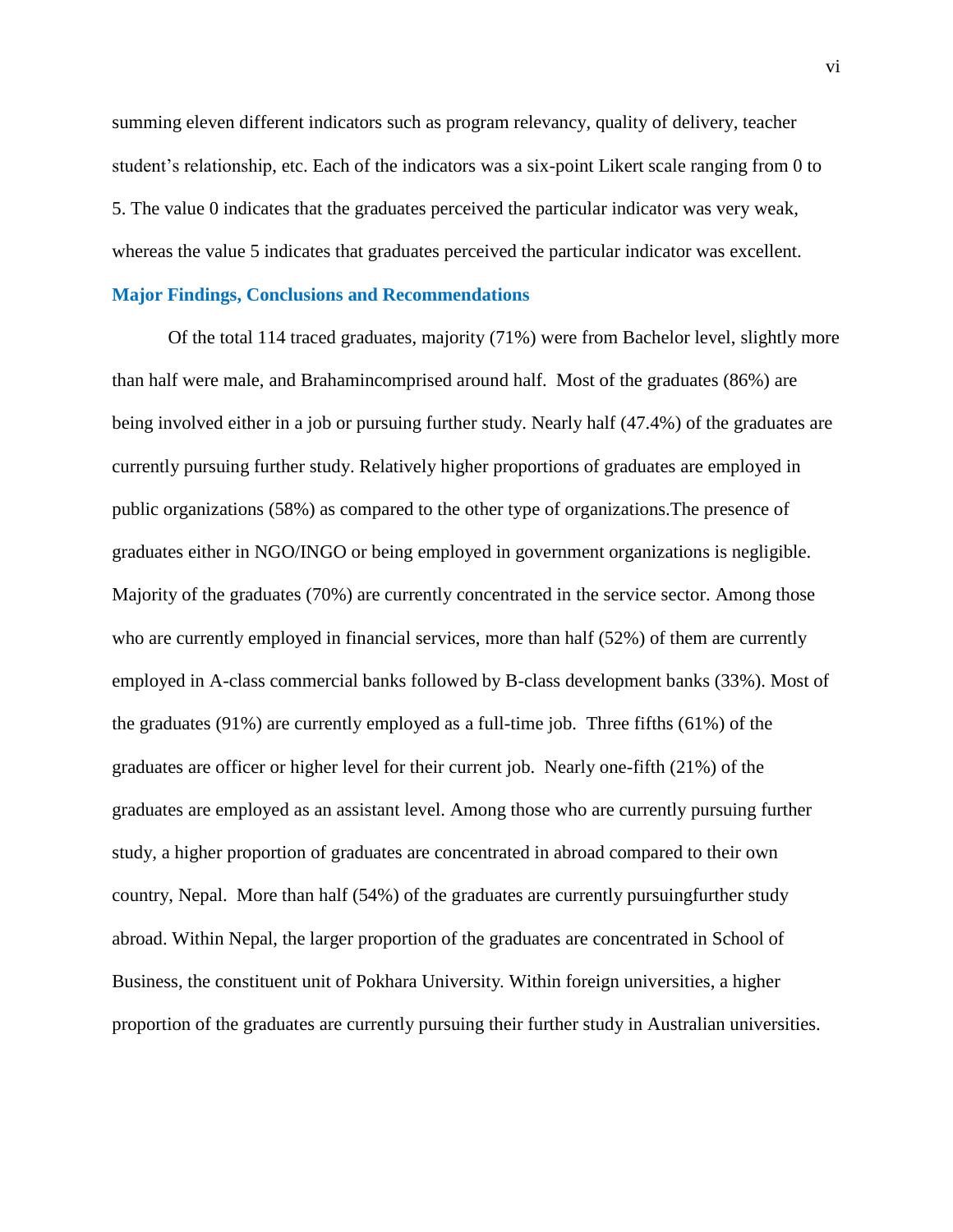The issues related to academic quality of graduates of their attended institutional program at the school have been assessed such as program relevancy, internship, learning environment, delivered educational quality, library facility, and so on. The graduates rated the teacher student relationship, quality of delivery, teaching learning environment, and program relevancy as the strengths of the School. Based on the response of the graduates, the indicators such as canteen/urinals facilities, sports facility, extra-curricular activities, facilities in the lab and library, and work placement/ attachment were considered the weaknesses of the School.

A higher proportion of Master level graduates (61%) are currently employed as compared to Bachelor level graduates (31%). The differences are also significant according to their completion of type of program either BBA/ BBA-BI or MBA graduates. The gender of the graduates showed significant differences in terms of current employment with a higher proportion of male graduates (52%) being employed as compared to female graduates (23%).

Nearly half of the BBA graduates are currently pursuing further study whereas it is 39% among the MBA graduates. Being females, they were more likely to pursue their further study as compared to male graduates. The large differentials are evident according to the age of the graduates for continuing their further study with younger graduates aged 20-24 years are more likely to pursue their further study as compared to older graduates aged 30 or more years.

The graduates were asked a range of questions covering the areas on the relevance of the programs, courses that helped them develop the skills of problem solving, learning environment, etc. The parametric tests such as independent sample t-test and one-way ANOVA showed that perception towards quality of SOB differed by gender and current status of graduates. Female graduates felt a positive inclination towards of SOB's academic quality as compared to male graduates. Similarly, graduates who are currently pursuing their further study comparatively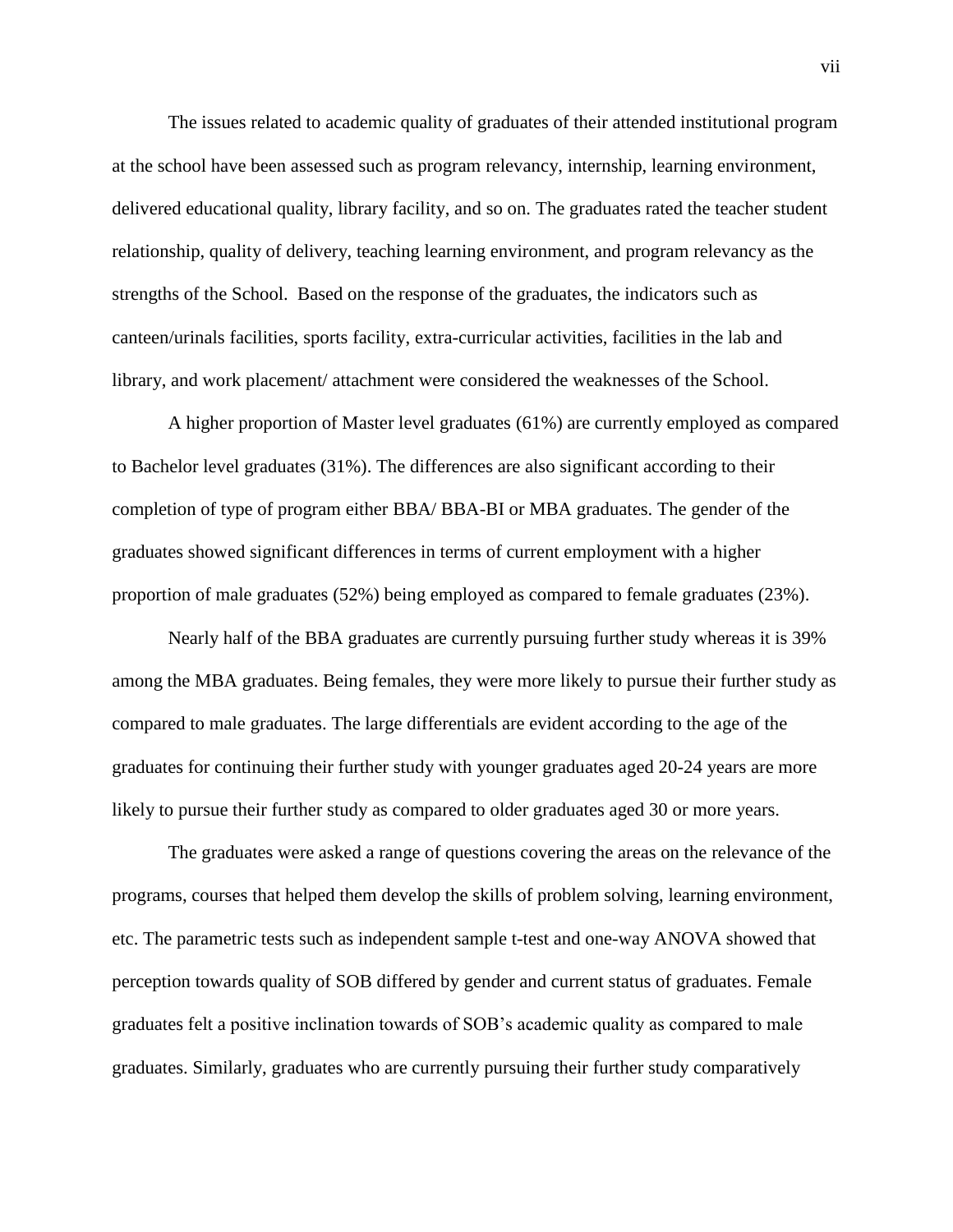perceived positive perception towards academic quality of their attended institutional academic program.

The determinants of being employed, pursuing further study, and the perceived quality of SOB have also been assessed using logistic regression and multiple regression analysis. Gender is the key factor affecting being employed among the studied socioeconomic factors. Female graduates are less likely to be employed as compared to male graduates while other things remaining constant. Being female, they are 61% less likely to be employed as compared to male graduates. MBA graduates are twice as likely to be employed in comparison to BBA-BI graduates, however, the relationship was insignificant. Gender and age of the graduates are the key factors affecting further study status of the graduates. Female graduates are more likely to pursue their further study as compared to male graduates while controlling the effect of other factors. Being female, they are 43% more likely to pursue their further study as compared to male graduates. With regard to the age of the graduates, older graduates are less likely to pursue their further study as compared to younger graduates. The gender, current status, type of completed program, and age of the graduates are the most influencing factors that have effect on perceived quality of SOB. The positive perception of SOB's academic quality was higher among females, those who are currently pursuing further study, BBA graduates, and aged graduates.

The results of the study show that the status of management graduates is very good as most of the graduates (86%) are involved in a job or pursuing further studies. The large gender differences in terms of employment and designation level suggest that there is high gender discrimination which also reflects the national scenario. Future studies can be carried out by incorporating many other factors such as students' performance which can be measured by their score, family status, and so on.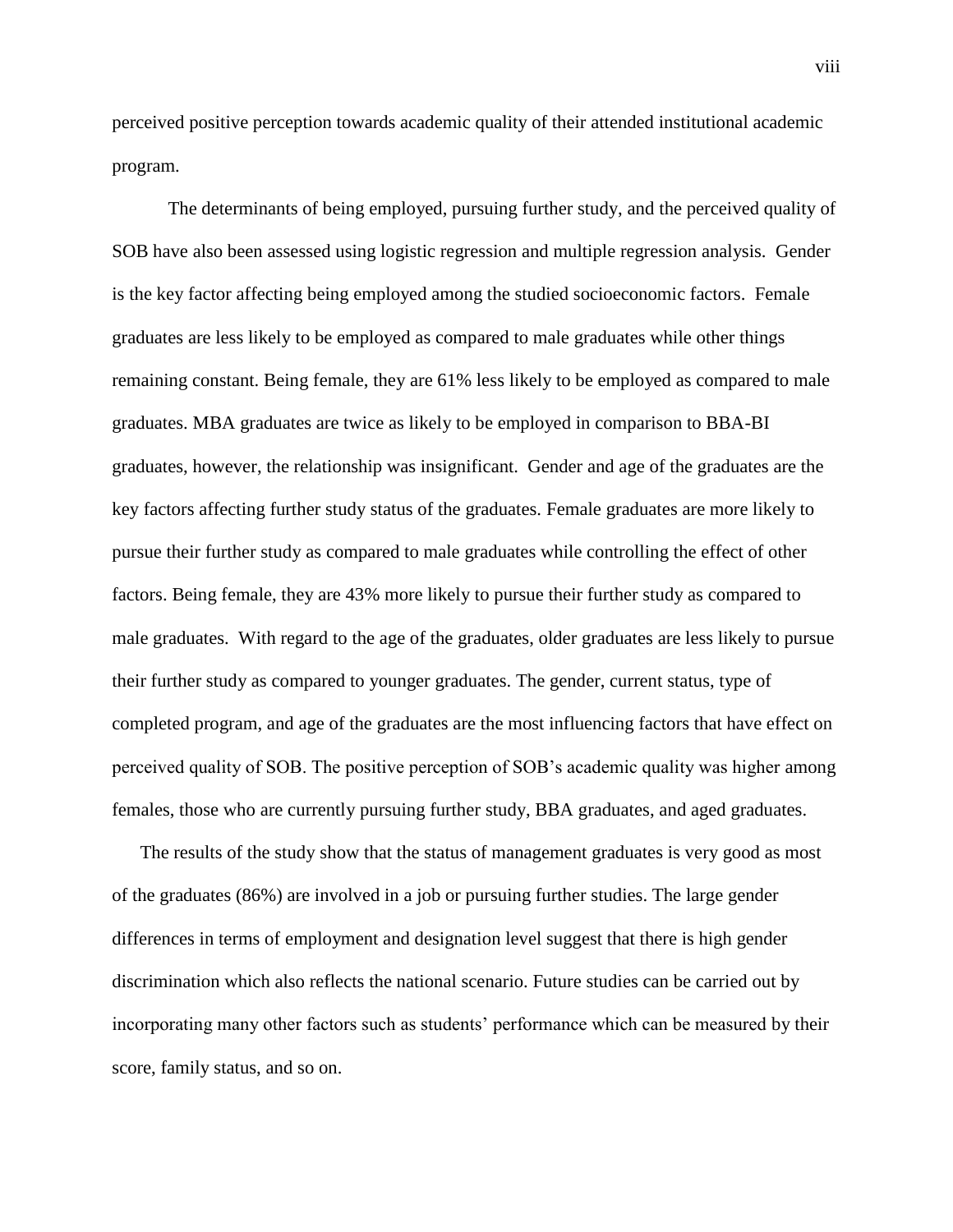# TABLE OF CONTENTS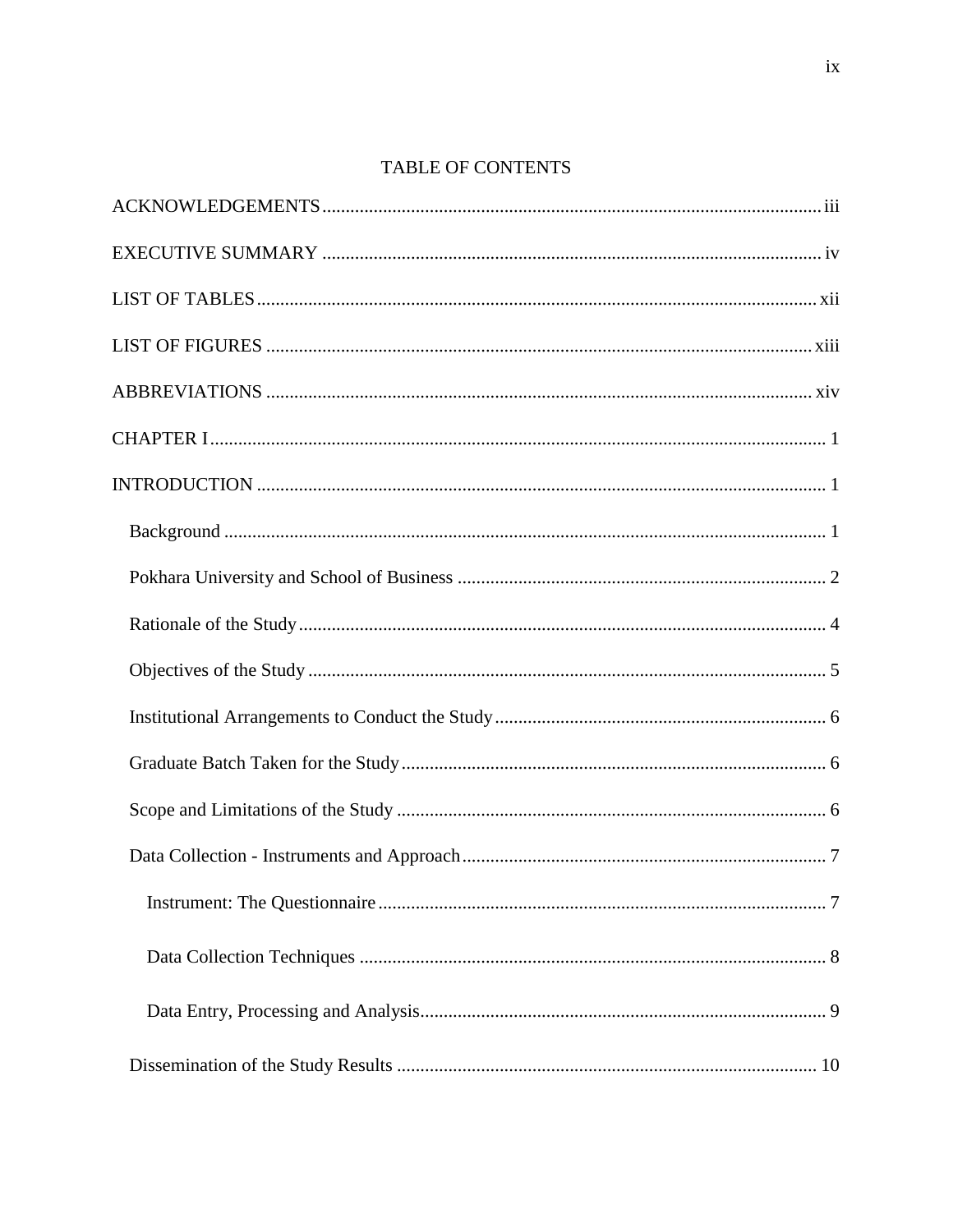| Issues Related to the Quality and Relevance of Programs: Eleven Dimensions  18   |  |
|----------------------------------------------------------------------------------|--|
|                                                                                  |  |
|                                                                                  |  |
| Perception towards Academic Quality of SOB by Socioeconomic Factors  24          |  |
| Determinants of Employment Status: Results from Logistic Regression Analysis  30 |  |
|                                                                                  |  |
| Determinants of Perception of SOB's Quality: Results from Multiple Regression 32 |  |
|                                                                                  |  |
|                                                                                  |  |
|                                                                                  |  |
|                                                                                  |  |
|                                                                                  |  |
|                                                                                  |  |
|                                                                                  |  |
|                                                                                  |  |
|                                                                                  |  |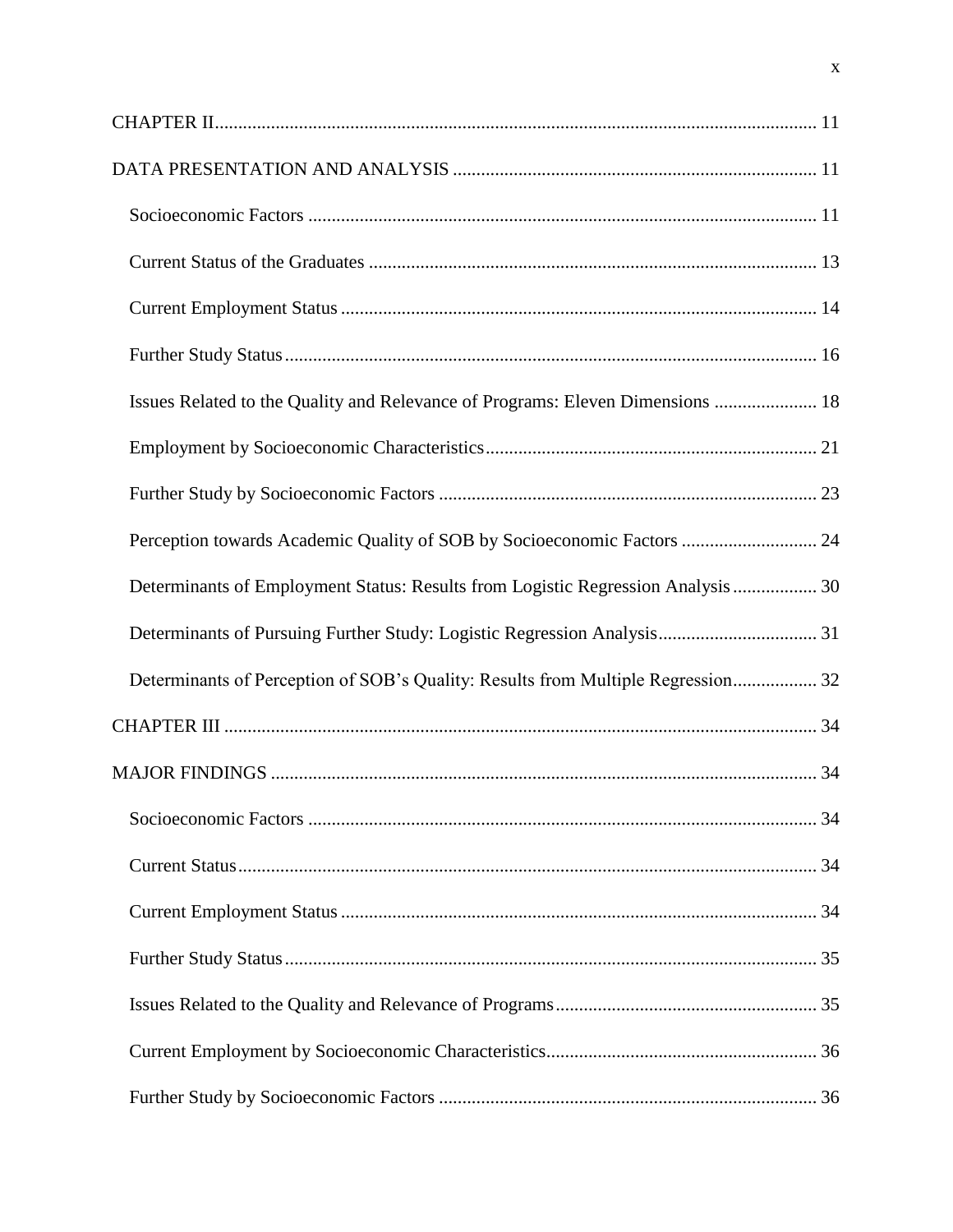| Perception towards Academic Quality of SOB by Socioeconomic Factors  37                  |  |
|------------------------------------------------------------------------------------------|--|
| Determinants of Being Employed, Pursuing Further Study and Perceived SOB Quality  37     |  |
|                                                                                          |  |
|                                                                                          |  |
|                                                                                          |  |
|                                                                                          |  |
|                                                                                          |  |
|                                                                                          |  |
|                                                                                          |  |
|                                                                                          |  |
|                                                                                          |  |
|                                                                                          |  |
| Annex I: Graduate Name List with their Current Status and Organizational Affiliation  47 |  |
|                                                                                          |  |
|                                                                                          |  |
|                                                                                          |  |
|                                                                                          |  |
| Annex VI: Official Letter to UGC- Submission of Tracer Study Report 2017  59             |  |
| Annex VII: Official Letter to UGC- Submission of Tracer Study Report 2018 60             |  |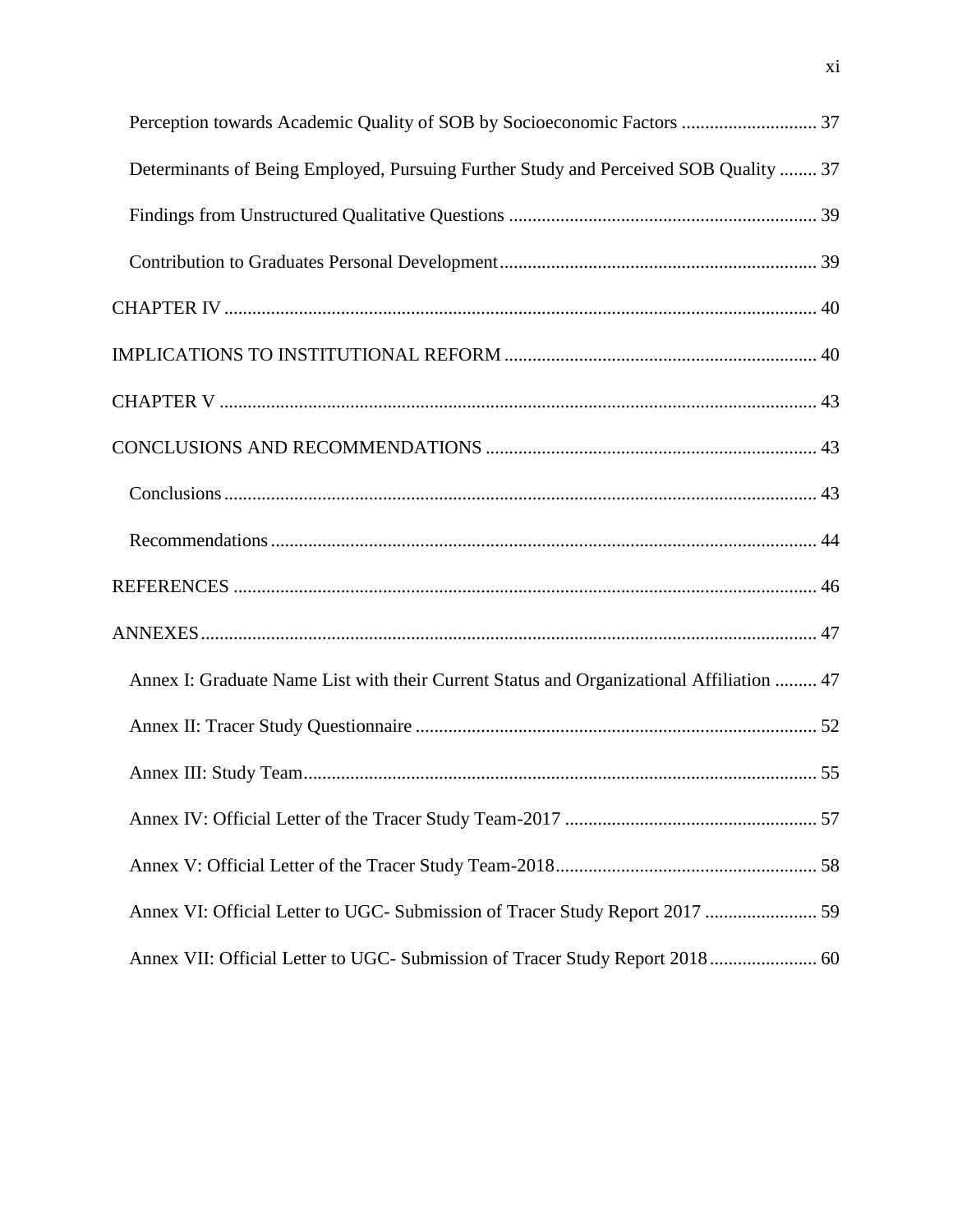# LIST OF TABLES

<span id="page-11-0"></span>

| Table 1 Distribution of the Graduates by their Selected Socioeconomic Characteristics (n=114) 12 |
|--------------------------------------------------------------------------------------------------|
|                                                                                                  |
| Table 3 Distribution of the Graduates by their Current Employment Status (n=33) 15               |
| Table 4 Distribution of the Graduates according to their Further Study Status 17                 |
| Table 5 Graduates Perception Rating towards Various Dimensions of Academic Quality for their     |
|                                                                                                  |
|                                                                                                  |
| Table 7 Further Study Status by Selected Socioeconomic Characteristics (n= 114) 23               |
| Table 8 Summary of Academic Quality of SOB's Program on Eleven Different Dimensions 25           |
| Table 9 SOB's Academic Quality Perception Scores by Socioeconomic Factors (n=84)  27             |
| Table 10 Perception towards Academic Quality by Socioeconomic Characteristics (n=84)  29         |
| Table 11Determinants of Employment Status-Results from Logistic Regression Analysis  30          |
| Table 12 Determinants of Pursuing Further Study-Results from Logistic Regression Analysis 31     |
| Table 13 Determinants of Perception of SOB's Quality-Results from Multiple Regression  33        |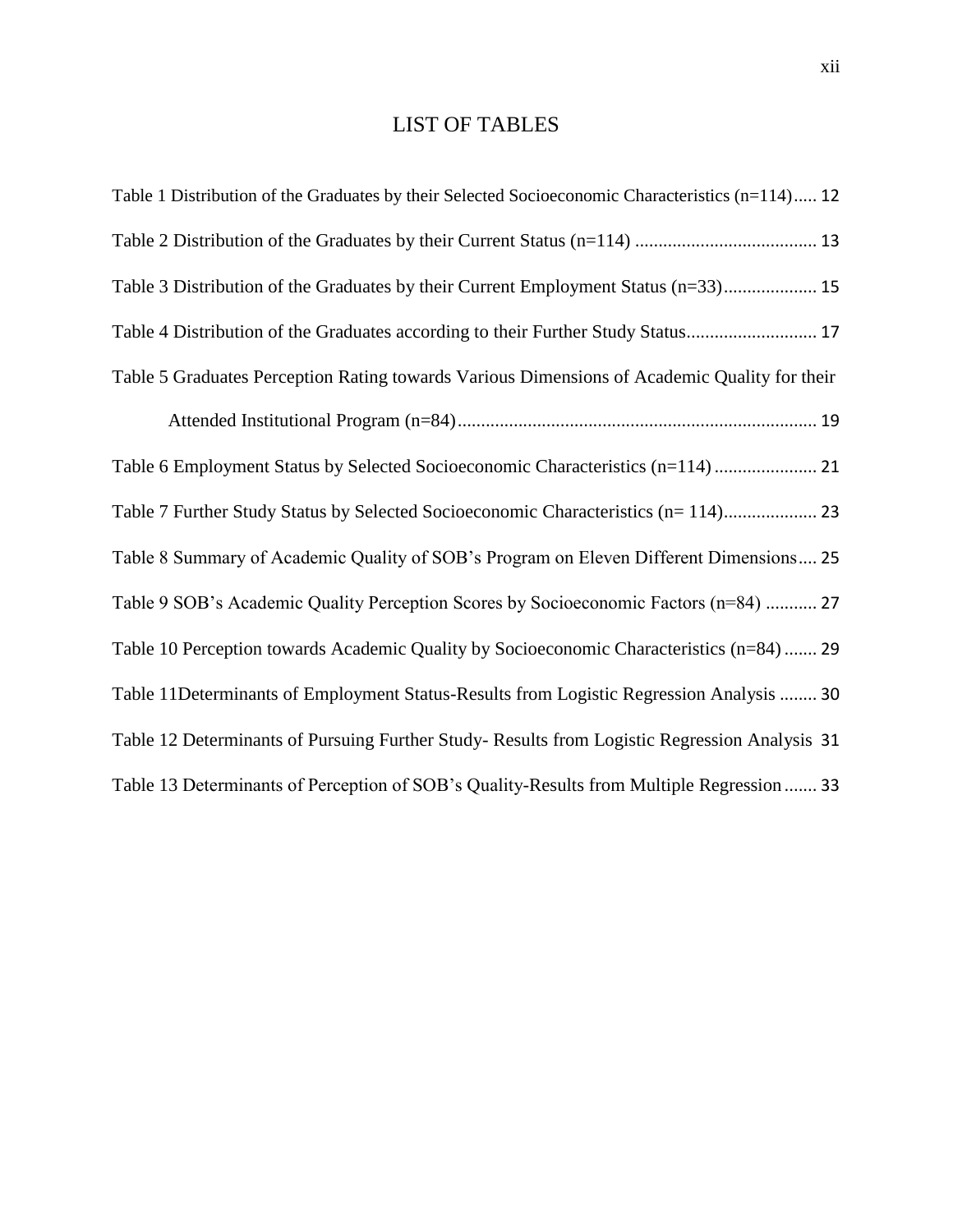# LIST OF FIGURES

<span id="page-12-0"></span>

| Figure 2. Distribution of Graduates by their Organization Type & Designation Level  16 |  |
|----------------------------------------------------------------------------------------|--|
| Figure 3. Graduates Rating towards Different Dimensions of Academic Quality (n=84)  20 |  |
|                                                                                        |  |
|                                                                                        |  |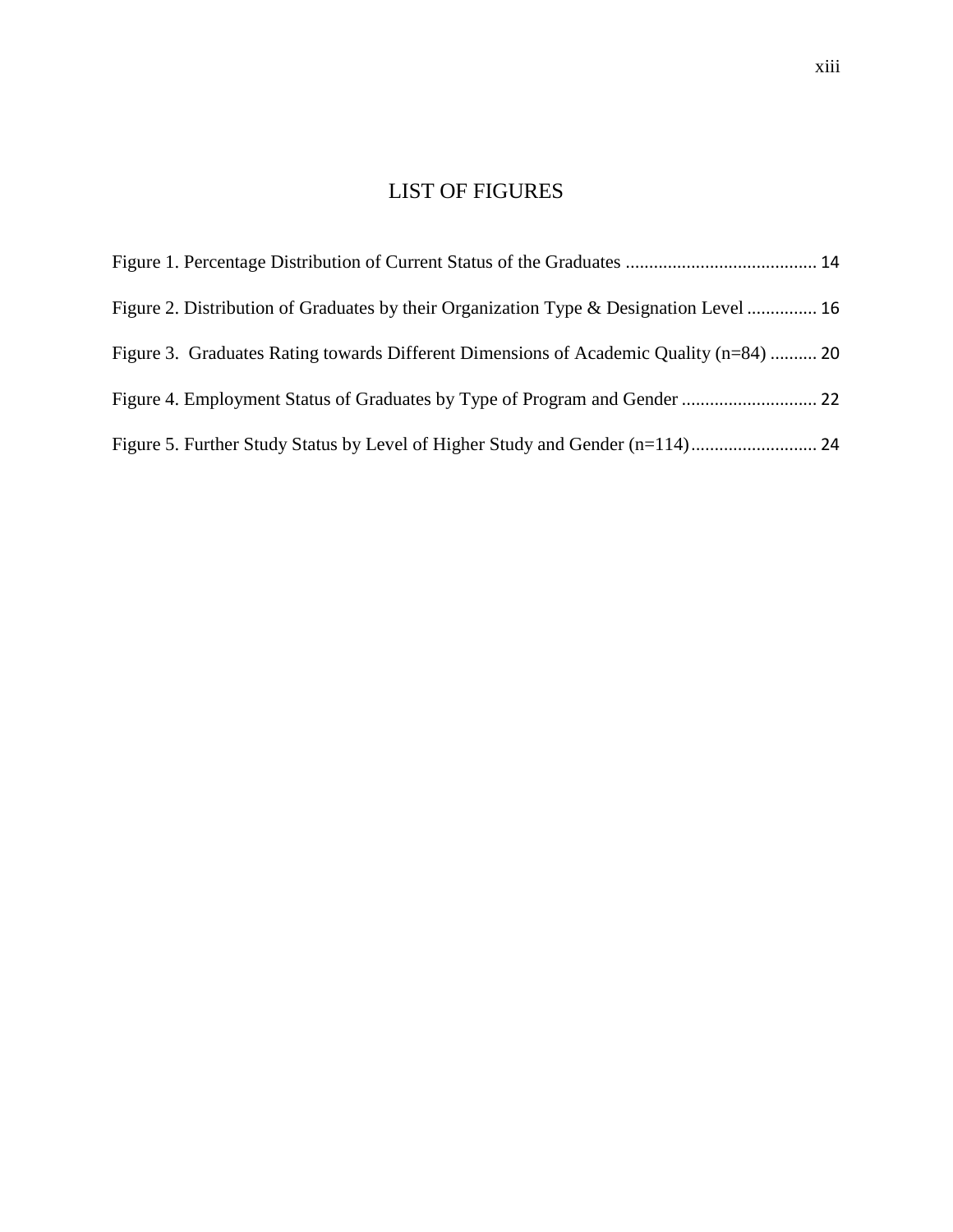# ABBREVIATIONS

<span id="page-13-0"></span>

| <b>BBA</b>    |                      | <b>Bachelor of Business Administration</b>                   |
|---------------|----------------------|--------------------------------------------------------------|
| <b>FMS</b>    |                      | <b>Faculty of Management Studies</b>                         |
| <b>BBA-BI</b> | $\ddot{\cdot}$       | Bachelor of Business Administration in Banking and Insurance |
| <b>INGO</b>   | $\ddot{\cdot}$       | International Non-Governmental Organization                  |
| KU            | $\ddot{\cdot}$       | Kathmandu University                                         |
| <b>MBA</b>    |                      | <b>Master of Business Administration</b>                     |
| <b>MBS</b>    |                      | <b>Master of Business Studies</b>                            |
| <b>MSU</b>    |                      | Mahendra Sanskrit University                                 |
| <b>NGO</b>    |                      | Non-governmental Organization                                |
| PRU           | $\ddot{\phantom{a}}$ | Purvanchal University                                        |
| PU            | $\ddot{\cdot}$       | Pokhara University                                           |
| <b>SHEP</b>   | $\ddot{\cdot}$       | Second Higher Education Project                              |
| <b>SOB</b>    |                      | <b>School of Business</b>                                    |
| <b>SD</b>     |                      | <b>Standard Deviation</b>                                    |
| TU            |                      | Tribhuvan University                                         |
| <b>UGC</b>    |                      | <b>University Grants Commission</b>                          |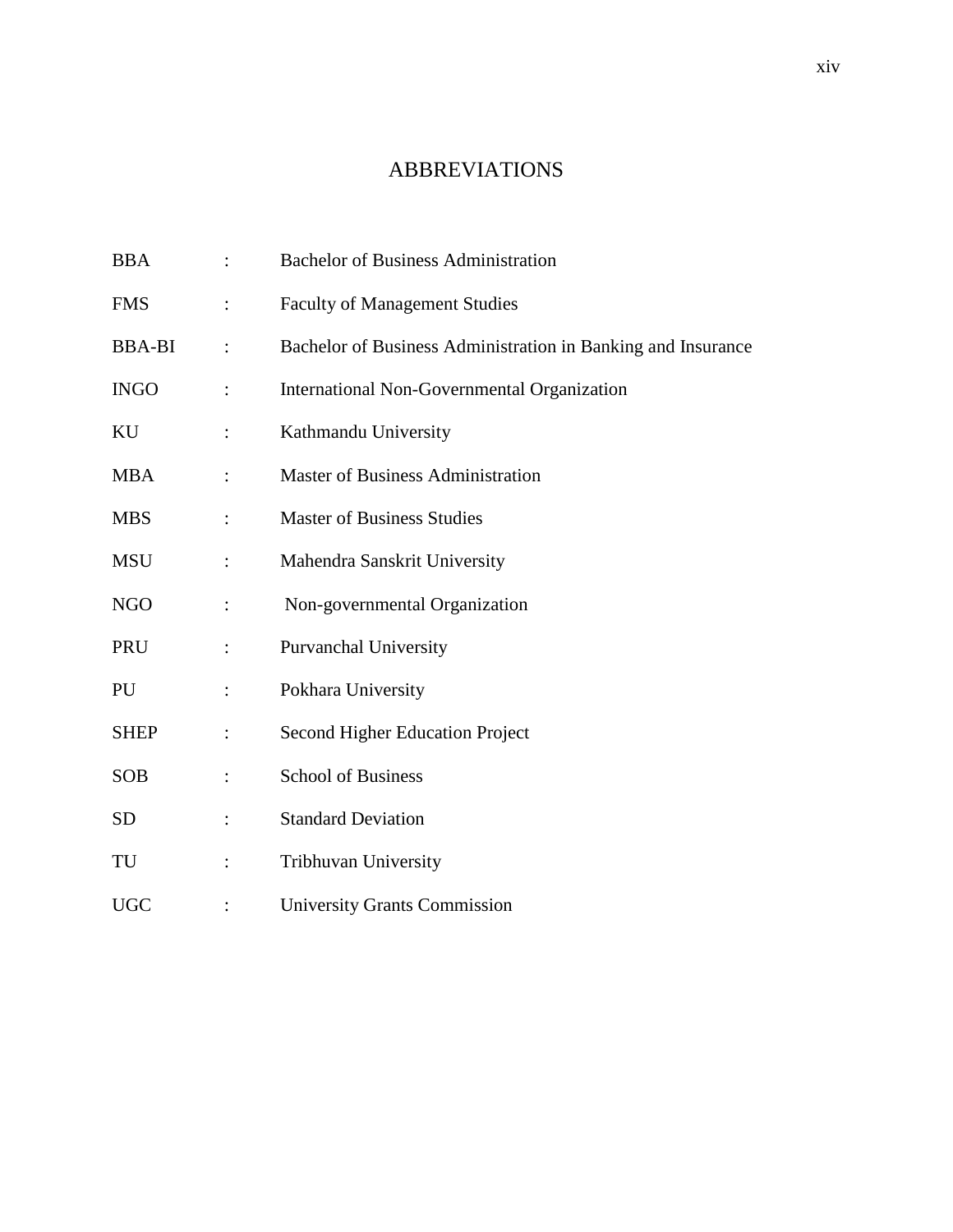### CHAPTER I

## INTRODUCTION

<span id="page-14-1"></span><span id="page-14-0"></span>This tracer study is carried out to assess the quality of the academic programs of the Pokhara University School of Business (PUSOB). The scholars, who graduated in the year 2017 in Master of Business Administration (MBA), Bachelor of Business Administration (BBA), and Bachelor of Business Administration in Banking and Insurance (BBA-BI), were traced. The main objective of the study was to understand the interface between the programs of the School and the employment prospects of the graduates. Understanding this interface is crucially important as it provides necessary inputs for restructuring the curricula and revamping the entire programs to make them job market oriented. The study is organized into five chapters: this introductory chapter provides the background of the School of Business Pokhara University, rationale of the study and sets the objectives of the study. The second chapter presents and analyzes the data collected from the graduates. The third chapter presents the major findings of the study. The fourth chapter draws the implications for institutional reforms and, finally, chapter five concludes the findings and provides recommendations.

#### **Background**

<span id="page-14-2"></span>Education is generally perceived as one of the most well-developed services to make people more conscious cognitively. Education is an important indicator of national development. Nepal is running under the concepts of a multi-university system, to produce skilled human resources and academic scholars since 1990. The human resource with the broader national development goals of the country has been the focus of higher education in recent years (Bajracharya, 2004).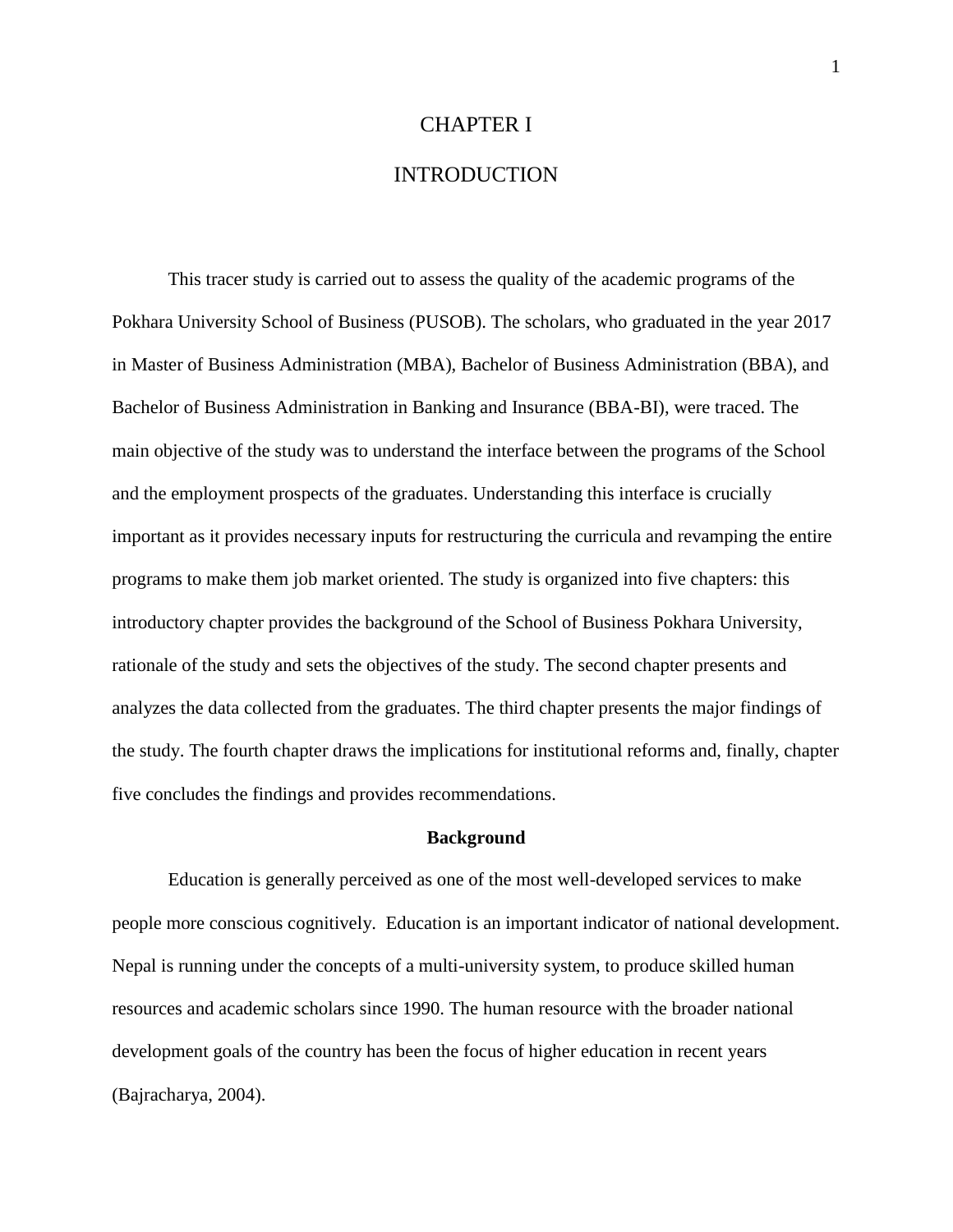Nepal has about one hundred year's history of higher education. In 1918, Trichandra campus was established as a first higher education in the country affiliated to Patna University, India. Tribhuwan University started in 1959 as the first university run by the government of Nepal. After its establishment, many colleges came into existence in various parts of the country and launched different programs. For promoting Sanskrit education, the government of Nepal established Mahendra Sanskrit University in 1985. After the restoration of democracy in 1990 under the concept of multi-university three more universities namely: Kathamandu University, Purbanchal University, and Pokhara University were established and currently these universities have been offering various programs in different parts of the country. Recently the government has also established some other universities and also launched various academic programs. Some of those universities are Lord Buddha University, Mid- Western University, and Far- Western University. This scenario suggests that though many tasks still remain, the tremendous expansion has been achieved in Nepal in higher education during the last two decades. In other words, the expansion of higher education has been growing in recent years in Nepal. This also further raises the question that whether the present structure and pattern of higher educational development has served the community.

#### **Pokhara University and School of Business**

<span id="page-15-0"></span>Pokhara University is one such expansion of higher education in the field of Management, Science and Technology, and Liberal arts. According to the preamble of Pokhara University, it encourages the private sector to develop education as one of the investing sectors. It is also widely believed that newly established universities of Nepal such as Kathmandu University, Purbanchal University, and Pokhara University are providing high quality education, especially in the technical field.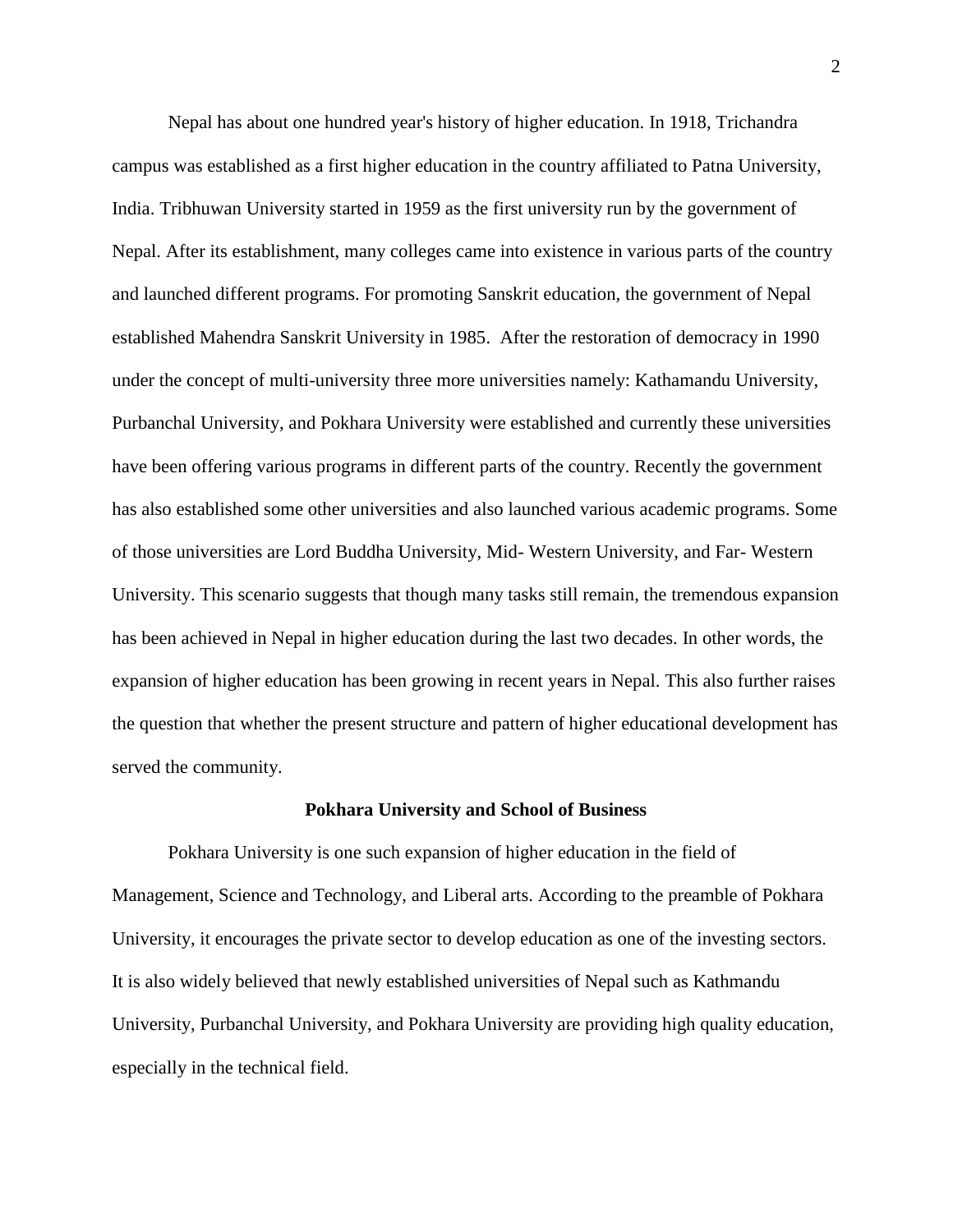With this expansion of higher education, Pokhara University (PU), an autonomous institution of higher education, was established under the Pokhara University Act in 1997. Pokhara University aims to be a leading educational institution in the country by excelling in teaching-learning and research, innovation and continuing activities and contributing to the national development process by producing market oriented, responsible, productive and committed human resources. It proposes to produce graduates, experts and research fellows with sound critical faculties and analytical abilities capable of solving problems with vision, imagination and professional acumen.

Having these aims, Pokhara University is running different programs in the various parts of the country. Faculty of Management Studies (FMS) is one of the faculties established in 1999. The FMS is committed to providing its students with a broad knowledge of management by introducing them innovative courses of management and developing their creative, analytical and decision-making abilities. Some of the objectives of the Faculty of Management Studies are:

- To produce competent executives and managers for various areas requiring high levels of competence
- To provide management professionals with a global vision and success- oriented perspectives.
- To enhance knowledge, managerial skills and exposure of practicing managers and executives.
- To broaden the outlook of students by inculcating in them right attitudes and by assisting them to become productive and responsible citizens of the world.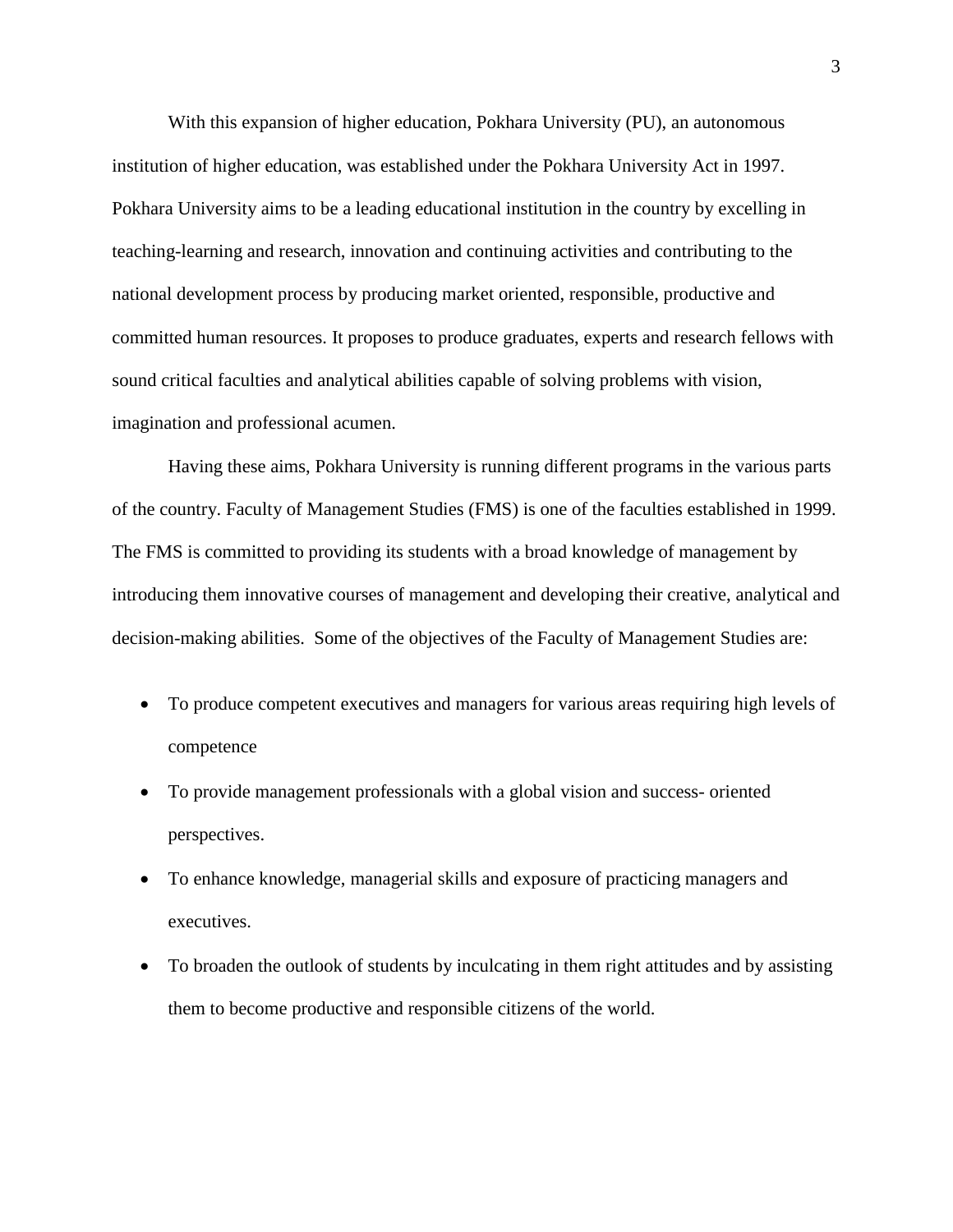Under the Faculty of Management Studies, School of Business, the constituent unit of Pokhara University has been offering Bachelor of Business Administration (BBA) program since 1999 and Master of Business Administration (MBA) program from 2000 and Bachelor of Business Administration in Banking and Insurance (BBA-BI) since 2010.

#### **Rationale of the Study**

<span id="page-17-0"></span>The expansion of higher education has produced an increase in the number of graduates entering into the job markets in Nepal. The linkage between demand and supply of graduates instill a great significance in any study of higher education. The increasing trend of graduates may ultimately make high competition in job markets. Due to high competition in job markets, there are high options for employers searching for new recruitment. To the best of the study team, limited research has been carried out in higher education and none of the empirical studies have been found with regard to the absorption of the graduates in the job markets. Much of the studies discussed only challenges and policy intervention part. With this context, the status management graduates of SOB, PU need to be identified.

It is widely believed that the School of Business (SOB) of Pokhara University has helped in building a nucleus of professionals in the field of management and administration in Nepal and abroad. Though up-to-date information regarding the placement of PU graduates is not available, it can be assumed that the graduates from SOB have been working in the various positions in the field of service, manufacturing, academic, and NGO/INGOs sectors in reputed and well established national and international organizations in the country and abroad. Furthermore, some of the graduates may have started their own business and some could have helped in their family business. In this scenario, this study will explore the current status (employment, entrepreneurial, further education, social involvement, etc.) and the efficacy of the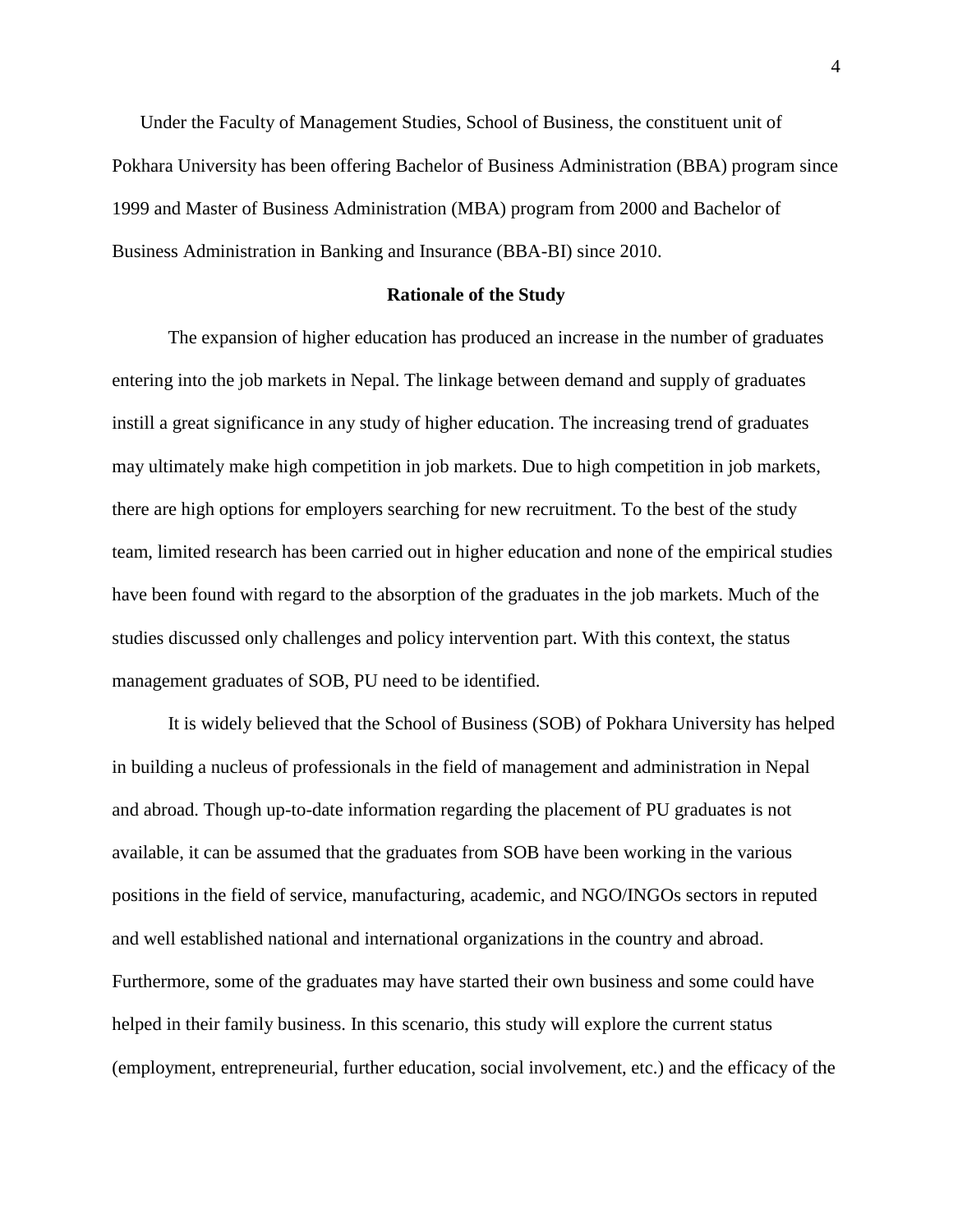knowledge and skills acquired during the study, in the executive, managerial, professional, further educational, and social life. The study will produce a very vital document for the university authorities, policy makers, planners and concerned bodies of the university to appraise globally competent management graduates in this globalized world. Similarly, it will also help the university to fabricate university level alumni thereby using the network the university can build a strong relationship with the different national and international organizations.

#### **Objectives of the Study**

<span id="page-18-0"></span>The main objective of this study is to trace out the students who have graduated from School of Business of Pokhara University in 2017. The study comprises a sample of 114 graduates. However, the study also has the following specific objectives:

- 1. To explore the current status of the management graduates after their graduation from the School of Business, Pokhara University in 2017.
- 2. To understand the effectiveness and relevance of the academic programs of the School to the graduates for their employment and higher study status – from the perspectives of type of program, gender, ethnicity, and age of the graduates.
- 3. To explore the issues related to the quality and relevance of higher education.
- 4. To identify key factors associated with the perceived academic quality of School of Business.
- 5. To contribute to the process of enhancing research capacity by involving concerned or all faculty members of School of Business, Pokhara University.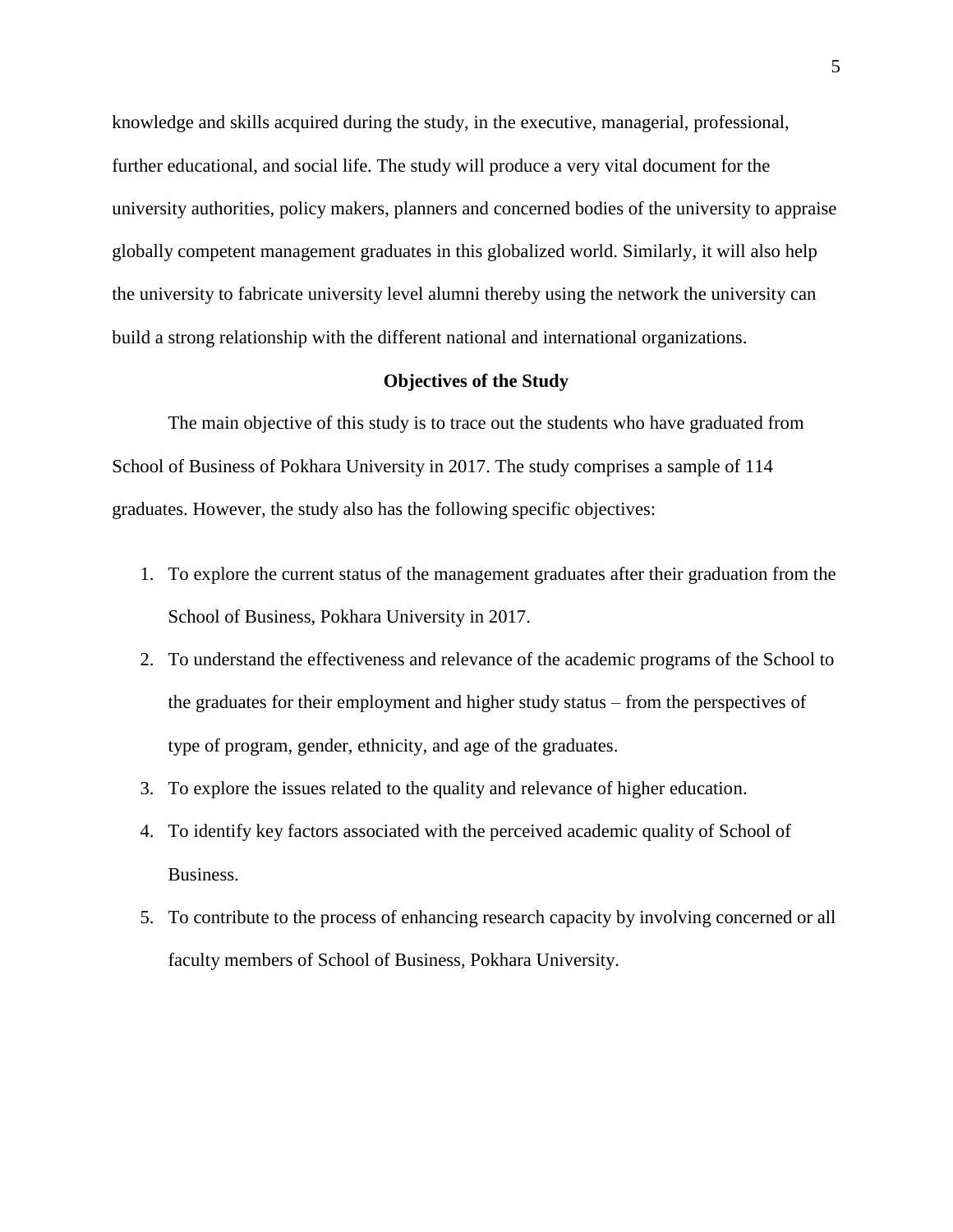#### **Institutional Arrangements to Conduct the Study**

<span id="page-19-0"></span>In order to proceed further with the task of tracing study, a task force team of six faculty members of School of Business was formed by the authority. Similarly, for technological support and data processing, the administration of School of Business made a laptop available to the team. Besides the stationery supports for printing the questionnaire, other related tasks were also supported by the institution.

The administration also supported the team by providing the necessary preliminary informational details regarding the graduates taken for the study. They also provided the initial communication facilities. Funding assistance of the UGC has been supportive in managing and organizing the resources needed to conduct the study efficiently. Despite this, a separate room was also provided by the School of Business to the team for the efficient operation of tracing study.

#### **Graduate Batch Taken for the Study**

<span id="page-19-1"></span>Among all the graduates of the School of Business, Pokhara University, the study has considered and taken the MBA, BBA and BBA-BI graduates of 2017 batch only as per the requirement of the University Grants Commission of Nepal. The study has incorporated 114 traced out graduates. The study has focused on the employment and educational details of the above-mentioned batch only.

#### **Scope and Limitations of the Study**

<span id="page-19-2"></span>The study is primarily based on a quantitative approach. This study has incorporated only the graduate batch of MBA, BBA and BBA-BI of the year 2017 as per the requirement of the University Grants Commission of Nepal. The study has mainly explored the dimensions of higher education as available through the questionnaire provided by the University Grants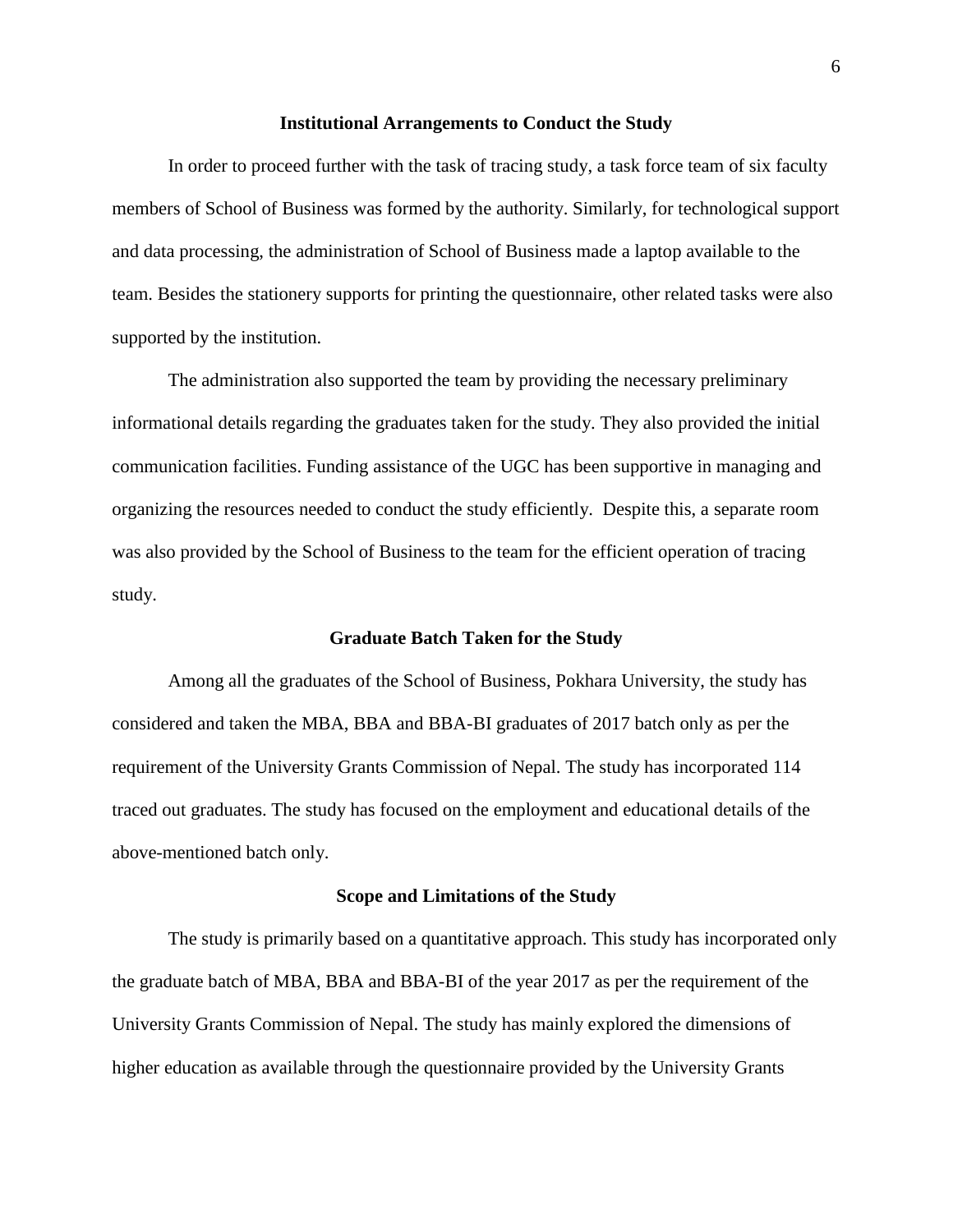Commission and thus the findings may not be reflective of the holistic or wide-array of the higher education in Nepal. Despite various efforts to trace out the graduates, out of 149 graduates only 114 graduates (76.5%) were traced.

The study had a wider scope since it covered cross sectional data from graduates working in Nepal, Australia, other South Asian countries, Europe, and the United States of America. There were a substantial number of female graduates in both the target population and respondent graduates. This information could be of immense use for gender analyses on various aspects of education at the School and the professional advancements of graduates from the School. The study team as formed by the office of School of Business did all possible efforts to collect the questionnaire using all forms of communication system such as emails, phone calls, and social media like Facebook and Twitter, regular posts and other ways like personal contact. This report has been prepared on the basis of the latest questionnaire recommended by the University Grants Commission. The questionnaire includes the perception of graduates towards the academic quality of the institutional program that they have attended. There were elven dimensions of academic quality including program relevancy, teacher student's relationship, quality of education delivered and so on

#### **Data Collection - Instruments and Approach**

<span id="page-20-0"></span>This is a study of 114 students who had graduated from School of Business, Pokhara University in 2017. The data were mainly collected from June 2019 to December 2019.

#### <span id="page-20-1"></span>**Instrument: The Questionnaire**

The survey instrument was adapted from a questionnaire developed by University Grants Commissions Nepal, and it was slightly modified in its layout for ease of handling. The questionnaire included both close-ended and open-ended questions. The questionnaire comprised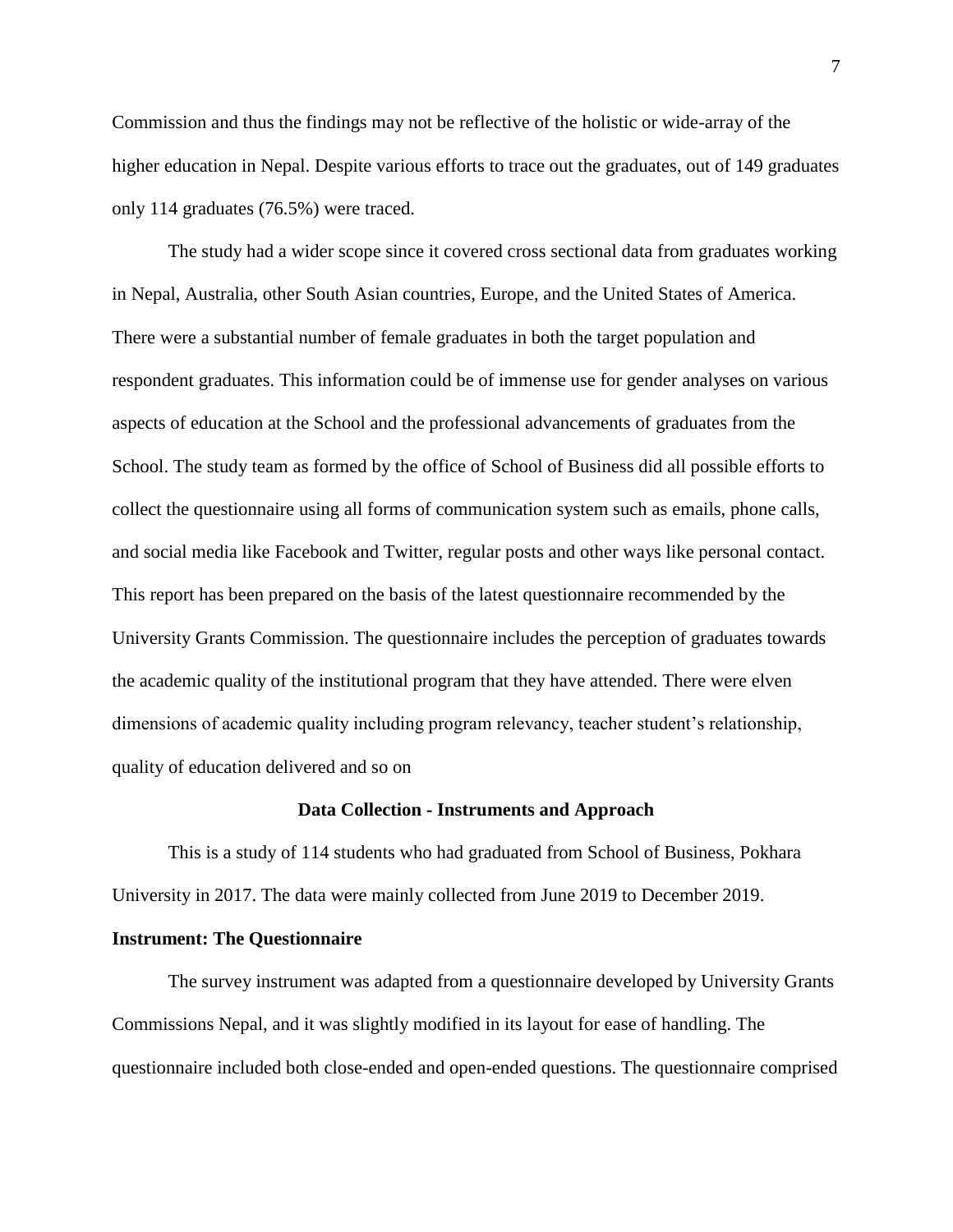six sections namely: student's personal information, employment status, further study status, graduates' opinion towards the betterment of their studied organization, the possible contribution from the graduates to the organization, and contact address of some their colleagues graduated in the same year (such as mobile, email id). The questionnaire also comprised of the other two sections- namely student's college records and team leader's information (see annex for tracer study questionnaire).

#### <span id="page-21-0"></span>**Data Collection Techniques**

The questions were mainly asked by the faculty members of School of Business, Pokhara University and interviews were conducted either face to face or in some cases the interviews were conducted through telephonic conversation. In many cases, questionnaires were sent through e-mail and were returned to the study team after being filled up. For this purpose, an official e-mail account was also created. Furthermore, where direct contact or e-mail identities of the graduates were not available, a reliable source (mainly guardian's information or from the peer group) has also been incorporated to get the information of PU graduates. In addition to the above-mentioned approach, we also used social networking sites such as face-book by which the study team was able to get the information from their peer group.

The data were collected by forming groups; each group consists of two to three faculty members (teachers) from SOB, PU. Normally it took 10-15 minutes to fill it up. Whenever possible, we also requested the graduates to submit the appointment letters. Around one fifth refused to provide such documents because of organizational secrecy. They mentioned that the appointment letter is confidential and thus cannot be provided. In such cases, we further requested to provide a photocopy of their identity card or visiting card whichever is comfortable to them.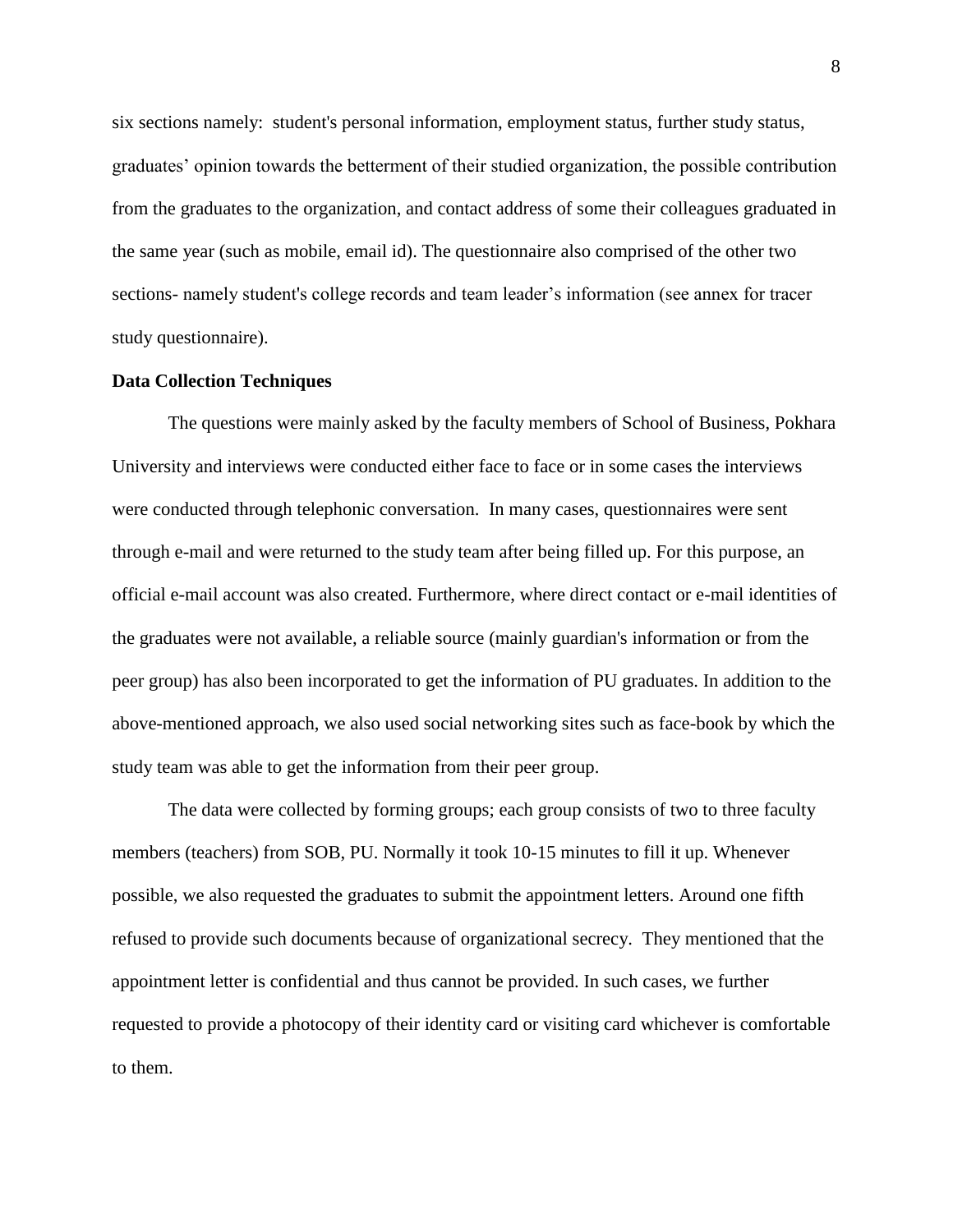Before actually forming groups in order to collect the data, a committee was formed by the office of the School of Business of PU, consisting of faculty members of School of Business of Pokhara University. This committee prepared the roaster of all graduated students and then it was divided into groups such that the data collection procedure would go smoothly. The newly formed committee made the decision of incorporating supporting staffs of SOB, PU such that all official records of the graduates could be easily available. The decision was also made to involve all faculty members who were employed at SOB, PU at the time of committee formation

#### <span id="page-22-0"></span>**Data Entry, Processing and Analysis**

All completed questionnaires collected by faculty members of SOB, PU were handed over to the team leader for data entry and processing. The data processing operations consisted of manual editing, coding, data entry, and machine editing. As far as possible, data entry was carried out with a presence of concerned faculty members who collected the data in order to minimize inconsistencies and manual editing was done on the spot. The data was entered, edited, and analyzed using mainly SPSS 20 version software. Data entry was done directly from the questionnaires and was verified in order to minimize the errors.

Proportions or percentages have been computed and reported for all variables/ indicators. Significance tests have been carried out to determine the difference or association of selected variables using chi-square ( $\chi^2$ ) test, independent sample t- test, and one-way Analysis of Variance (ANOVA). Furthermore, the determinants of being employed as well pursuing further study were carried out by using logistic regression analysis. The determinants of perception on various dimensions of the academic quality of SOB were examined using multiple regression analysis. In this case, a summated scale was calculated on eleven different dimensions of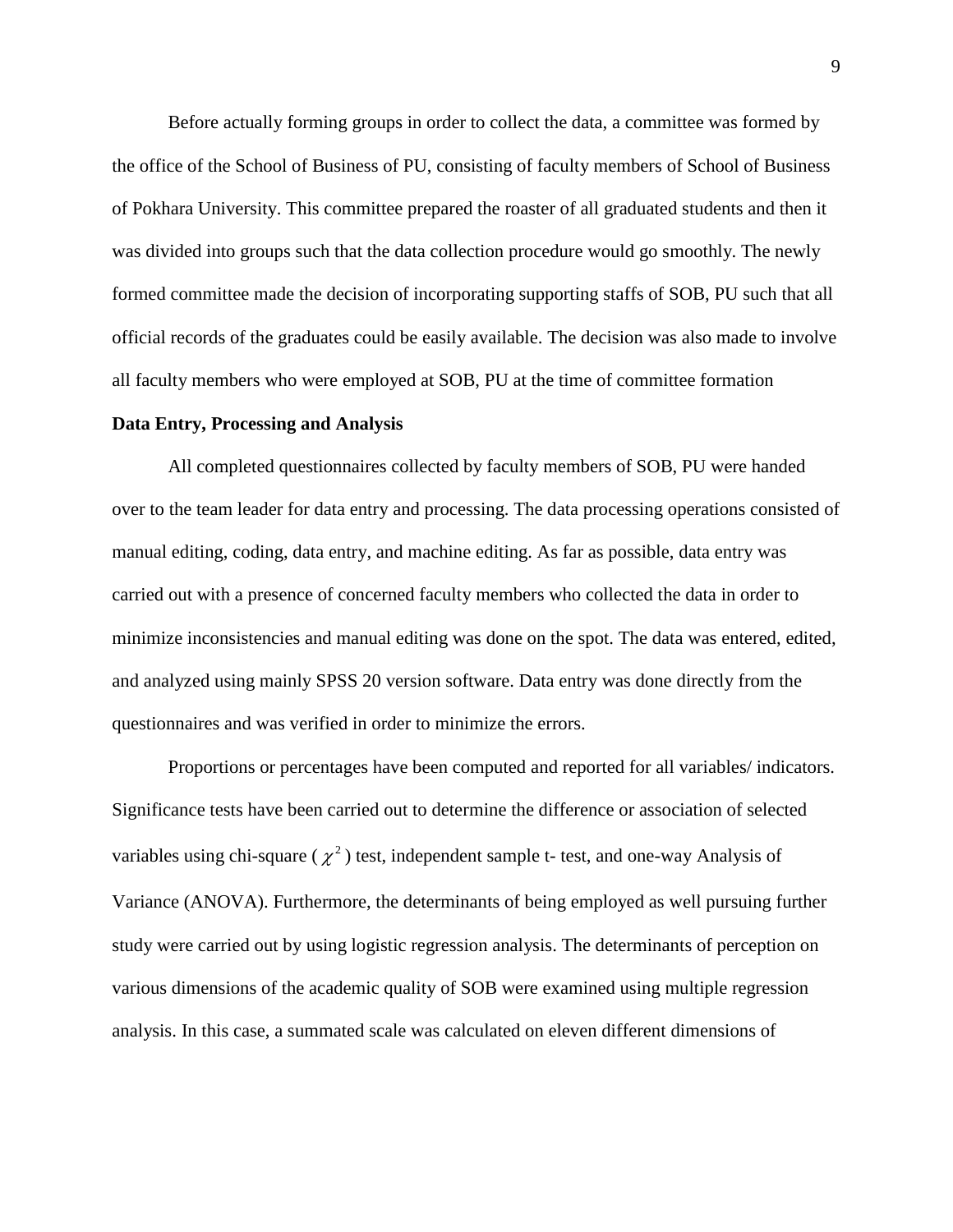academic quality of SOB. Because this study was designed to be a descriptive assessment of PU graduates, tests of significance have been conducted for a limited number of factors.

### **Dissemination of the Study Results**

<span id="page-23-0"></span>Once the draft report is submitted to University Grants Commission (UGC) of Nepal and budget from UGC will be disbursed, a dissemination seminar will be organized by SOB, PU for the dissemination of the findings. This will help the participants in understanding the situation of PU graduates. A final copy of the report will be prepared after incorporating all the comments obtained from the participants if necessary. The findings of the study will also be disseminated in published form namely in Pokhara University bulletin. The results will also be disseminated in the form of an article.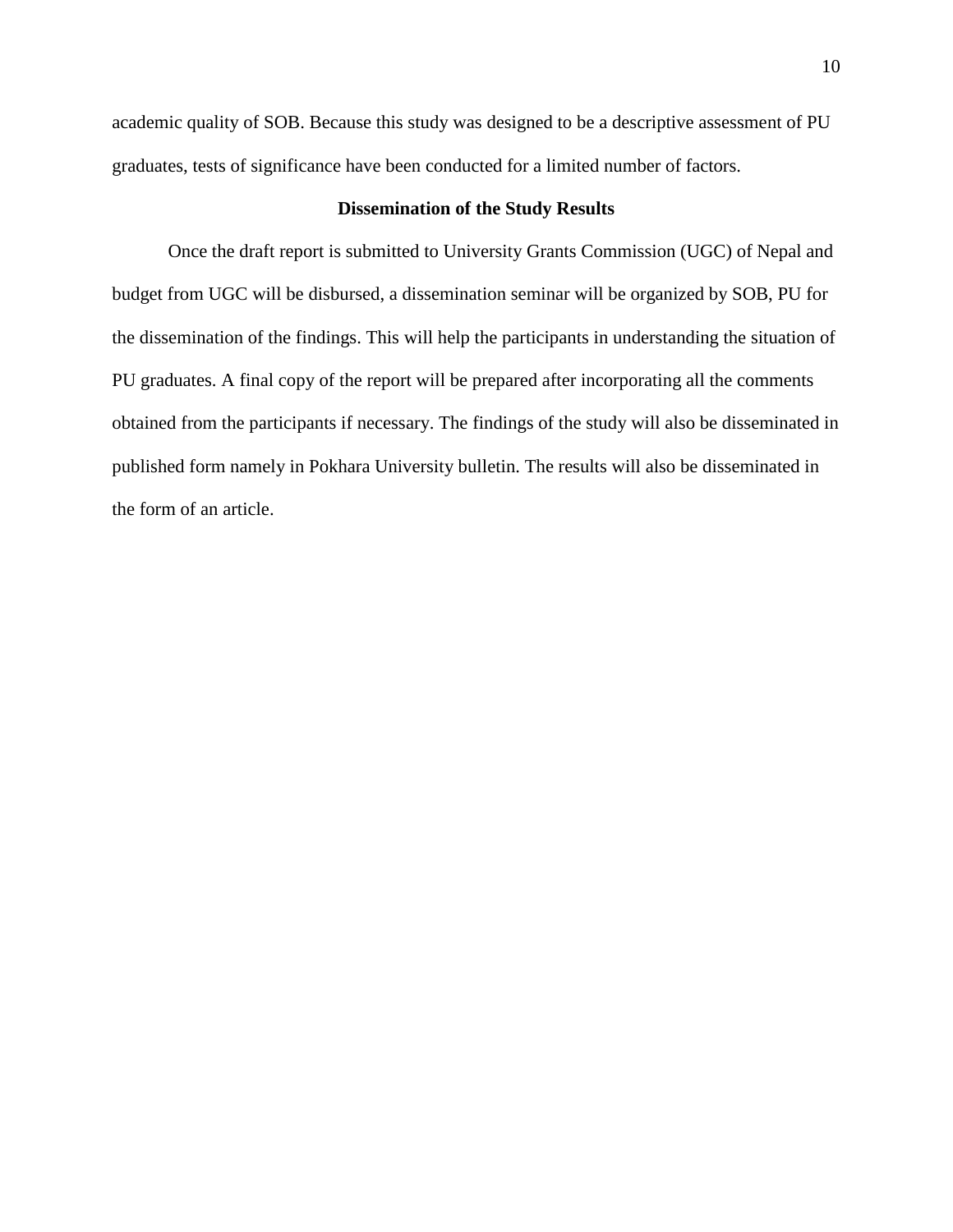#### CHAPTER II

## DATA PRESENTATION AND ANALYSIS

<span id="page-24-1"></span><span id="page-24-0"></span>The results from the data analysis of the study have been divided into seven sections. The first section describes the distribution of the graduates according to their selected socioeconomic factors such as type of program completed, level of graduation, gender, caste/ethnicity, and age distribution. The second section presents the distribution of the graduates according to their current status. The third section discusses the distribution of the graduates according to their employment status. The fourth section depicts the further study status of the graduates. The fifth section presents the perception of the graduates towards their satisfaction on eleven different dimensions of academic quality of their attended institutional program, such as program relevancy, internship, learning environment, delivered educational quality, library facility, and so on. The sixth section provides a cross-classification analysis of all possible factors. The final or seventh section provides the analysis from multivariate analysis considering three possible outcome variables such as employment status, higher study status, and overall satisfaction to their attended institutional program. The final section also provides plausible determinants of being employed, continuing further study, and factors affecting overall satisfaction to their attended program at the school.

### **Socioeconomic Factors**

<span id="page-24-2"></span>The socioeconomic distributions of the graduates have been depicted in table 1. More than half of the graduates (55%) were BBA. Nearly more than a quarter were MBA and rest were BBA-BI graduates. Majority of the graduates (71%) were from Bachelor level, whereas 29% were from Master level.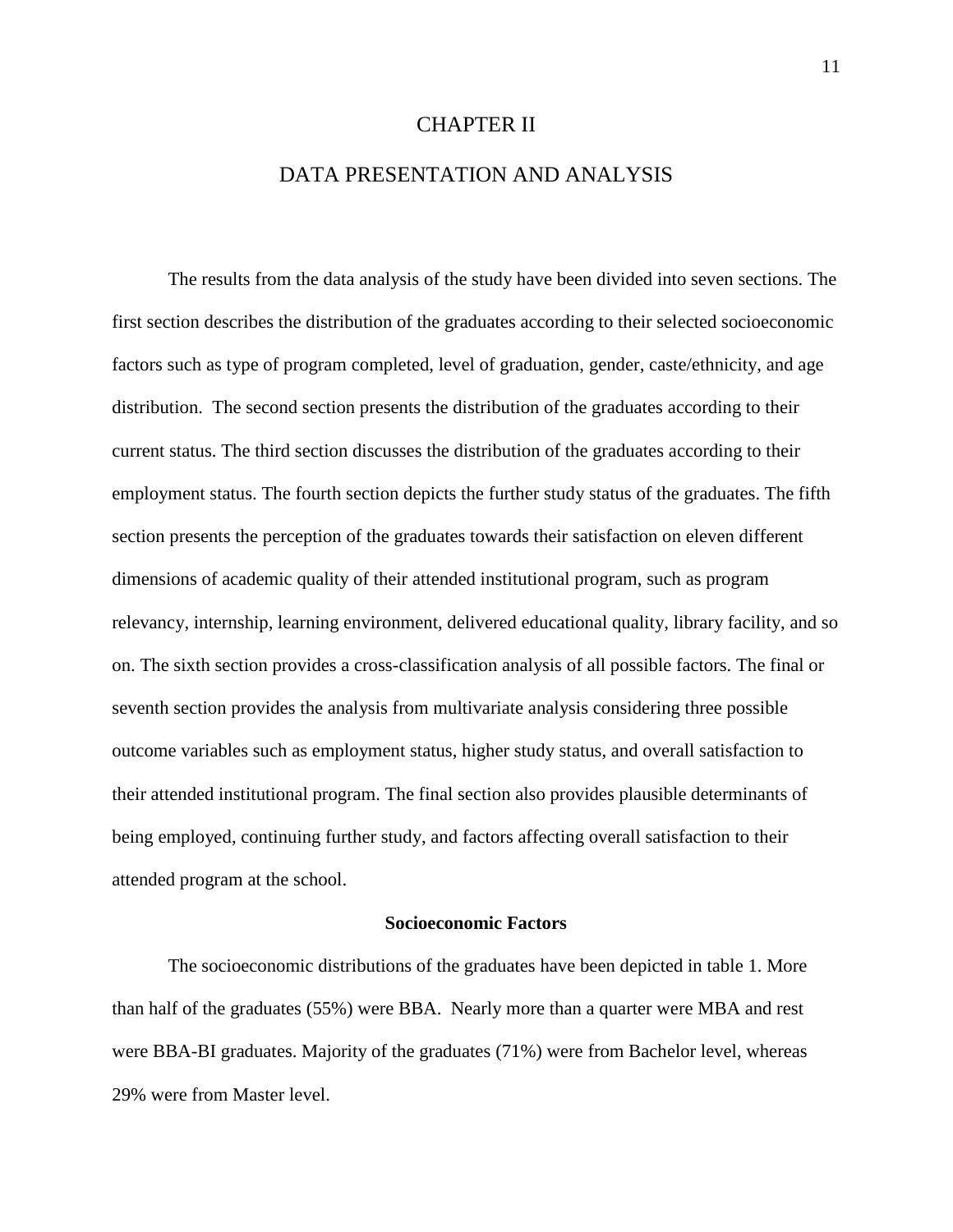### <span id="page-25-0"></span>Table 1

| Characteristics              | Number | Percent |
|------------------------------|--------|---------|
| Type of program completed    |        |         |
| <b>BBA</b>                   | 63     | 55.3    |
| <b>BBA-BI</b>                | 18     | 15.8    |
| <b>MBA</b>                   | 33     | 28.9    |
| <b>Graduation level</b>      |        |         |
| <b>Bachelors</b>             | 81     | 71.1    |
| <b>Masters</b>               | 33     | 28.9    |
| Gender                       |        |         |
| Male                         | 62     | 54.4    |
| Female                       | 52     | 45.6    |
| Caste/Ethnicity              |        |         |
| <b>Brahamin</b>              | 55     | 48.2    |
| Chhetri                      | 25     | 21.9    |
| Indigenous                   | 28     | 24.6    |
| Scheduled caste              | 6      | 5.3     |
| Age group in years #         |        |         |
| $20 - 24$                    | 44     | 38.6    |
| 25-29                        | 52     | 45.6    |
| 30 or more                   | 15     | 13.2    |
| Total of each characteristic | 114    | 100.0   |

*Distribution of the Graduates by their Selected Socioeconomic Characteristics (n=114)*

*# 3 graduates did not mention their age (or date of birth).* 

More than half of the graduates were male and 46% were female. The distribution of ethnicity shows that nearly one in two (48%) were from Brahamins group. Chhetris and indigenous ethnic groups (Gurung,Newar, and Magar) constitute approximately equal shares. Only 5% of the graduates were from scheduled caste. With regard to the age distribution of the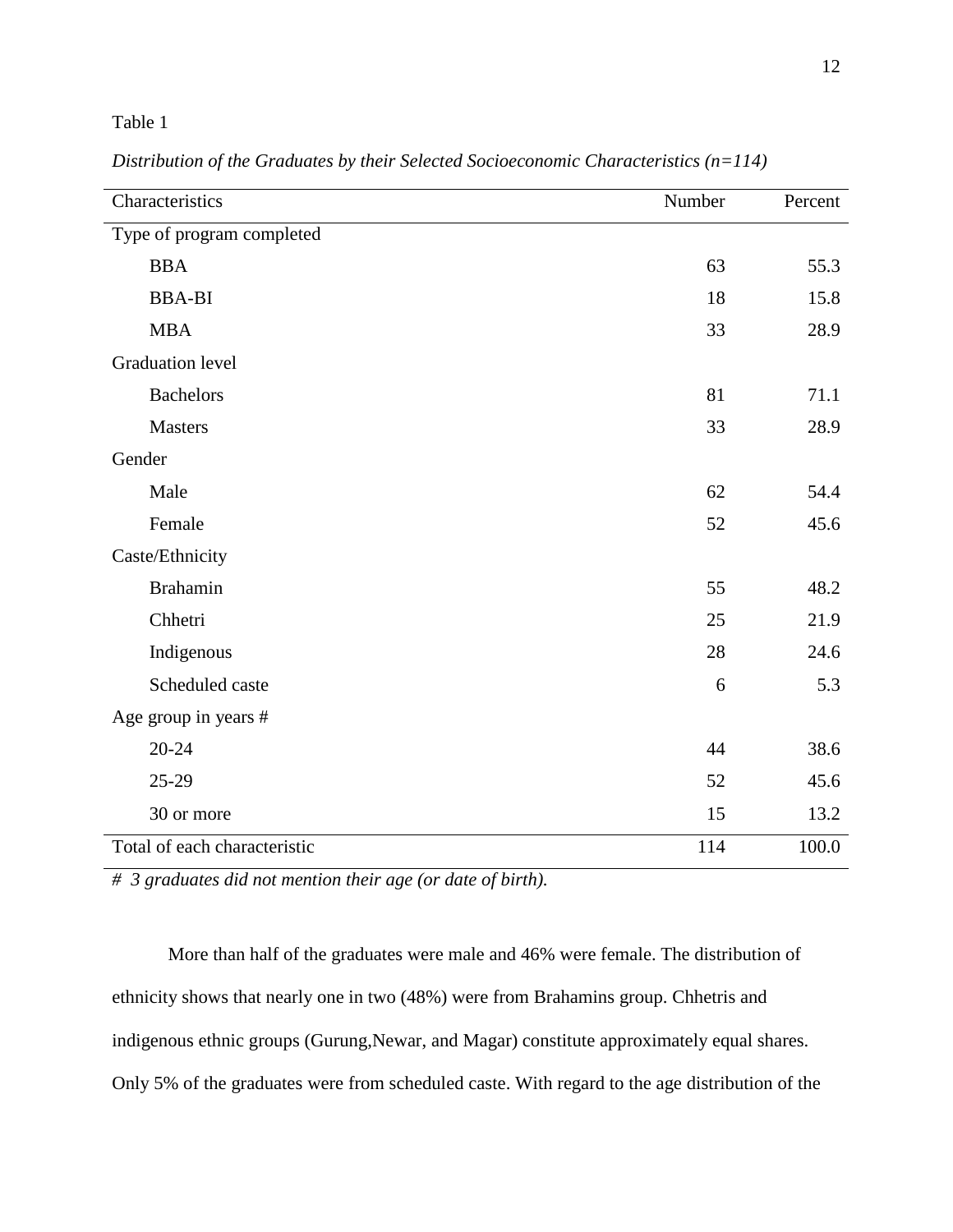graduates, majority were within the age of 25 to 29 years, whereas nearly two in five (39%) of the graduates were within the age of 20 to 24 years. The mean and SD of the age of the graduates were 26.1 and 2.67 years with a corresponding median age of 25 years.

### **Current Status of the Graduates**

<span id="page-26-0"></span>The distribution of the graduates according to their current status either employment or pursuing further study has been given in table 2.

<span id="page-26-1"></span>Table 2

Status **Number** Percent Current status of the graduates Employed- Service in an organization 33 28.9 Self employed 11 9.6 Pursuing further study 54 54 54 47.4 Currently unemployed 16 14.0 Current employment status Employed (Doing a job or self-employed) 44 38.5 Not employed (Further study or unemployed) 70 61.4 Current involvement Involved (Employed or further study) 98 86.0 Not involved (Unemployed) 16 14.0 Pursuing further study Yes 47.4 No  $52.6$ Total of each status 114 100.0

*Distribution of the Graduates by their Current Status (n=114)*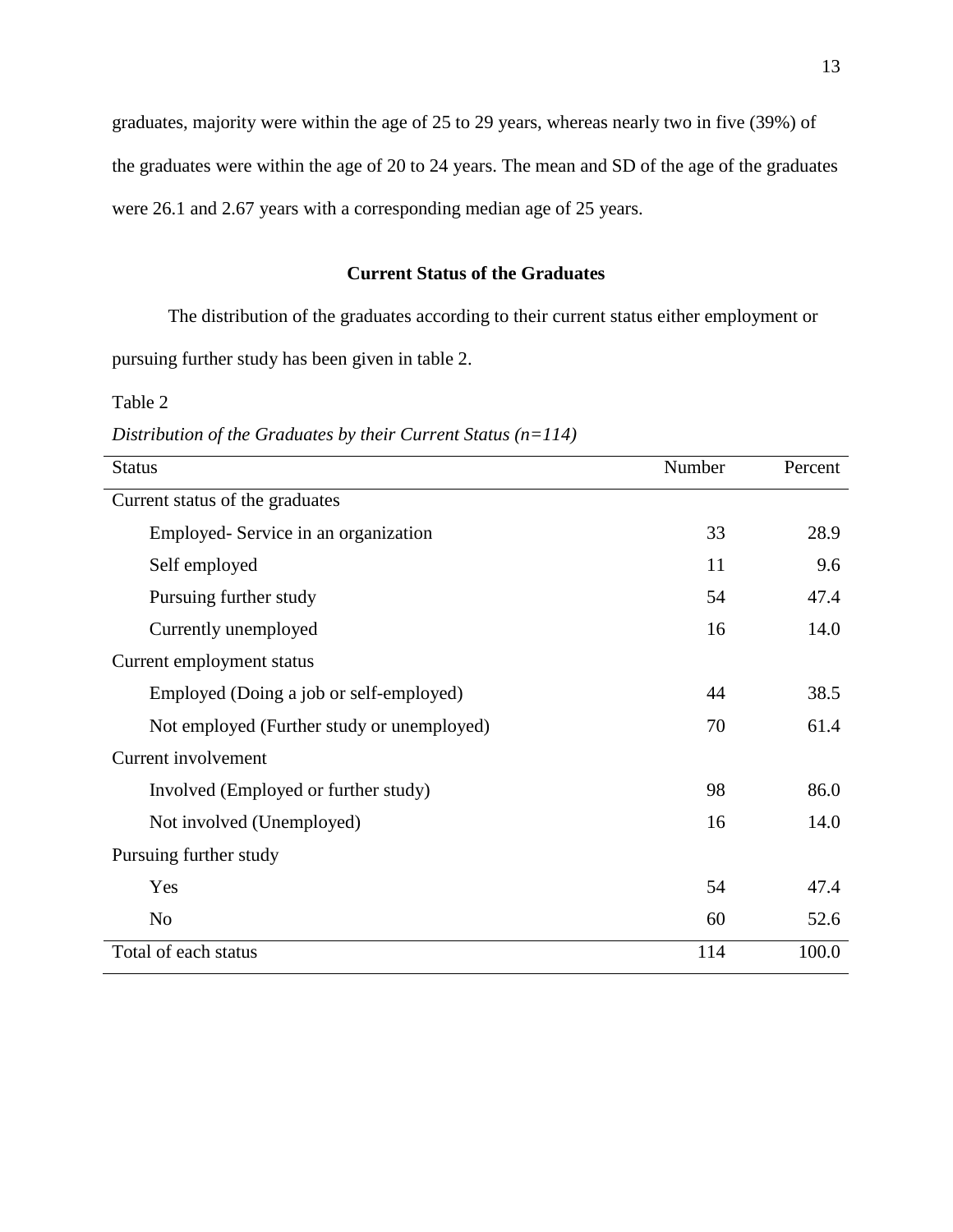The distribution of the graduates by their current status reveals that 29% of graduates are currently employed in an organization whereas nearly one out of ten are currently self-employed. Nearly half of the graduates (47%) are currently pursuing further study. In other words, most of the graduates (86%) are involved either in a job or pursuing further study. Only 14% of graduates are currently unemployed. The distribution of the graduates by their current status is also shown in figure 1.



<span id="page-27-1"></span>**Figure 1. Percentage Distribution of Current Status of the Graduates**

#### **Current Employment Status**

<span id="page-27-0"></span>Relatively higher proportions of graduates are employed in public organizations as compared to the other type of organizations with respect to their current job (Table 3). Public organization mainly refers to the public limited companies especially financial institutions. Nearly three out of five graduates (58%) are currently employed in public organizations. The involvement or presence of graduates either in NGO/INGO or being employed in government organizations is negligible. With regard to the organization sector, most of them (about 70%) are employed in the service sector with respect to their current job.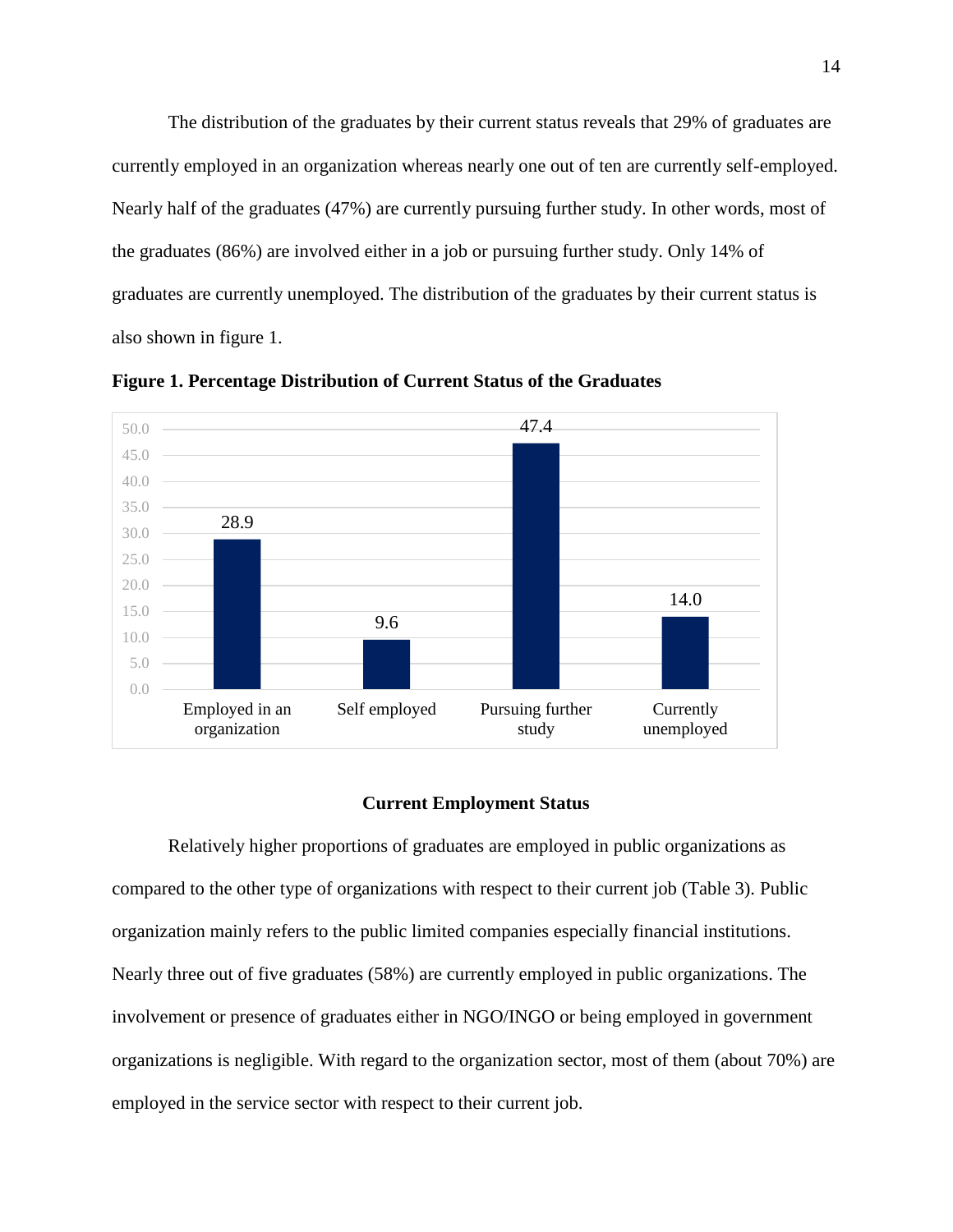<span id="page-28-0"></span>Table 3

| Characteristics                         | Number         | Percent |  |
|-----------------------------------------|----------------|---------|--|
| Organization type                       |                |         |  |
| Private                                 | 12             | 36.4    |  |
| Public                                  | 19             | 57.6    |  |
| Others                                  | $\overline{2}$ | 6.1     |  |
| Organization sector (Employment sector) |                |         |  |
| Government services                     | $\overline{2}$ | 6.1     |  |
| <b>Financial services</b>               | 21             | 63.6    |  |
| Others (Manufacturing)                  | 10             | 30.3    |  |
| Financial institution type #            |                |         |  |
| A-class                                 | 11             | 52.4    |  |
| <b>B-class</b>                          | 7              | 33.3    |  |
| C-class                                 | $\overline{2}$ | 9.5     |  |
| Insurance                               | $\mathbf{1}$   | 4.8     |  |
| Employment type                         |                |         |  |
| <b>Full Time</b>                        | 30             | 90.9    |  |
| Part Time                               | 3              | 9.1     |  |
| Designation level                       |                |         |  |
| Assistant                               | $\tau$         | 21.2    |  |
| Senior assistant                        | 6              | 18.2    |  |
| Officer level                           | 18             | 54.5    |  |
| Managerial/Executive                    | $\overline{2}$ | 6.1     |  |
| Total of each characteristic            | 33             | 100.0   |  |

*Distribution of the Graduates by their Current Employment Status (n=33)*

*# 12 graduates (36.4%) are currently employed in non-financial institution type*

Nearly three in ten graduates are employed in manufacturing sector with respect to their current job. Among those who are currently employed in financial services, more than half of them (52%) are currently employed A-class commercial banks followed by B-class development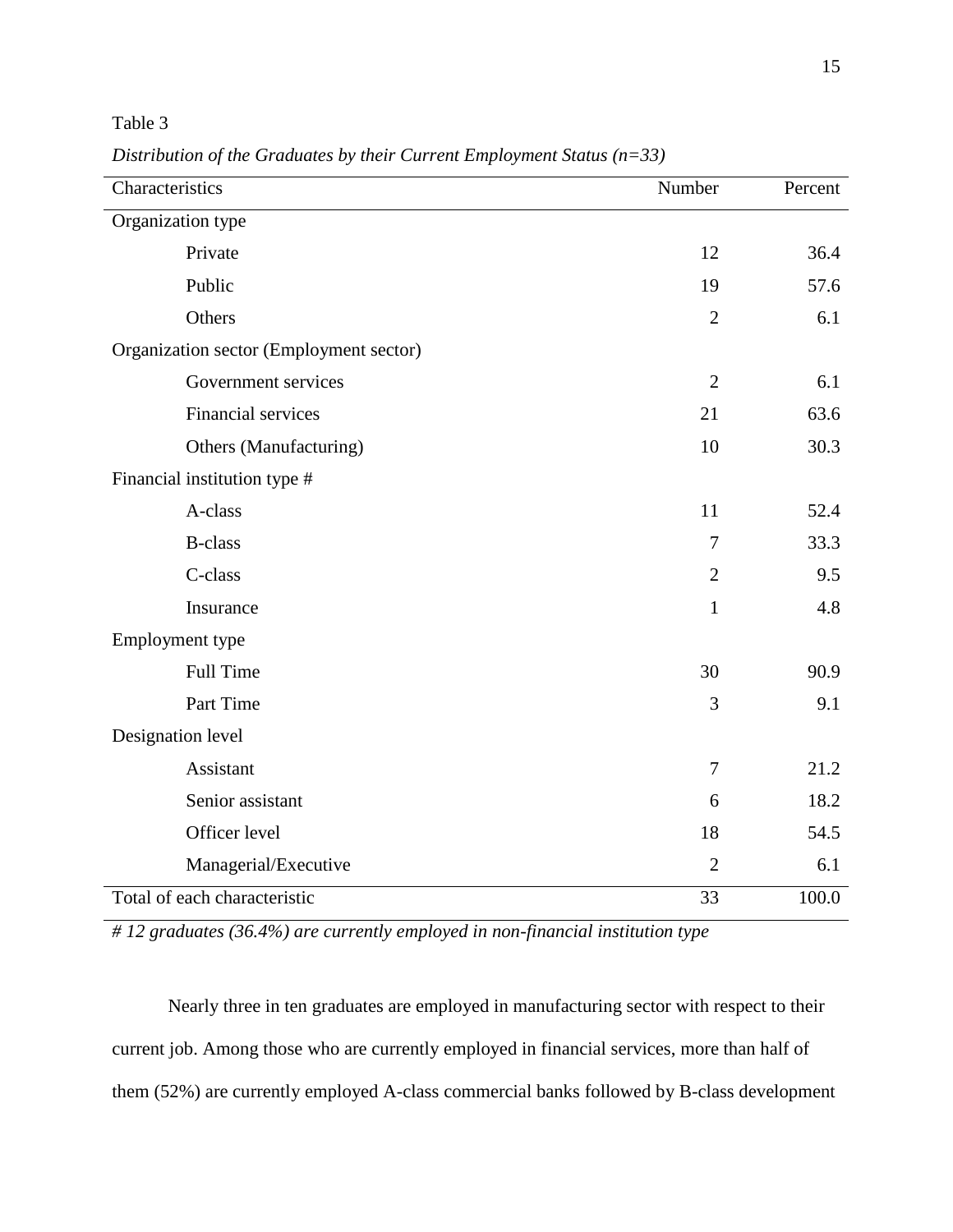banks (33%). The presence of graduates in insurance services seems to be negligible. Most of the graduates (91%) are currently employed as a full-time job. With respect to the designation level of the graduates, more than half (55%) of the graduates are officer level where as only 6% of graduates are currently involved as a managerial level for their current job. The proportion of the graduates as an assistant or senior assistant seems to be approximately equal. For example, nearlyone-fifth (21%) of the graduates are employed as an assistant level and 18% of the graduates are the senior assistant for their current job. The distribution of the graduates according to their organization type and designation level is also presented in figure 2.

<span id="page-29-1"></span>**Figure 2. Distribution of Graduates by their Organization Type & Designation Level**



#### **Further Study Status**

<span id="page-29-0"></span>Table 4 shows the distribution of the graduates according to their further study status. Nearly half (47%) of the graduates are currently pursuing higher studies. Among those who are currently pursuing further study, a higher proportion of graduates are concentrated in abroad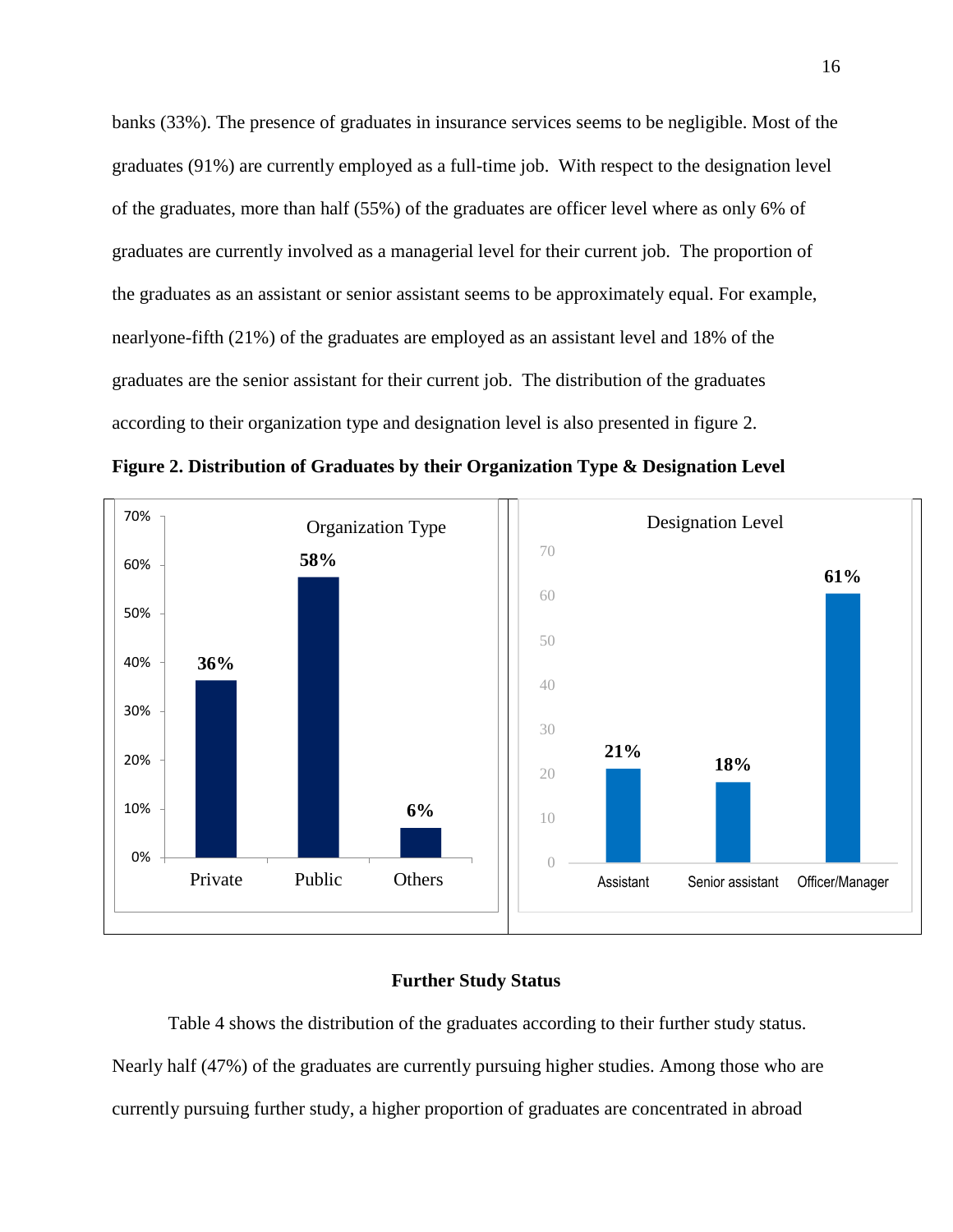compared to their own country, Nepal. For instance, more than half (54%) of the graduates are currently pursing abroad further study whereas it is 46% within Nepalese universities.

<span id="page-30-0"></span>Table 4

| Distribution of the Graduates according to their Further Study Status |  |  |  |
|-----------------------------------------------------------------------|--|--|--|
|                                                                       |  |  |  |

| <b>Further Study Status</b>                 | Number | Percent |
|---------------------------------------------|--------|---------|
| Currently pursuing further study            |        |         |
| N <sub>o</sub>                              | 60     | 52.6    |
| Yes                                         | 54     | 47.4    |
| Total                                       | 114    | 100.0   |
| Higher study university                     |        |         |
| Pokhara university                          | 20     | 37.0    |
| Other Nepalese universities                 | 5      | 9.3     |
| Australian universities                     | 18     | 33.3    |
| Other foreign universities except Australia | 11     | 20.4    |
| Total                                       | 54     | 100.0   |
| Nepalese or foreign university              |        |         |
| Nepalese Universities                       | 25     | 46.3    |
| Foreign Universities                        | 29     | 53.7    |
| Total                                       | 54     | 100.0   |

Within Nepal, the larger proportions of the graduates are concentrated in Pokhara university. Among those who are currently studying at Pokhara University, only one graduate is currently pursuing higher study in affiliated college of Pokhara University, where as others are currently pursuing their higher study in constituent college of Pokhara University*.* Within the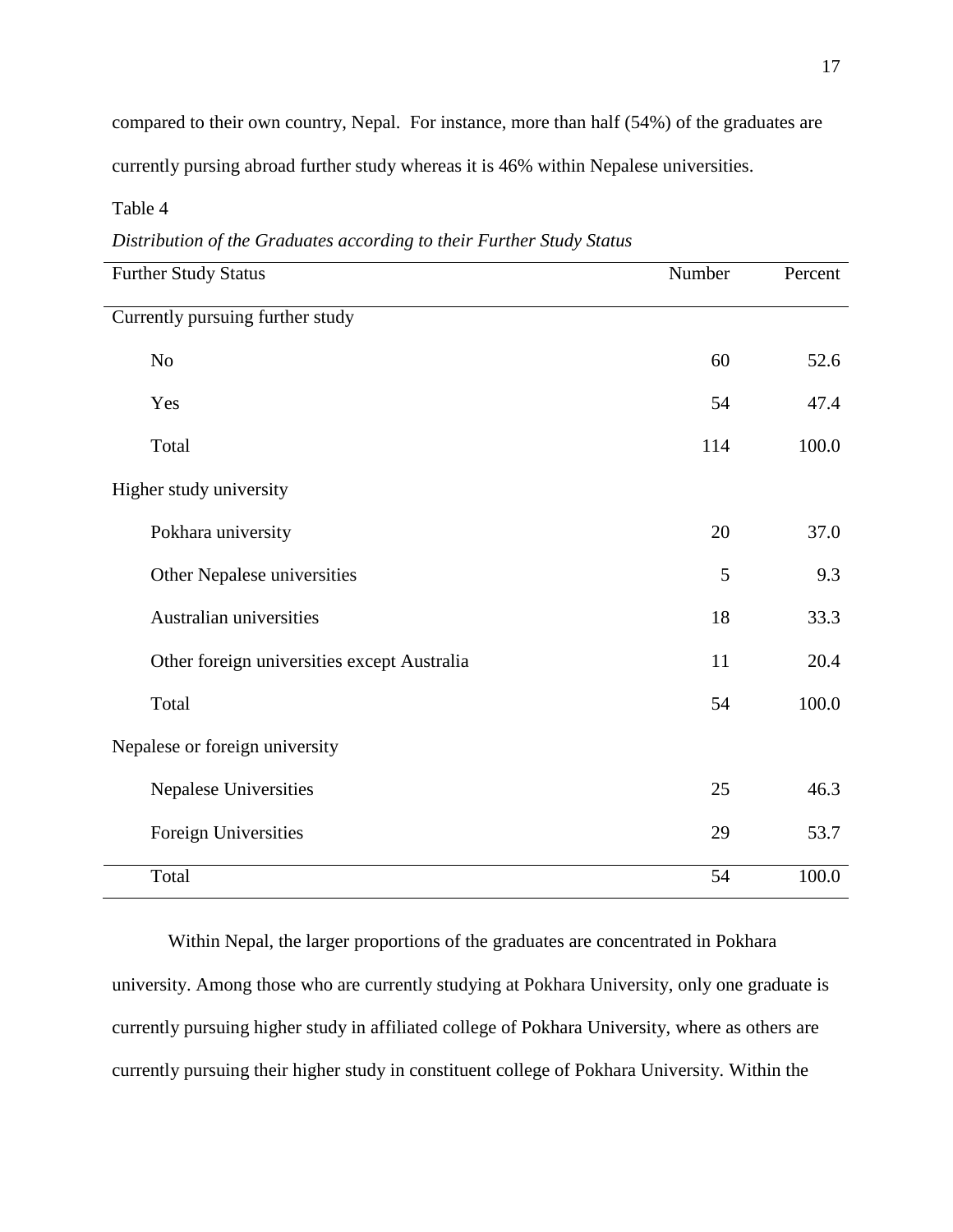foreign universities, a higher proportion of the graduates are currently pursuing higher studies in Australian universities.

#### **Issues Related to the Quality and Relevance of Programs: Eleven Dimensions**

<span id="page-31-0"></span>This section presents the perception of the graduates towards their perception on eleven different dimensions of academic quality of their attended institutional program at the school, such as program relevancy, internship, learning environment, delivered educational quality, library facility, and so on. In each dimension, graduates were asked to rate from 0 to 5 scales, 0 being very weak and 5 being excellent. In other words, a higher value indicates a greater level of satisfaction with an expected mean of 2.5 in each given dimension. Thus, the value greater than 2.5 can be considered as an acceptable level of satisfaction.

Table 5 is the presentation of the score evaluation of the scales used in assessing the quality and relevancy of the program that the graduates have studied at school. The graduates rated the teacher student relationship, quality of delivery, teaching learning environment, and program relevancy as the strengths of the School. The corresponding mean score being 3.68,3.60,3.48, and 3.29 respectively. Generally, the students have depicted their agreement that the program they have studied at School of Business is relevant to their professional requirements with a mean score of 3.29. Based on the response of the graduates, the following indicators were considered the weaknesses of the School ─canteen/urinals facilities, sports facility, extra-curricular activities, facilities in the lab and library, and work placement attachment. Table 5 and Figure 3 summarize the information on the quality and relevance of the programs at the school.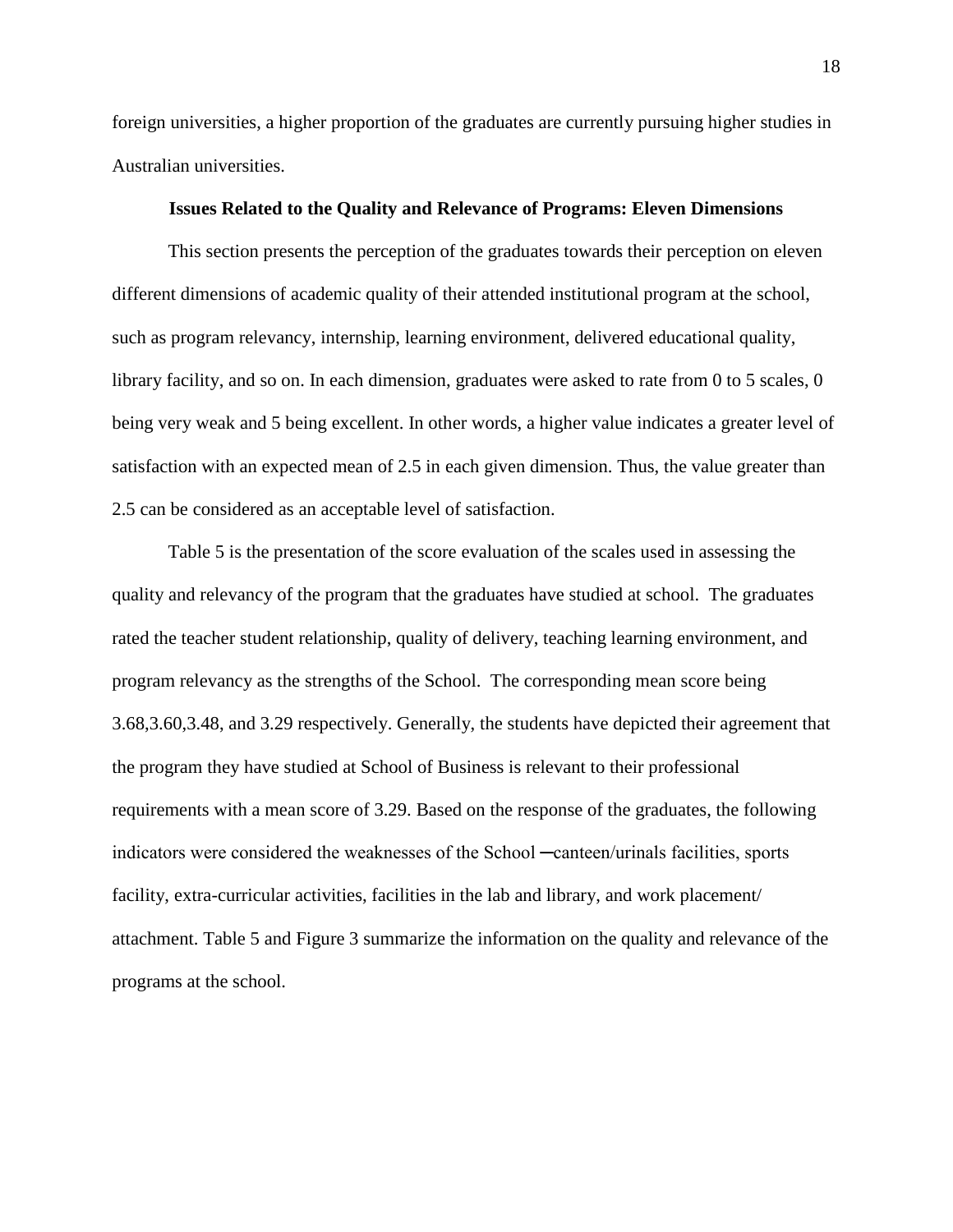# <span id="page-32-0"></span>Table 5

# *Graduates Perception Rating towards Various Dimensions of Academic Quality for their*

| <b>Quality Dimensions</b>          | Mean | Median | <b>SD</b> | Min.             | Max.           |
|------------------------------------|------|--------|-----------|------------------|----------------|
| Relevance of the program for their | 3.29 | 4.00   | 1.25      | $\mathbf{0}$     | $\overline{5}$ |
| professional requirements          |      |        |           |                  |                |
| Extracurricular activities         | 2.55 | 3.00   | 1.25      | $\boldsymbol{0}$ | 5              |
| Problem solving ability            | 3.17 | 3.00   | 1.04      | $\boldsymbol{0}$ | 5              |
| Work placement/internship          | 3.08 | 3.00   | 1.31      | $\boldsymbol{0}$ | 5              |
| Teaching learning environment      | 3.48 | 4.00   | 0.86      | $\mathbf{1}$     | 5              |
| Quality of education delivered     | 3.60 | 4.00   | 0.79      | $\mathbf{1}$     | 5              |
| Teacher student relationship       | 3.68 | 4.00   | 0.95      | $\boldsymbol{0}$ | 5              |
| Library facility                   | 3.05 | 3.00   | 1.06      | $\boldsymbol{0}$ | 5              |
| Lab facility                       | 2.31 | 2.00   | 1.25      | $\boldsymbol{0}$ | 5              |
| Sports facility                    | 1.88 | 2.00   | 1.22      | $\boldsymbol{0}$ | 5              |
| Canteen/Urinals etc.               | 1.32 | 1.00   | 1.40      | $\boldsymbol{0}$ | 5              |
| Overall perception score           | 2.85 | 2.82   | .66       | 1.36             | 4.18           |

*Attended Institutional Program (n=84)*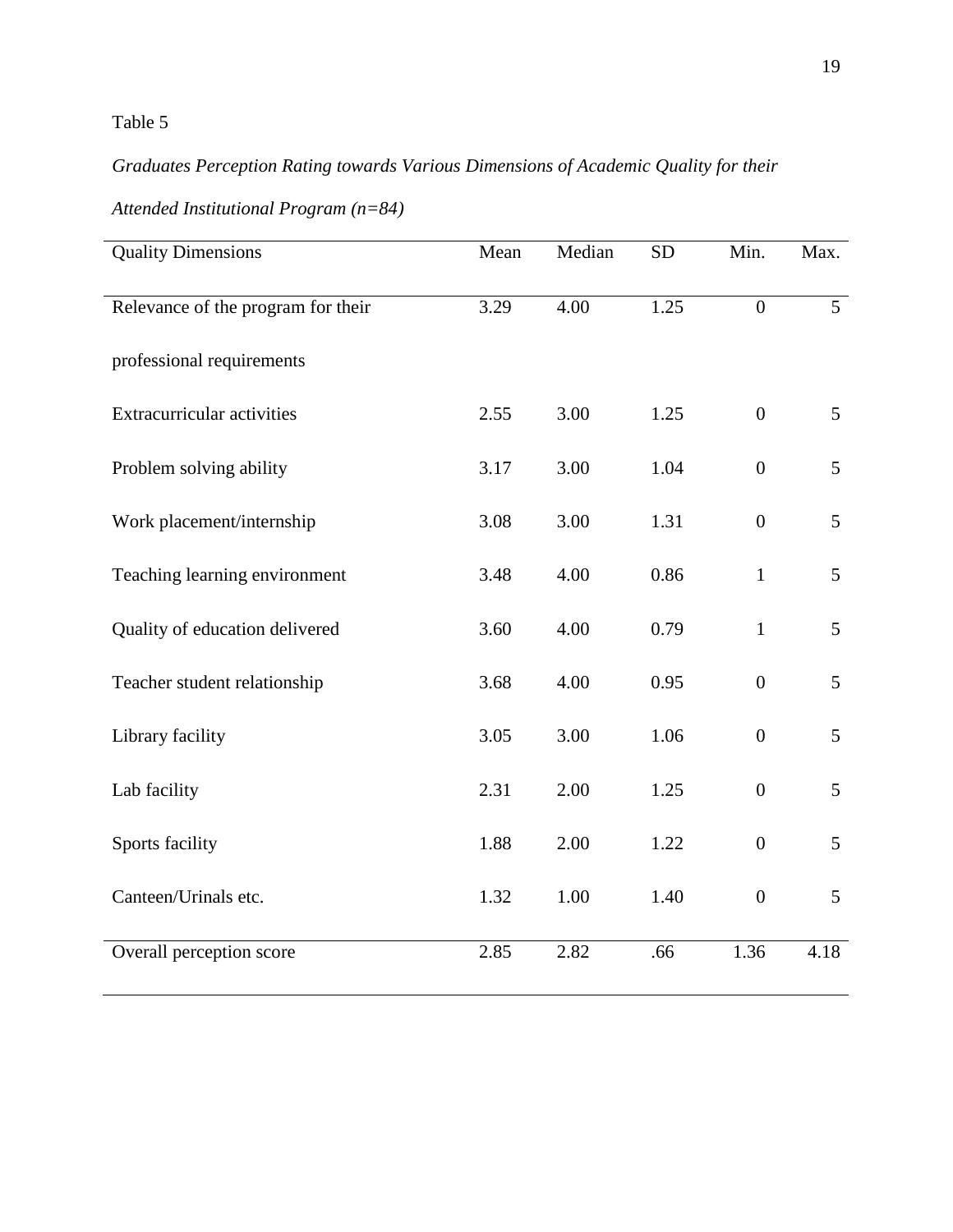

<span id="page-33-0"></span>**Figure 3. Graduates Perception Rating towards Different Dimensions of SOB's Quality**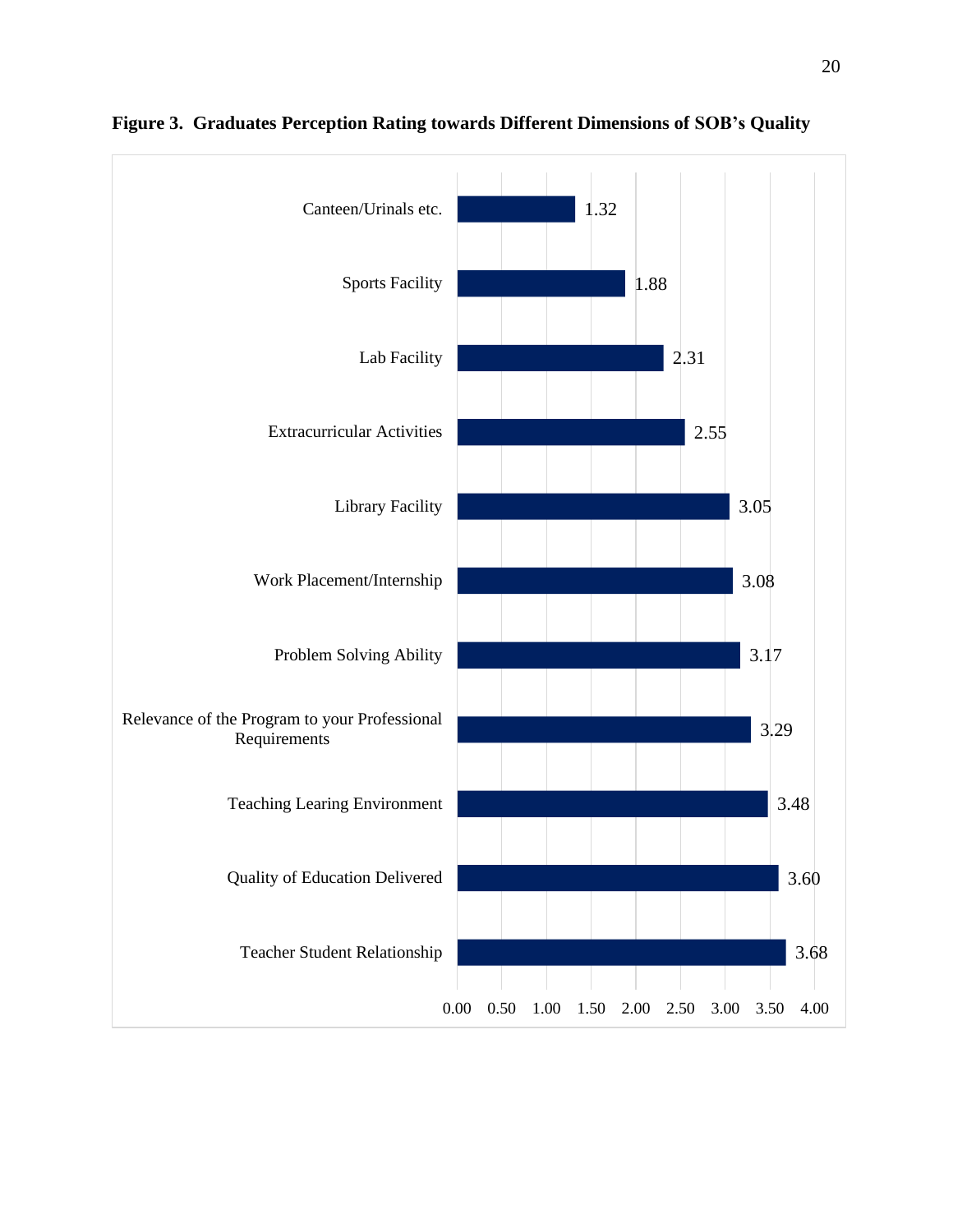# **Employment by Socioeconomic Characteristics**

<span id="page-34-0"></span>Table 6 shows that large differences are apparent across the subgroups of graduates with regard to their current employment status of graduates. The variable such as level of higher study reveals that a higher proportion of Master level graduates are currently employed as compared to the Bachelor level graduates.

<span id="page-34-1"></span>Table 6

| Employment Status by Selected Socioeconomic Characteristics $(n=114)$ |  |  |  |  |
|-----------------------------------------------------------------------|--|--|--|--|
|-----------------------------------------------------------------------|--|--|--|--|

| Characteristics               | <b>Current Employment Status</b> |          |
|-------------------------------|----------------------------------|----------|
|                               | Not employed                     | Employed |
| Type of program completed *** |                                  |          |
| <b>BBA</b>                    | 69.8%                            | 30.2%    |
| <b>BBA-BI</b>                 | 72.2%                            | 27.8%    |
| <b>MBA</b>                    | 39.4%                            | 60.6%    |
| Level of higher study***      |                                  |          |
| <b>Bachelors</b>              | 70.4%                            | 29.6%    |
| Masters                       | 39.4%                            | 60.6%    |
| Gender***                     |                                  |          |
| Male                          | 48.4%                            | 51.6%    |
| Female                        | 76.9%                            | 23.1%    |
| Ethnicity/Caste               |                                  |          |
| <b>Brahamin</b>               | 58.2%                            | 41.8%    |
| Chhetri                       | 68.0%                            | 32.0%    |
| Indigenous                    | 60.7%                            | 39.3%    |
| Scheduled                     | 66.7%                            | 33.3%    |
| Age group***                  |                                  |          |
| $20-24$ years                 | 75.0%                            | 25.0%    |
| $25-29$ years                 | 59.6%                            | 40.4%    |
| 30 or more years              | 26.7%                            | 73.3%    |
| Overall employment status     | 61.4%                            | 38.6%    |

*\*p<0.10, \*\*p<0.05, \*\*\*p<0.01. p value is based on Chi-square statistic*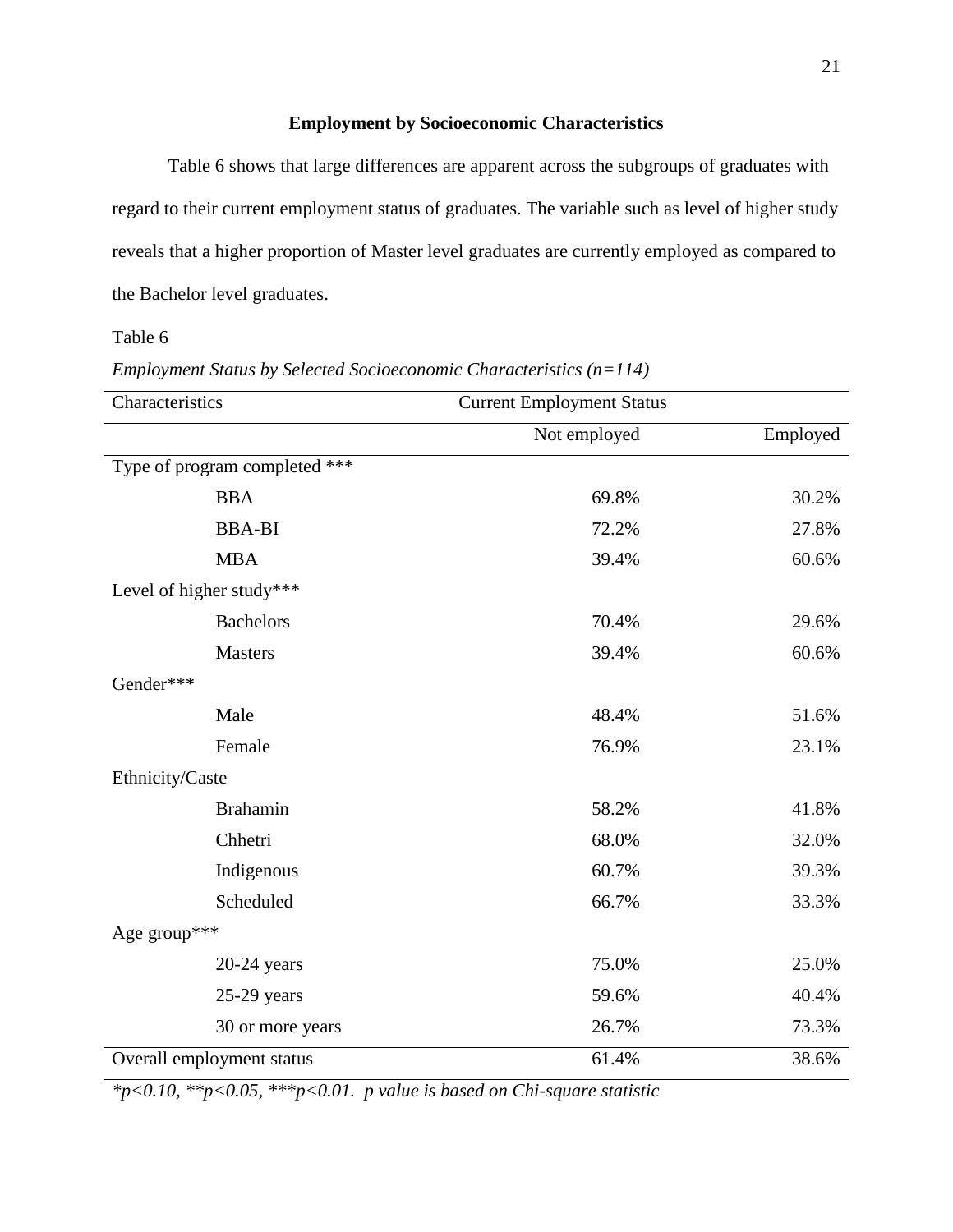For example, among the Master graduates, 61% are employed while it is only 30% among the Bachelor level graduates with a significant difference of 31 percentage points. The differences are also significant according to their completion of type of program. However, the differences are insignificant between BBA and BBA-BI graduates though a slightly higher proportion of BBA graduates are currently employed as compared to BBA-BI graduates (30% vs. 28%). The gender of graduates shows significant differences in terms of current employment with a higher proportion of males (52%) as compared to females (23%). The ethnicity is found to be independent of current employment though Brahmins have higher chances of being employed in comparison to the other ethnic groups. Older graduates are more likely to be employed compared to younger graduates. The distribution of current employment status of the graduates by their type of program completed and gender is also shown in figure 4.

<span id="page-35-0"></span>

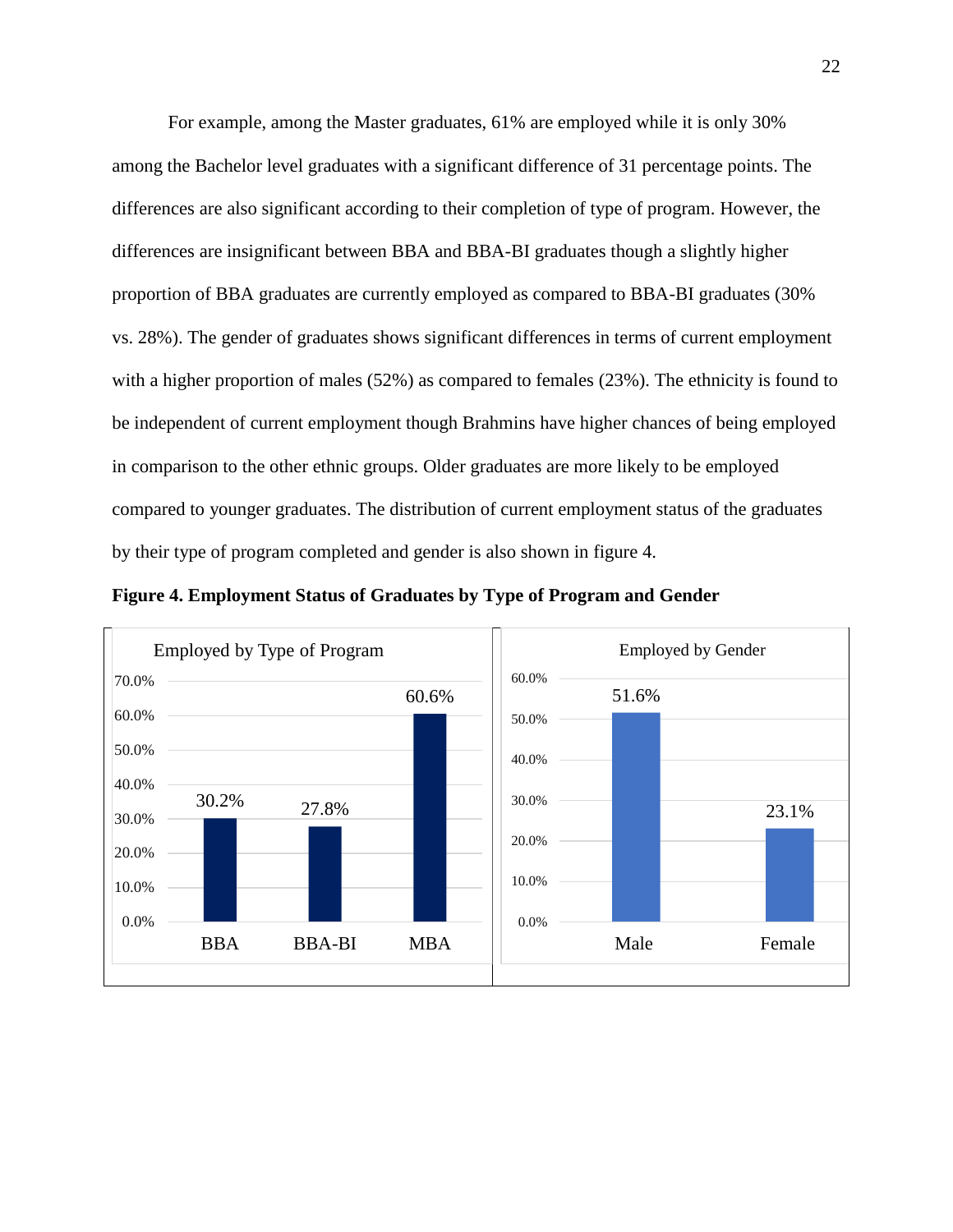## **Further Study by Socioeconomic Factors**

As expected, higher proportions of BBA and BBA-BI graduates are currently pursuing further study comparative to the MBA graduates (Table 7). However, the differences are insignificant. Particularly, nearly half of the BBA graduates are currently pursuing further study whereas it is 39% among the MBA graduates.

Table 7

| Characteristics       |                              | <b>Current Further Study Status</b> |                        |
|-----------------------|------------------------------|-------------------------------------|------------------------|
|                       |                              | Not pursuing                        | Pursuing further study |
|                       | Type of program completed    |                                     |                        |
|                       | <b>BBA</b>                   | 49.2%                               | 50.8%                  |
|                       | <b>BBA-BI</b>                | 50.0%                               | 50.0%                  |
|                       | <b>MBA</b>                   | 60.6%                               | 39.4%                  |
| Level of higher study |                              |                                     |                        |
|                       | <b>Bachelors</b>             | 49.4%                               | 50.6%                  |
|                       | <b>Masters</b>               | 60.6%                               | 39.4%                  |
| Gender*               |                              |                                     |                        |
|                       | Male                         | 59.7%                               | 40.3%                  |
|                       | Female                       | 44.2%                               | 55.8%                  |
| Ethnicity/Caste       |                              |                                     |                        |
|                       | <b>Brahamin</b>              | 56.4%                               | 43.6%                  |
|                       | Chhetri                      | 48.0%                               | 52.0%                  |
|                       | Indigenous                   | 50.0%                               | 50.0%                  |
|                       | Scheduled                    | 50.0%                               | 50.0%                  |
| Age group*            |                              |                                     |                        |
|                       | $20-24$ years                | 40.9%                               | 59.1%                  |
|                       | $25-29$ years                | 57.7%                               | 42.3%                  |
|                       | 30 or more years             | 73.3%                               | 26.7%                  |
|                       | Overall further study status | 52.6%                               | 47.4%                  |

*Further Study Status by Selected Socioeconomic Characteristics (n= 114)*

*\*p<0.10, \*\*p<0.05, \*\*\*p<0.01. p value is based on Chi-square statistic*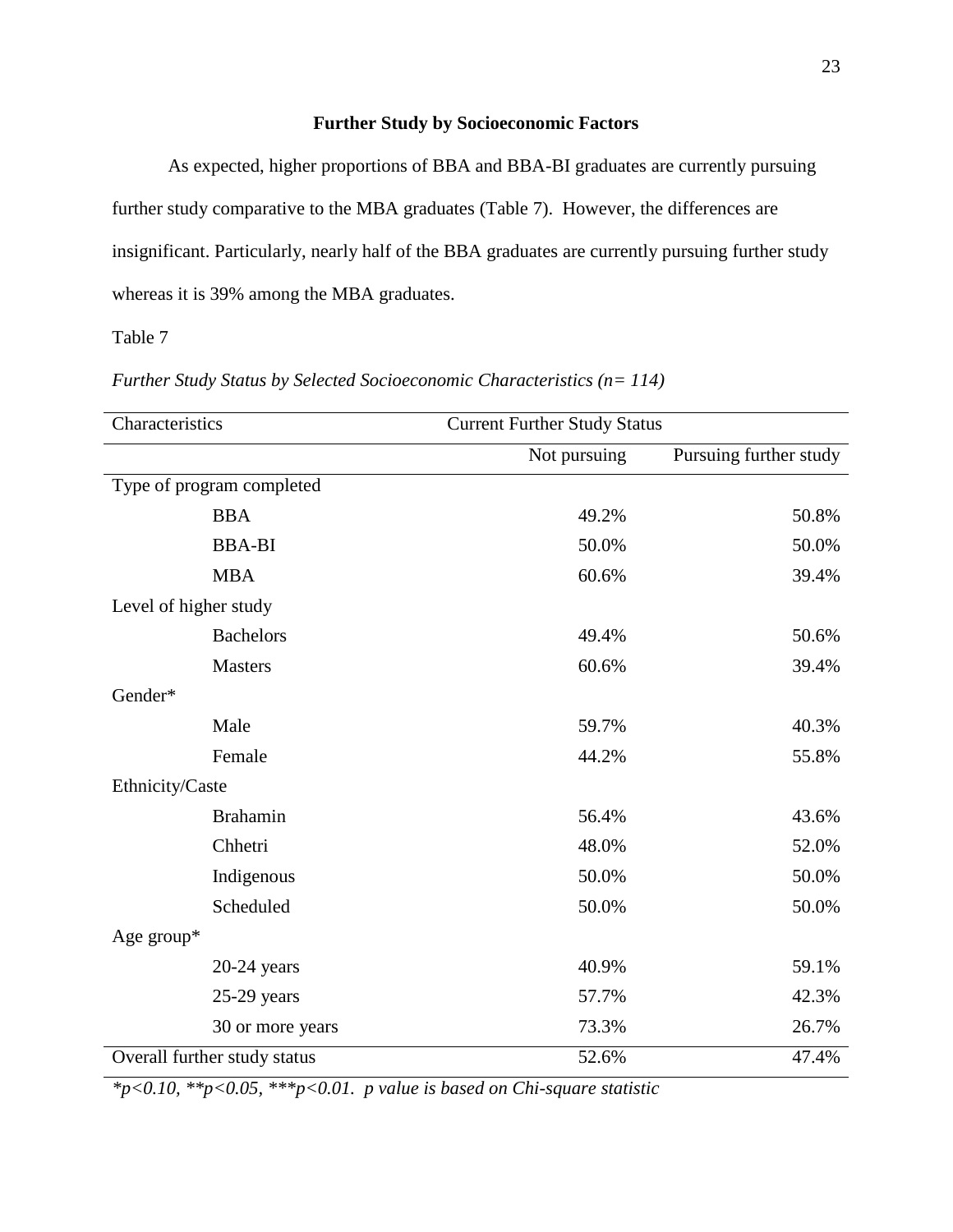Being females, they were more likely to pursue their further study as compared to male graduates. For example, 56% of female graduates are currently pursuing their higher studies whereas it is only 40% among male graduates, a difference of 16 percentage points. Ethnicity does not make any difference in terms of the current status of further study. The large differentials are evident according to the age of the graduates for continuing their study. The proportion of graduates pursuing further study is the highest (59%) among the graduates aged 20-24 years and it is the least among graduates who are currently aged 30 or more years (27%). The distribution of further study status of the graduates by their level of higher study and gender is also presented in figure 5.



**Figure 5. Further Study Status by Level of Higher Study and Gender (n=114)**

## **Perception towards Academic Quality of SOB by Socioeconomic Factors**

One of the objectives of the study was to understand the strengths and weaknesses of the programs and academic activities of the School of Business. The graduates were asked a range of questions covering the areas on the relevance of the programs, courses that helped them develop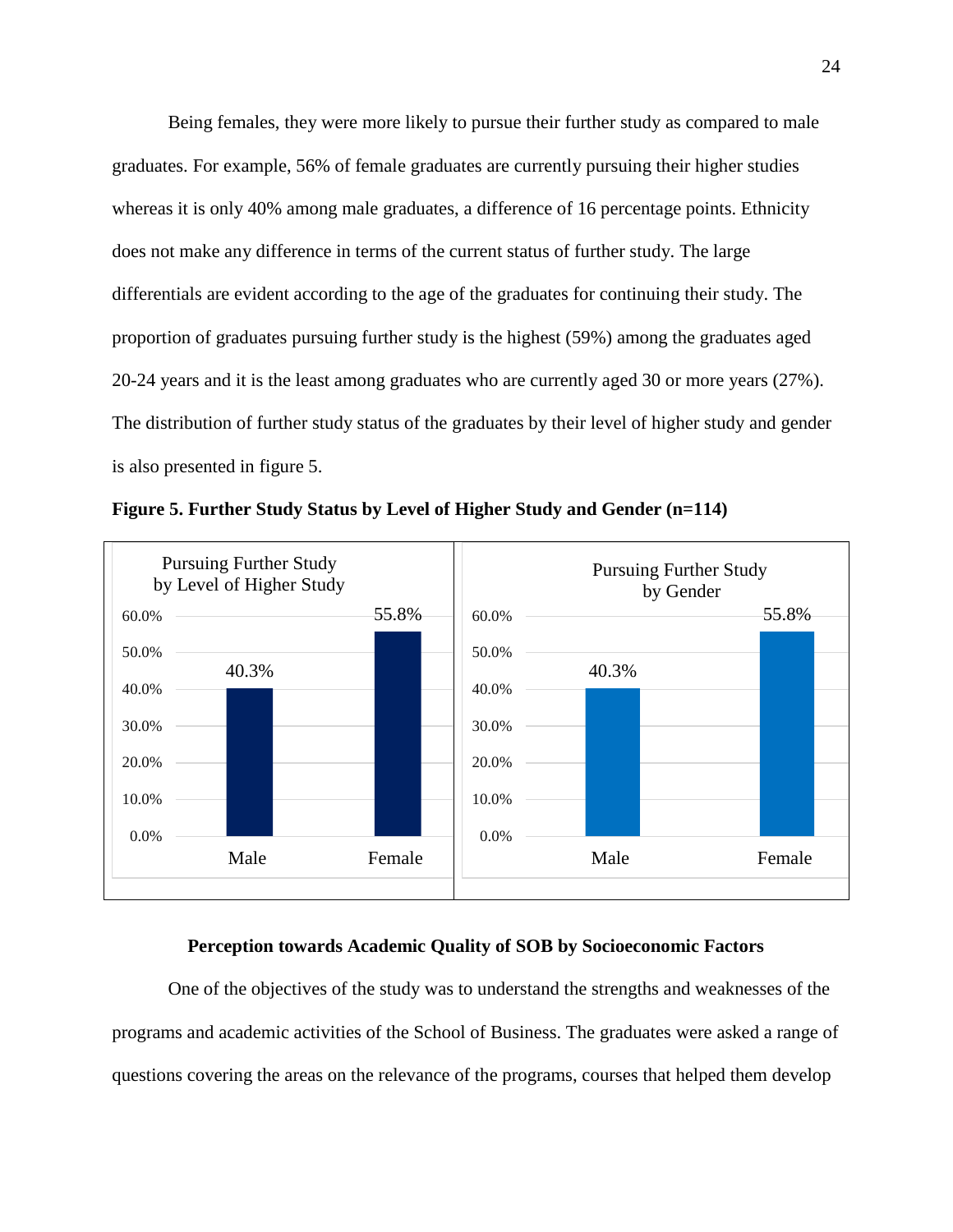the skills of problem solving, learning environment, etc. On a Likert items questionnaire, the graduates checked the answers from the levels zero to five representing from the lowest to the highest level of perception. The value from zero to two indicates a low scale whereas the value from three to five represents a high scale of perception towards academic quality of SOB. As per the questionnaire provided by UGC Nepal, there were eleven indicators to measure the perceived academic quality of SOB's program. Since there are eleven indicators each ranging from 0 to 5, the total score could range from 0 to 55.

With this context, this section analyzes the perception score in a sample of 84 graduates who responded on these Likert type questions. The level of perception score has been presented by means of descriptive statistics. Table 8 depicted the summary of perceived score of SOB's academic quality.

## Table 8

*Summary of Academic Quality of SOB's Program on Eleven Different Dimensions*

| Mean                      | 31.39 |
|---------------------------|-------|
| Median                    | 31.00 |
| <b>Standard Deviation</b> | 7.29  |
| Minimum                   | 15    |
| Maximum                   | 46    |
| Number of cases           | 84    |
|                           |       |

Bivariate analysis has been carried out between each of the socio-economic factors and levels of perceived quality score. While performing bivariate analysis, the normality of satisfaction score was tested using Kolmogorov-Smirnov (K-S) test. The K-S test is applied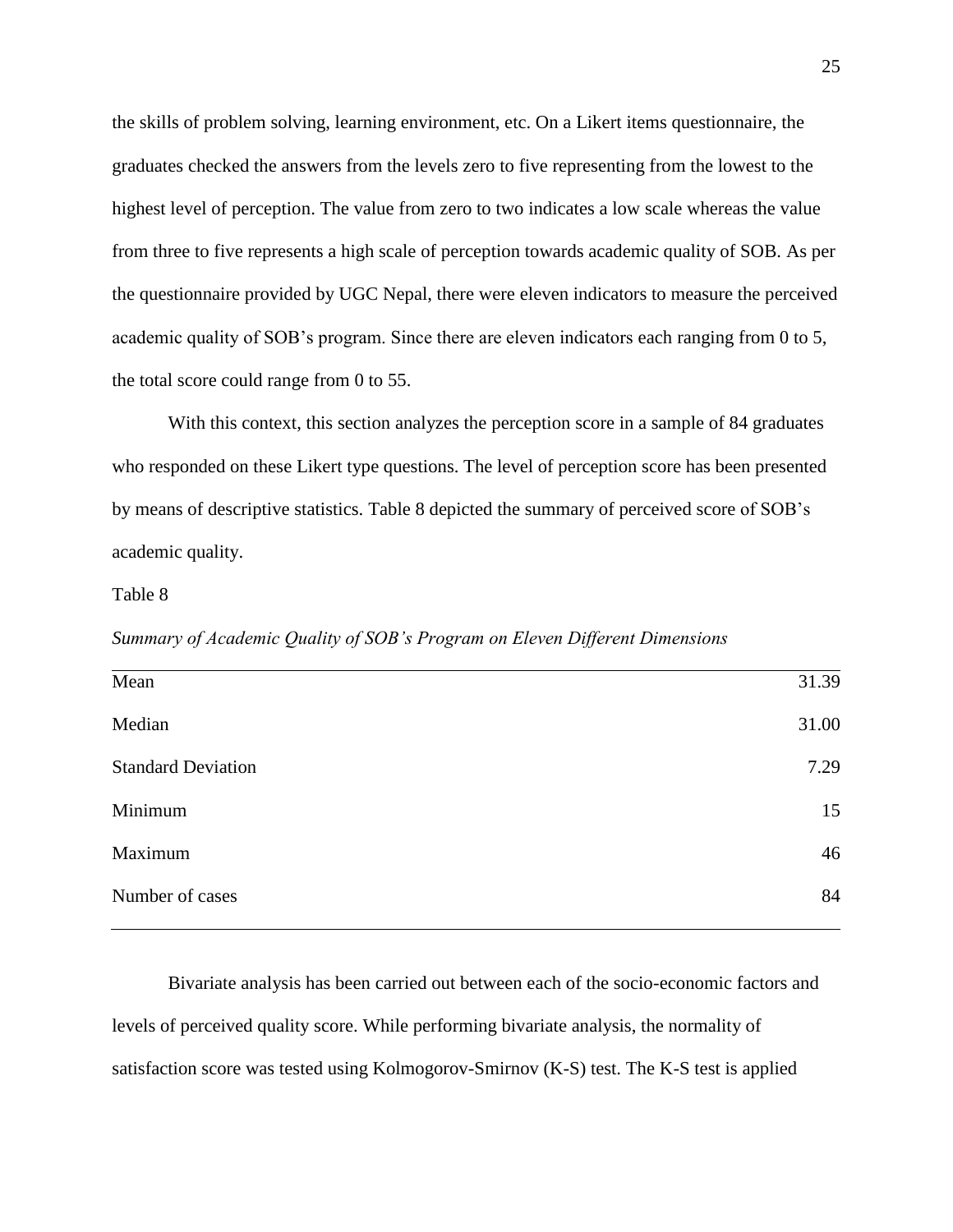because the sample size was more than 50 in this study and the test was insignificant ( $p>0.05$ ). Thus, we confirm that the data are normal. So, we employed a parametric test to identify whether there are any group differences in the perceived academic quality score of graduates. The independent sample t-test was used if the grouping variable has only two groups and one-way Analysis of Variance (ANOVA) was used if the independent variable contains more than two groups.

The mean and standard deviation (SD) of perception score for each category of main socioeconomic characteristics and their associated p-values have been presented in table 9. The median, minimum and maximum value of satisfaction scores are also presented for its robustness. Perception score by selected socioeconomic characteristics has been detailed in table 9. The mean satisfaction score of the graduates was 31.4 with a corresponding standard deviation of 7.3. The variables such as gender and current status of graduates significantly effect SOB's academic quality.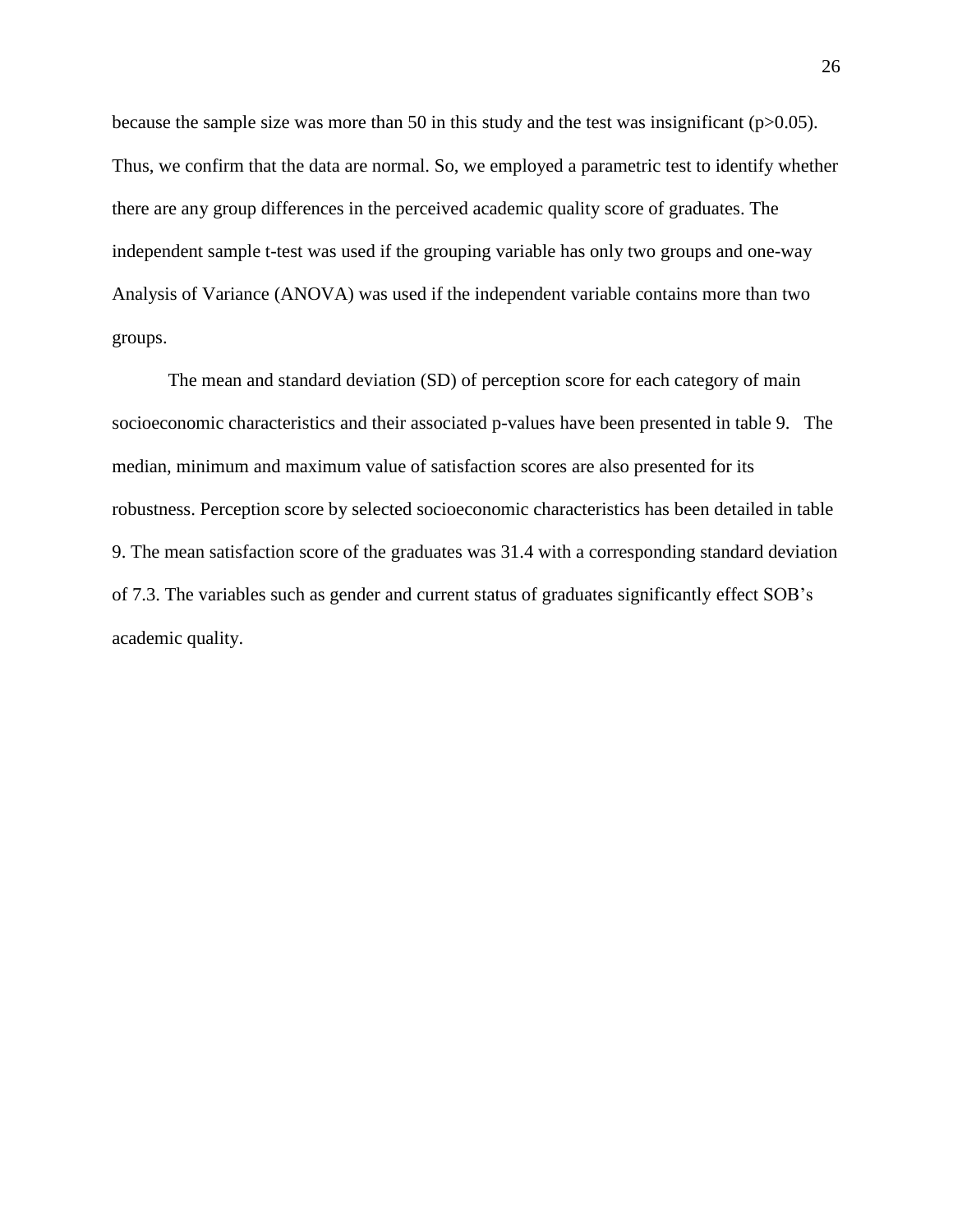## Table 9

*SOB's Academic Quality Perception Scores by Socioeconomic Factors (n=84)*

| Characteristics                 | $\mathbf n$ | Mean  | <b>SD</b> | Median | Min | Max | p-value            |
|---------------------------------|-------------|-------|-----------|--------|-----|-----|--------------------|
| Type of program completed       |             |       |           |        |     |     | $0.217^{b}$        |
| <b>BBA</b>                      | 49          | 32.57 | 6.68      | 32.00  | 19  | 46  |                    |
| <b>BBA-BI</b>                   | 15          | 29.73 | 6.91      | 29.00  | 19  | 44  |                    |
| <b>MBA</b>                      | 20          | 29.75 | 8.69      | 31.50  | 15  | 42  |                    |
| Level of higher study           |             |       |           |        |     |     | $0.251^{a}$        |
| <b>Bachelors</b>                | 64          | 31.91 | 6.79      | 31.00  | 19  | 46  |                    |
| <b>Masters</b>                  | 20          | 29.75 | 8.69      | 31.50  | 15  | 42  |                    |
| Gender                          |             |       |           |        |     |     | $0.083^{a}$        |
| Male                            | 46          | 30.54 | 7.29      | 31.00  | 15  | 46  |                    |
| Female                          | 38          | 32.42 | 7.25      | 31.50  | 19  | 44  |                    |
| Ethnicity/Caste                 |             |       |           |        |     |     | $0.704^b$          |
| <b>Brahamin</b>                 | 42          | 30.74 | 7.23      | 30.00  | 15  | 42  |                    |
| Chhetri                         | 16          | 33.00 | 7.66      | 32.00  | 22  | 46  |                    |
| Indigenous                      | 21          | 31.86 | 7.95      | 32.00  | 16  | 44  |                    |
| Scheduled                       | 5           | 29.80 | 3.42      | 29.00  | 26  | 35  |                    |
| Age group#                      |             |       |           |        |     |     | 0.720 <sup>b</sup> |
| $20-24$ years                   | 34          | 32.21 | 7.63      | 31.00  | 19  | 44  |                    |
| $25-29$ years                   | 39          | 30.82 | 6.57      | 31.00  | 15  | 46  |                    |
| 30 or more years                | 10          | 31.10 | 9.46      | 34.00  | 16  | 42  |                    |
| Current status of the graduates |             |       |           |        |     |     | 0.091 <sup>b</sup> |
| Employed in organization        | 32          | 30.00 | 7.80      | 30.50  | 15  | 43  |                    |
| Self-employed                   | 11          | 32.36 | 4.90      | 32.00  | 26  | 42  |                    |
| Pursuing further study          | 26          | 32.88 | 8.04      | 30.50  | 19  | 46  |                    |
| Unemployed                      | 15          | 31.07 | 6.19      | 32.00  | 19  | 43  |                    |
| Overall perception score        | 84          | 31.39 | 7.29      | 31.00  | 15  | 46  |                    |

*\*p<0.10, \*\*p<0.05, \*\*\*p<0.01. # one graduate did not mention the age.*

*a=p value is based on independent sample t- test, b=p value is based on F- test (One-way ANOVA)*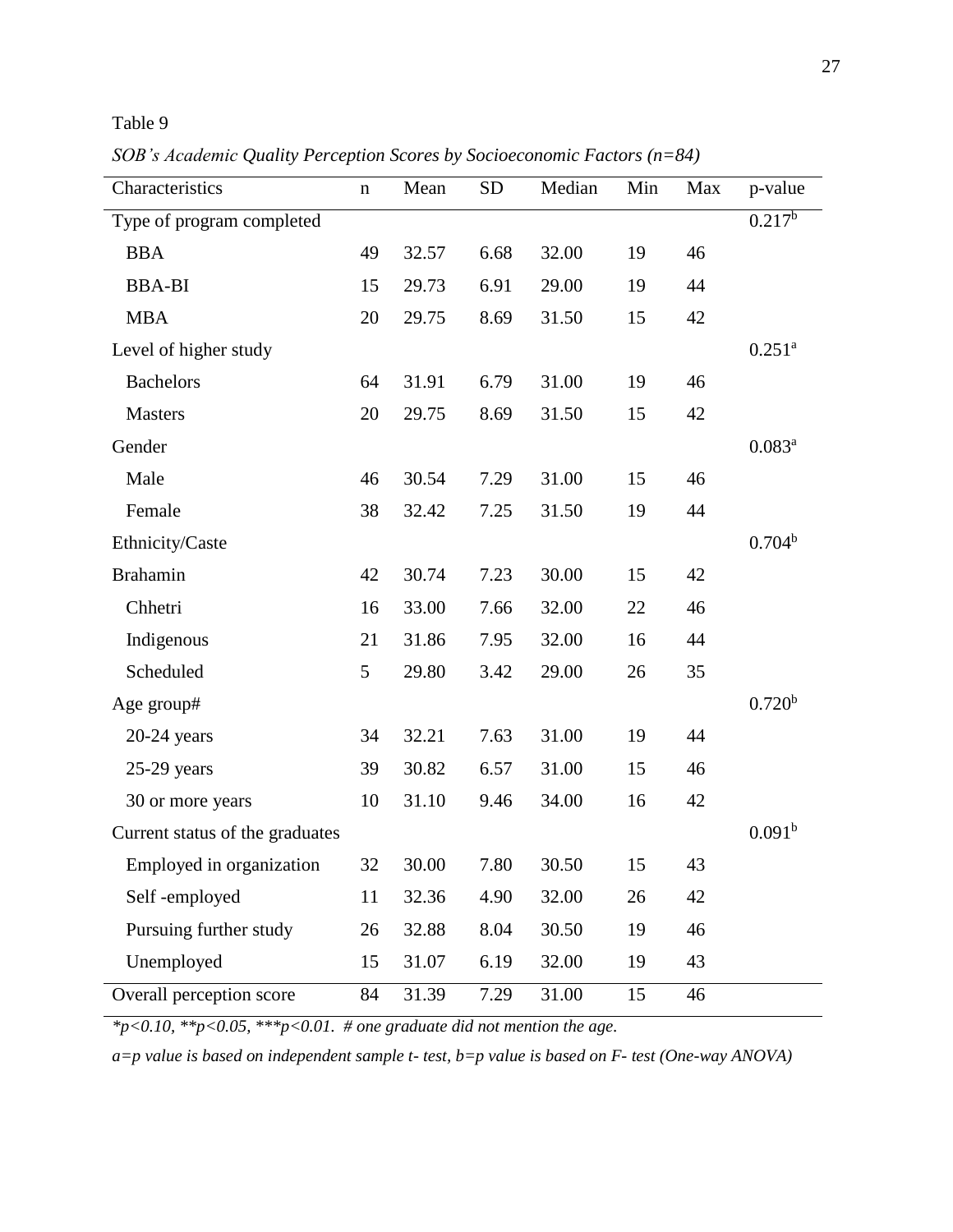The cross tabulation analysis is also carried out to see whether the graduates perceived academic quality of SOB as weak or strong. For the purpose of cross tabulation analysis, the score of each item was categorized into two levels: less than three and three or more. The lower category indicates a weak level of perception whereas the upper category indicates strong level perception. The distribution of the graduates by the level of perception (either weak or strong) towards academic quality and their selected socioeconomic characteristics have been depicted in table 10. The type of program and level of higher study did not reveal significant differences with the level of perception of SOB's academic quality. Though not significant, a higher proportion of BBA graduates perceived the program as strengths compared to BBA-BI graduates (43% vs. 27%).

The gender of the graduates showed a significant difference with respect to their positive perception on academic quality of SOB's program. The larger proportion of female graduates had positive perception as compared to male graduates on the academic quality of the program they have attended. The level of perception was found to be independent according to the ethnicity of the graduates, though Brahamins and indigenous groups had slightly positive perception. Concerning the age of the graduates, the perception was the highest among those who are currently 30 or more years, and it was the least among those who are currently 25-29 years. The perception was the highest who are currently pursuing further study and it was the least among those who are currently unemployed (46% vs. 33%). The perception seems to almost equal either they are currently employed in an organization or self-employed.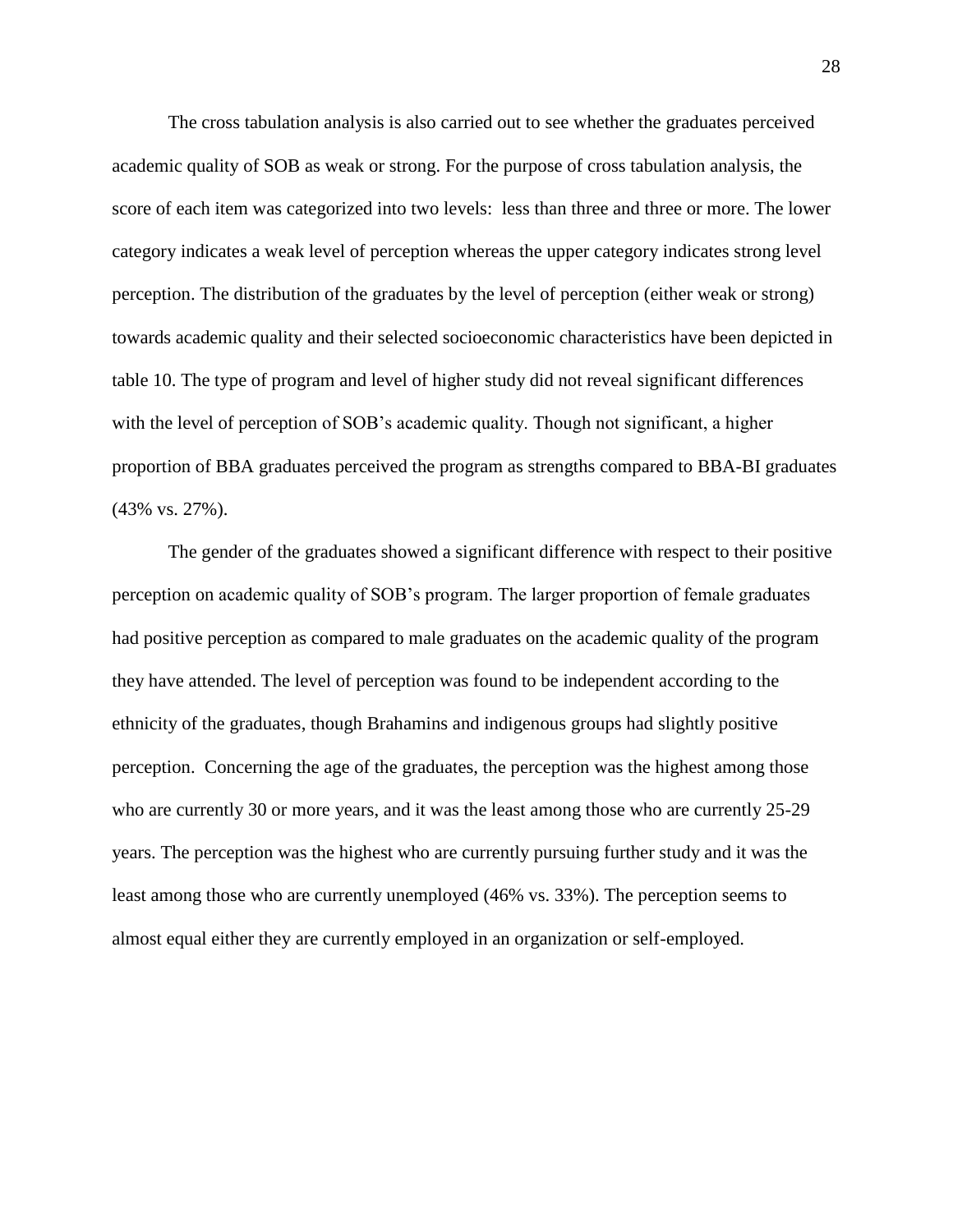Table 10

*Perception towards Academic Quality by Socioeconomic Characteristics (n=84)*

|                                          | Perception towards Academic Quality of School |                 |  |
|------------------------------------------|-----------------------------------------------|-----------------|--|
| Characteristics                          | of Business, PU                               |                 |  |
|                                          | Weak level of                                 | Strong level of |  |
|                                          | perception                                    | perception      |  |
| Type of program completed                |                                               |                 |  |
| <b>BBA</b>                               | 57.10%                                        | 42.90%          |  |
| <b>BBA-BI</b>                            | 73.30%                                        | 26.70%          |  |
| <b>MBA</b>                               | 60.00%                                        | 40.00%          |  |
| Level of higher study                    |                                               |                 |  |
| <b>Bachelors</b>                         | 60.90%                                        | 39.10%          |  |
| <b>Masters</b>                           | 60.00%                                        | 40.00%          |  |
| Gender*                                  |                                               |                 |  |
| Male                                     | 65.20%                                        | 34.80%          |  |
| Female                                   | 55.30%                                        | 44.70%          |  |
| Ethnicity/Caste                          |                                               |                 |  |
| <b>Brahamin</b>                          | 59.50%                                        | 40.50%          |  |
| Chhetri                                  | 62.50%                                        | 37.50%          |  |
| Indigenous                               | 57.10%                                        | 42.90%          |  |
| Scheduled                                | 80.00%                                        | 20.00%          |  |
| Age group $*$                            |                                               |                 |  |
| $20-24$ years                            | 55.90%                                        | 44.10%          |  |
| $25-29$ years                            | 69.20%                                        | 30.80%          |  |
| 30 or more years                         | 40.00%                                        | 60.00%          |  |
| Current status of the graduates*         |                                               |                 |  |
| Employed in an organization              | 62.50%                                        | 37.50%          |  |
| Self-employed                            | 63.60%                                        | 36.40%          |  |
| Pursuing further study                   | 53.80%                                        | 46.20%          |  |
| Unemployed                               | 66.70%                                        | 33.30%          |  |
| Overall satisfaction level (Weak/Strong) | 60.70%                                        | 39.30%          |  |

*\*p<0.10, \*\*p<0.05, \*\*\*p<0.01. p value is based on Chi-square statistic*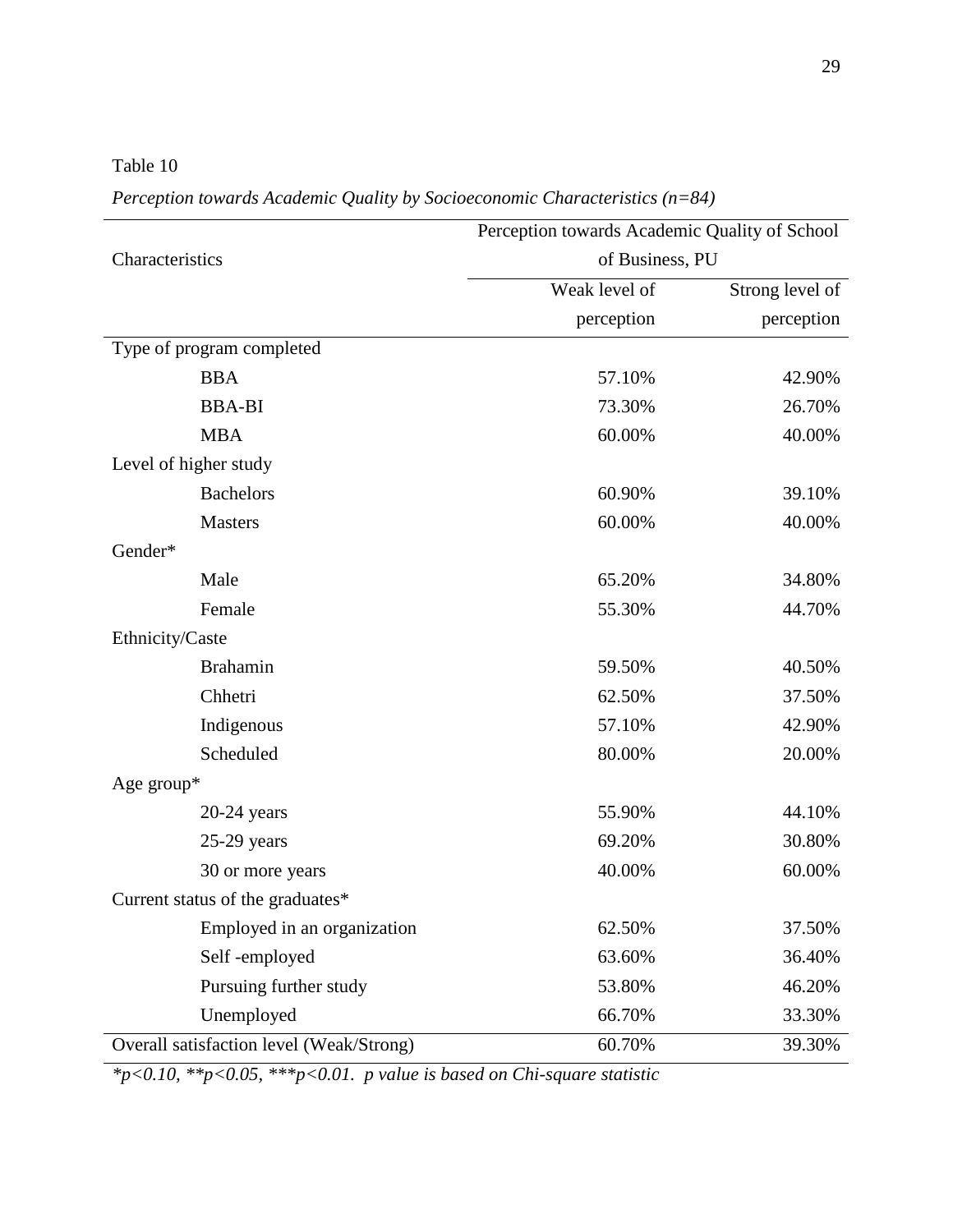### **Determinants of Employment Status: Results from Logistic Regression Analysis**

This section presents the analysis from binary logistic regression for the determinants of employment status of the graduates. The outcome or dependent variable is whether the graduate is currently employed coded as 1 or not employed coded as 0. The explanatory variables are type of program, level of higher study, gender, ethnicity, and age group of the graduates. Each of the explanatory variables is dummy coded.

The results of the logistic regression predicting the odds of being employed for a sample of 114 graduates is presented in Table 11. The corresponding odds ratio (OR) have also been presented for its robustness. The regression analysis reveals that female graduates are less likely to be employed as compared to male graduates while other things remaining constant. Being female, they are 61% less likely to be employed as compared to male graduates. Though not significant, MBA graduates are two times more likely to be employed as compared to BBA-BI graduates. Graduates who are more than age of 30 years are more likely to be employed as compared age of 20 to 24 years. However, the relationship is insignificant.

## Table 11

*Determinants of Employment Status-Results from Logistic Regression Analysis*

| Characteristics                        | Categories       | <b>Odds Ratio</b> |
|----------------------------------------|------------------|-------------------|
| Type of program completed (BBA-BI=Ref) | <b>BBA</b>       | 1.07              |
|                                        | <b>MBA</b>       | 2.04              |
| Gender (Male $=$ Ref)                  | Female           | $.39**$           |
| Ethnicity (Indigenous or others=Ref)   | Brahamin/Chhetri | .91               |
| Age group (20-24 years=Ref)            | $25-29$ years    | 1.21              |
|                                        | 30 or more years | 2.86              |

*\*p<0.10, \*\*p<0.05, \*\*\*p<0.01. Ref= Reference category*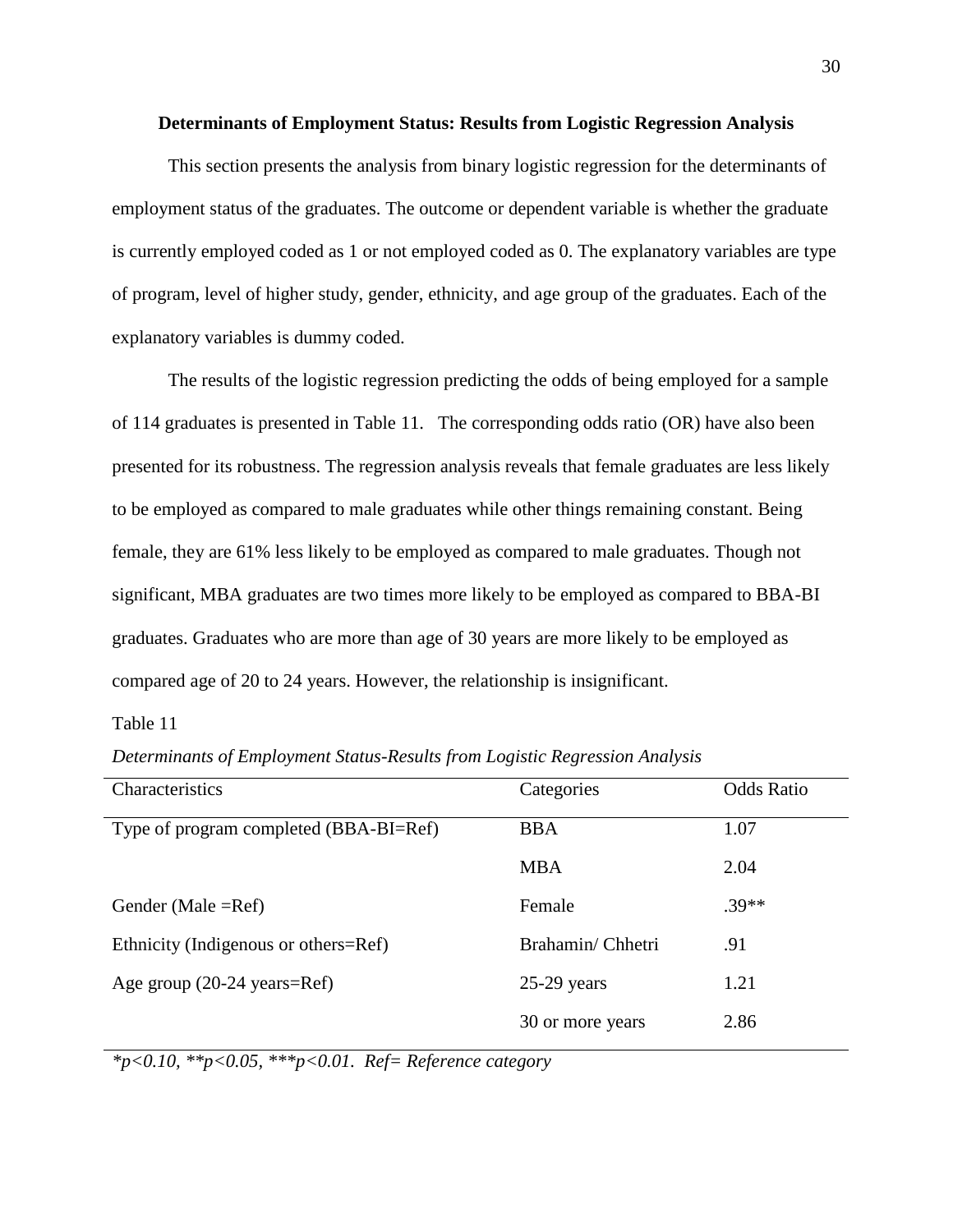### **Determinants of Pursuing Further Study: Logistic Regression Analysis**

This section presents the analysis from binary logistic regression for the determinants of pursuing further study status of the graduates. The outcome or dependent variable is whether the graduate is currently pursuing further study (coded as 1) or not pursuing (coded as 0). The explanatory variables are type of program completed, level of higher study, gender, ethnicity, and age group of the graduates. Each of the explanatory variables is dummy coded. The results of the logistic regression predicting the odds of pursuing further study for a sample of 114 graduates is presented in Table 12. The corresponding odds ratio (OR) have also been presented for its robustness.

The regression analysis reveals that female graduates are more likely to pursue further study as compared to male graduates while controlling other factors. Being female, they are 43% more likely to pursue their further study as compared to male graduates. With regard to the age of the graduates, older graduates (aged 30 or more years) are 80% less likely to pursue their further study as compared to younger graduates aged 20 -24 years. The other factors such as the type of program and ethnicity are not associated with further study status of the graduates.

## Table 12

Characteristics Categories Odds Ratio Type of program completed (BBA-BI=Ref) BBA 1.00 MBA 1.57 Gender (Male =Ref) Female 1.43\* Ethnicity (Indigenous or others=Ref) Brahamin/ Chhetri 0.86 Age group (20-24 years=Ref) 25-29 years 0.47  $30$  or more years  $0.20*$ 

*Determinants of Pursuing Further Study- Results from Logistic Regression Analysis*

*\*p<0.10, \*\*p<0.05, \*\*\*p<0.01. Ref= Reference category*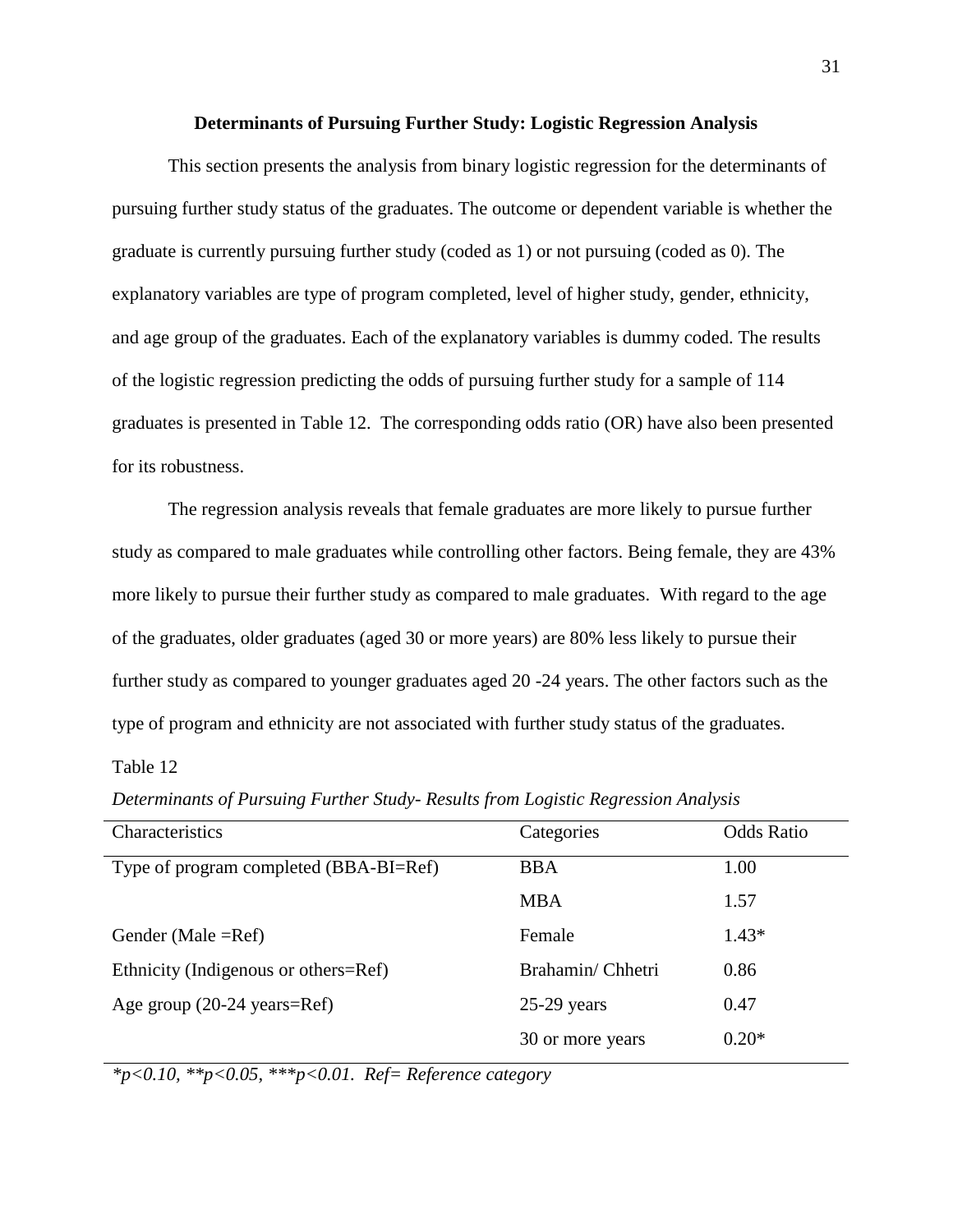#### **Determinants of Perception of SOB's Quality: Results from Multiple Regression**

This section presents the results from multiple regression analysis. The multiple linear regression model has been employed to find the most influencing determinants of perception on SOB's academic quality. The graduates were asked a range of questions covering the areas on the relevance of the programs, courses that helped them develop the skills of problem solving, learning environment, etc. On a Likert Scale questionnaire, the graduates checked the answers from the levels zero to five representing from the lowest to the highest level of satisfaction. The value from zero to two indicates a low scale whereas the value from three to five represents a high scale of satisfaction. As per the questionnaire provided by UGC Nepal, there are eleven indicators to measure the perceived academic quality of SOB's program. Since there are eleven indicators each ranging from 0 to 5, the total score could range from 0 to 55.

With this context, this section analyzes the level of perception on various dimensions of SOB's quality using multiple regression analysis from a sample of 84 graduates who responded on these Likert type questions (Table 13).

The positive perception was significantly higher among BBA graduates as compared to BBA-BI graduates, while everything remaining constant. The relationship is not notifiable with regard to bachelor and master level graduates. As compared to males, females have a positive perception towards different dimensions of SOB's quality. The positive perception was found among those who are currently aged 30 years or more as compared to those who are currently aged 20 to 24 years. The positive perception of SOB's quality was higher among those who are currently pursuing further study as compared to those who are currently unemployed. Ethnicity was not associated with the perception of graduates towards academic quality of School of Business of Pokhara University.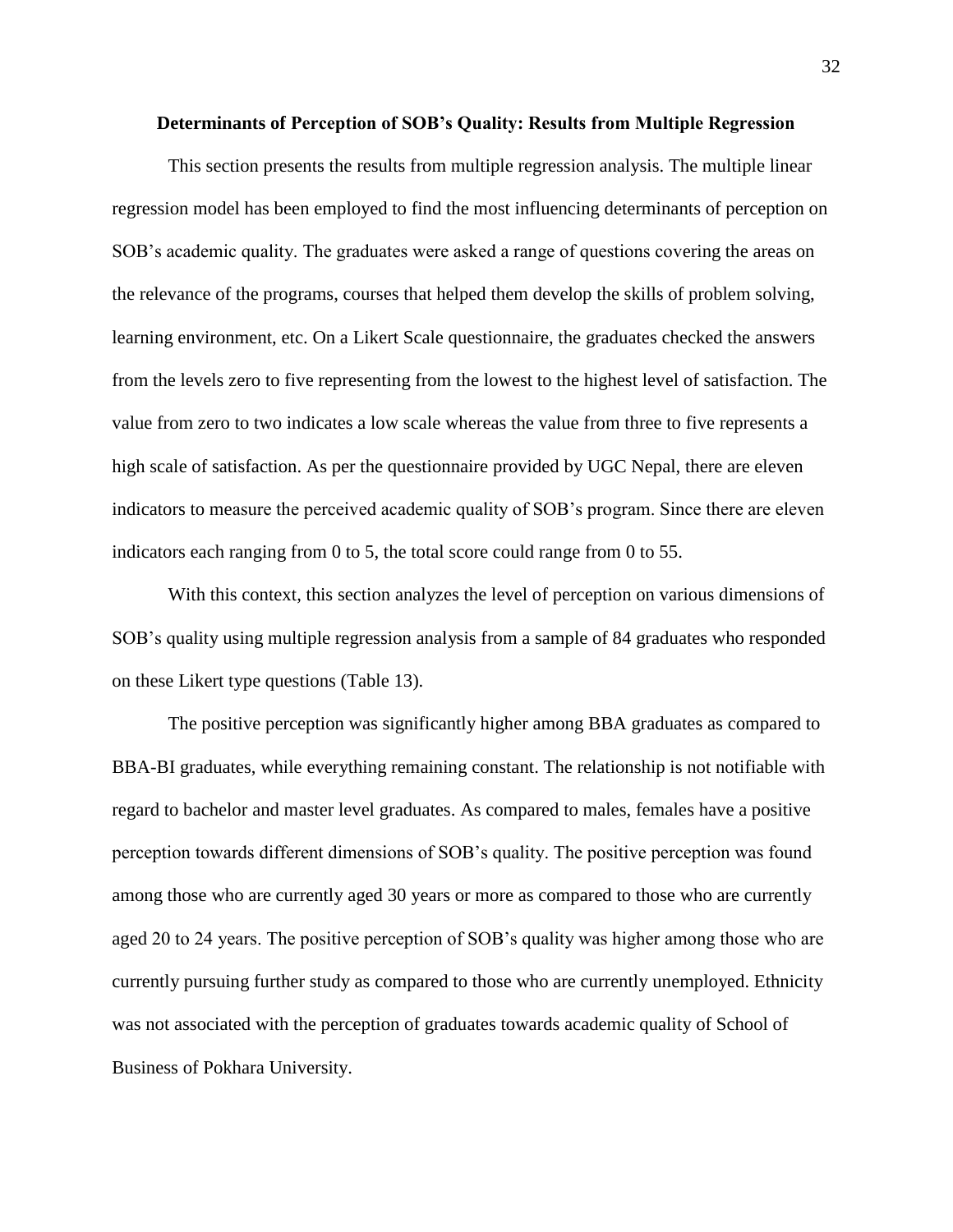## Table 13

| Characteristics                                | Categories             | Coefficients |
|------------------------------------------------|------------------------|--------------|
| Type of program completed (BBA-BI=Ref)         | <b>BBA</b>             | $3.25*$      |
|                                                | <b>MBA</b>             | $-0.91$      |
| Gender (Male $=$ Ref)                          | Female                 | 1.648*       |
| Ethnicity (Indigenous or others=Ref)           | Brahamin/Chhetri       | 0.56         |
| Age group $(20-24 \text{ years} = \text{Ref})$ | $25-29$ years          | 0.69         |
|                                                | 30 or more years       | $3.71*$      |
| Current status (Unemployed=Ref)                | Employed               | 0.98         |
|                                                | Pursuing further study | $2.507*$     |

## *Determinants of Perception of SOB's Quality-Results from Multiple Regression*

*\*p<0.10, \*\*p<0.05, \*\*\*p<0.01. Ref= Reference category*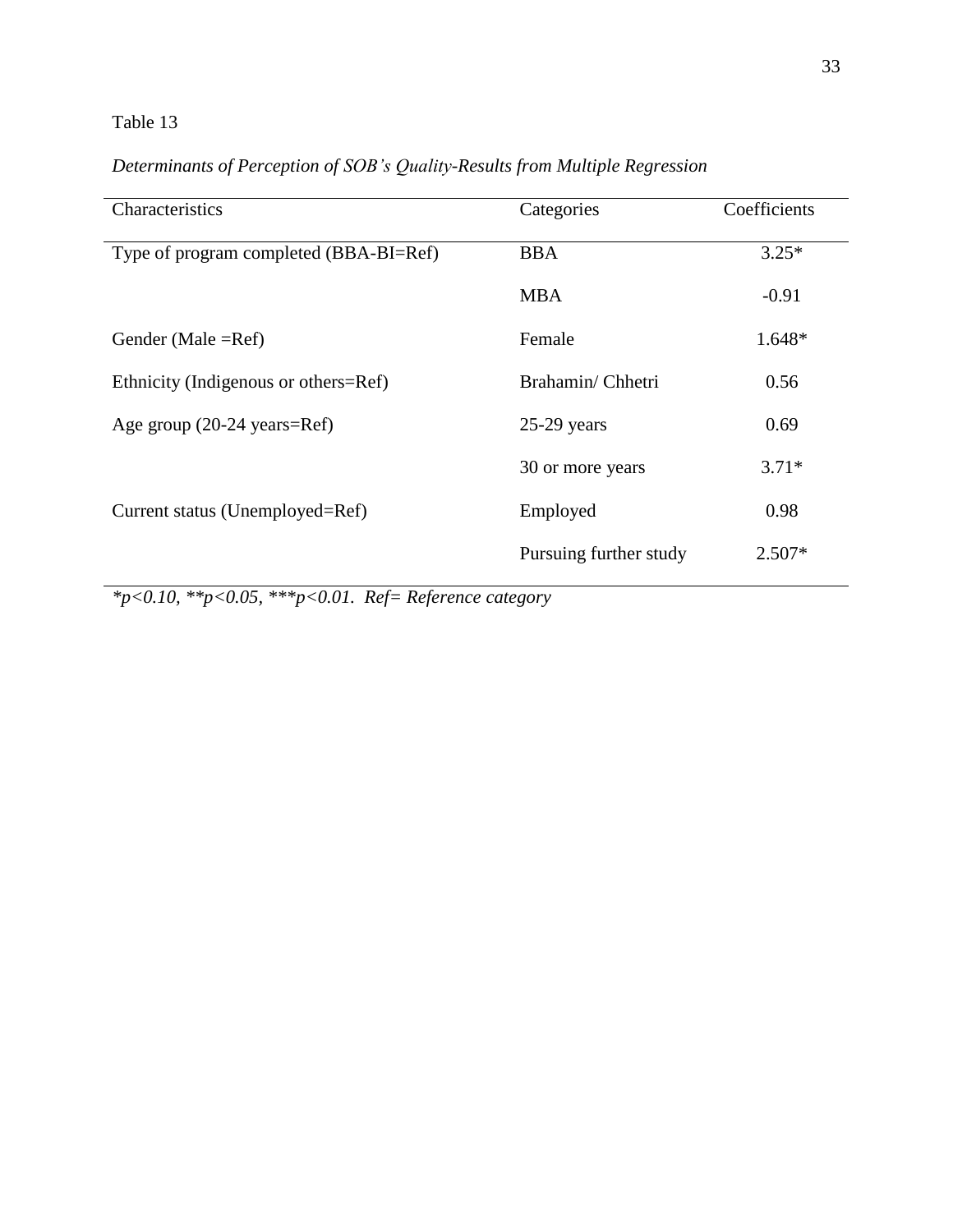## CHAPTER III

## MAJOR FINDINGS

This chapter discusses the major findings of the study derived from the analysis of data. The key findings related to employment status of the graduates, their characteristics, expectations and aspirations, employment experiences of the graduates, issues related to quality and relevance of higher education, and contribution of education to graduate's personal development are presented in the subsequent sections.

#### **Socioeconomic Factors**

Of the total 114 traced graduates, more than half (55%) were BBA graduates, majority of the graduates (71%) were from Bachelor level, slightly more than half were male, and Brahamin comprised around half. Most of the graduates (46%) are currently within the age of 25-29 years.

#### **Current Status**

Most of the graduates (86%) are being involved either in a job or pursuing further study whereas only 14% of the graduates are currently unemployed. Nearly half (47.4%) of the graduates are currently pursuing further studies.

## **Current Employment Status**

Relatively higher proportions of graduates are employed in public organizations (58%) as compared to the other type of organizations. The public organization mainly refers to the public limited companies especially financial institutions. The presence of graduates either in NGO/INGO or being employed in government organizations is negligible. Majority of the graduates (70%) are currently concentrated in the service sector as compared to the other sectors such as industry, manufacturing companies. Nearly three in ten graduates are employed in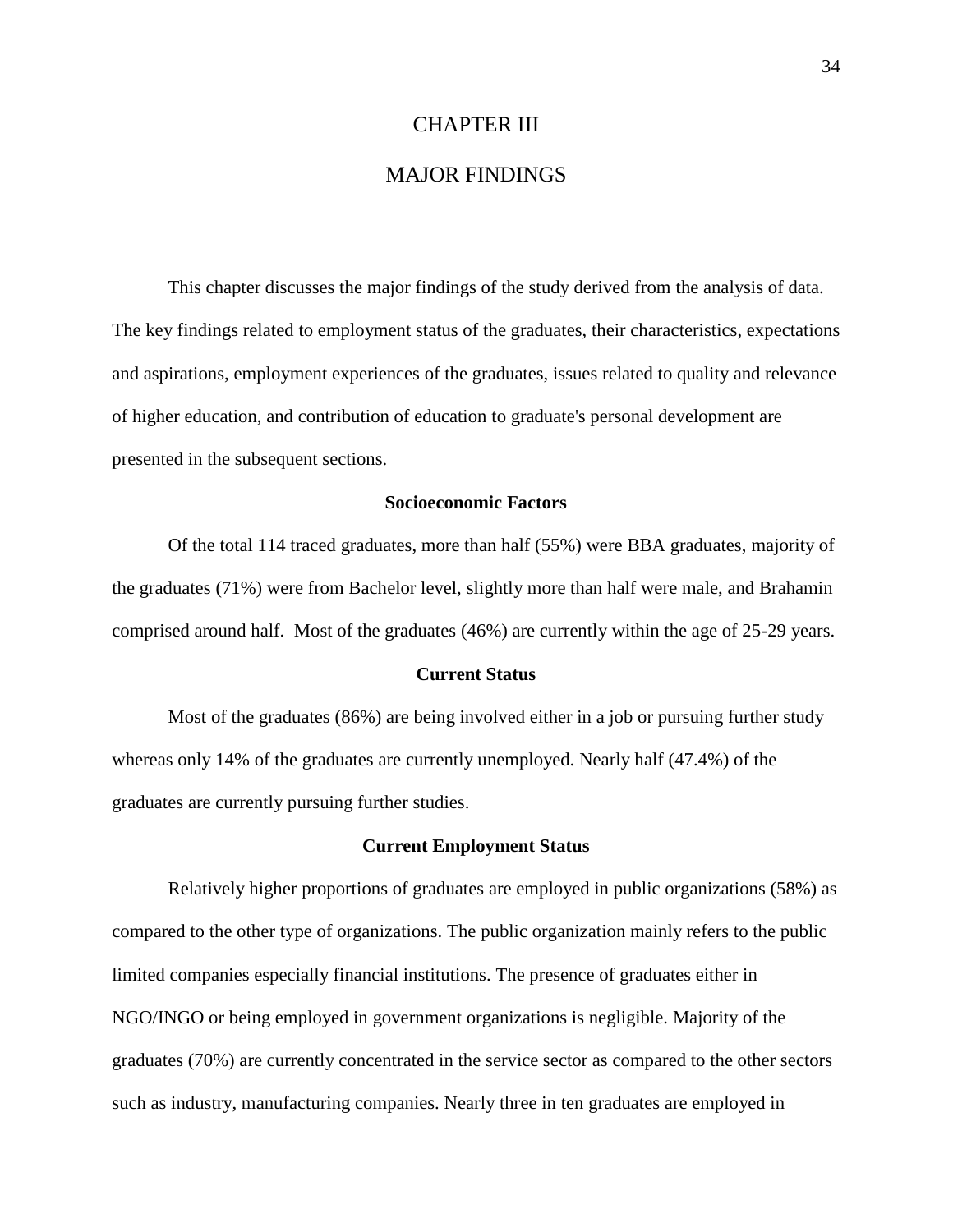manufacturing sector with respect to their current job. Among those who are currently employed in financial services, more than half of them (52%) are currently employed A-class commercial banks followed by B-class development banks (33%). The presence of graduates in insurance services seems to be negligible. Most of the graduates (91%) are currently employed as a fulltime job. With respect to the designation level of the graduates, three fifths (61%) of the graduates are officer or higher levels for their current job. The proportion of the graduates as an assistant or senior assistant seems to be approximately equal. Nearlyone-fifth (21%) of the graduates are employed at the assistant level and 18% of the graduates are the senior assistant for their current job.

### **Further Study Status**

Nearly half (47%) of the graduates are currently pursuing higher studies. Among those who are currently pursuing further study, a higher proportion of graduates are concentrated in abroad compared to their own country, Nepal. More than half (54%) of the graduates are currently pursuing their further study abroad whereas it is 46% within Nepalese universities. Within Nepal, the larger proportion of the graduates are concentrated in School of Business, the constituent unit of Pokhara University*.* Within foreign universities, a higher proportion of the graduates are currently pursuing their further study in Australian universities.

### **Issues Related to the Quality and Relevance of Programs**

The issues related to academic quality of graduates attended institutional program at the school have been assessed in eleven different dimensions. Such issues were program relevancy, internship, learning environment, delivered educational quality, library facility, and so on. In each dimension, graduates were asked to rate from 0 to 5 scales, 0 being very weak and 5 being an excellent level of strength of the school. The graduates rated the teacher student relationship,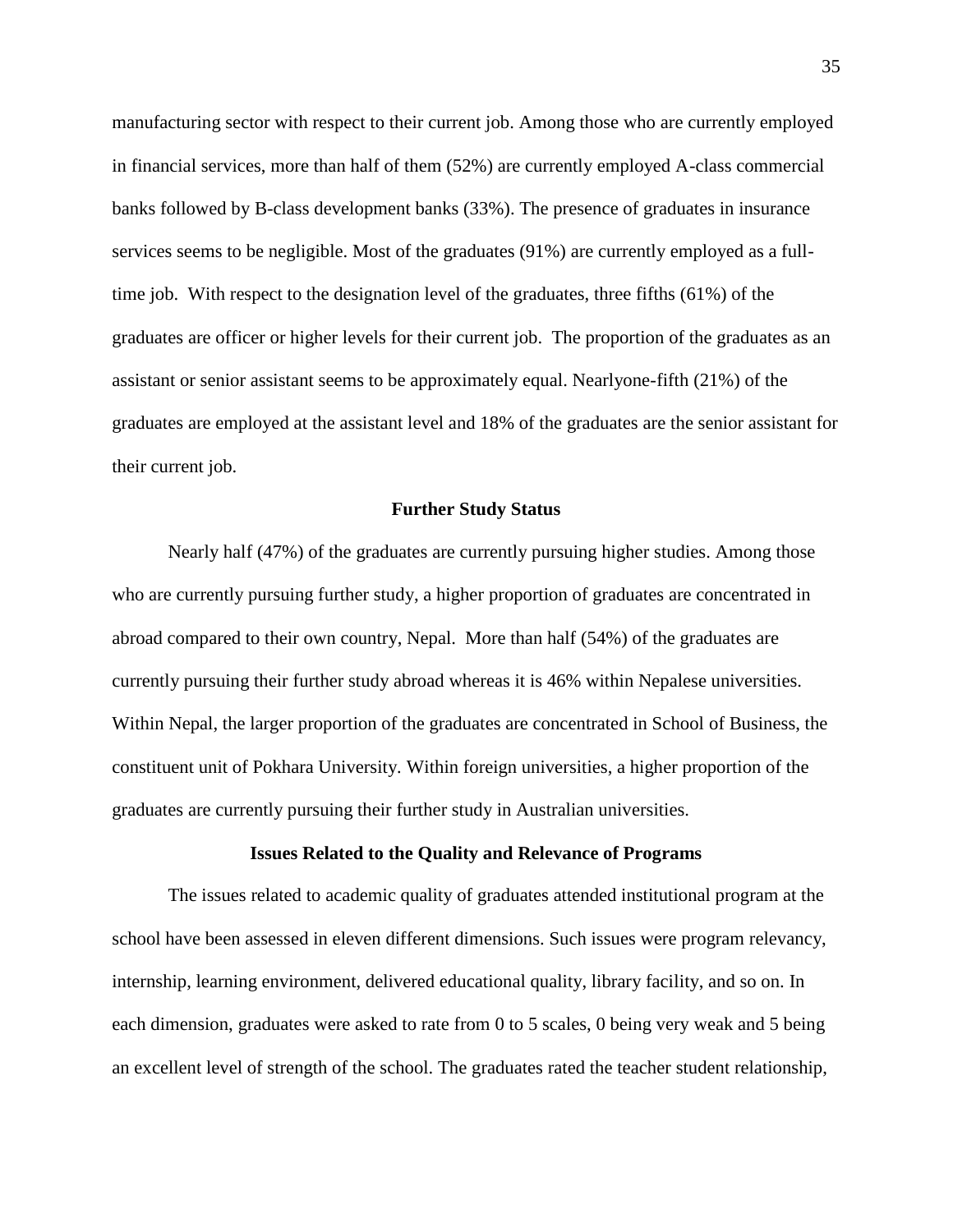quality of delivery, teaching learning environment, and program relevancy as the strengths of the School. The corresponding mean score being 3.68,3.60,3.48, and 3.29 respectively. Based on the response of the graduates, the indicators such as canteen/urinals facilities, sports facility, extracurricular activities, facilities in the lab and library, and work placement/ attachment were considered the weaknesses of the School.

### **Current Employment by Socioeconomic Characteristics**

A higher proportion of Master level graduates (61%) are currently employed as compared to Bachelor level graduates (31%). The differences are also significant according to their completion of type of program either BBA/ BBA-BI or MBA graduates. The gender of the graduates showed significant differences in terms of current employment with a higher proportion of male graduates (52%) being employed as compared to female graduates (23%). The ethnicity of the graduates is independent of current employment. Older graduates aged more than 30 or more years are more likely to employ as compared younger graduates aged less than 25 years.

### **Further Study by Socioeconomic Factors**

Nearly half of the BBA graduates are currently pursuing further study whereas it is 39% among the MBA graduates. Being females, they were more likely to pursue their further study as compared to male graduates (56% vs. 40%). Ethnicity does not make any difference in terms of pursuing further study. The large differentials are evident according to the age of the graduates for continuing their further study. The proportion of graduates pursuing further study is the highest (59%) among the graduates aged 20-24 years and it is the least among graduates who are currently aged 30 or more years (27%).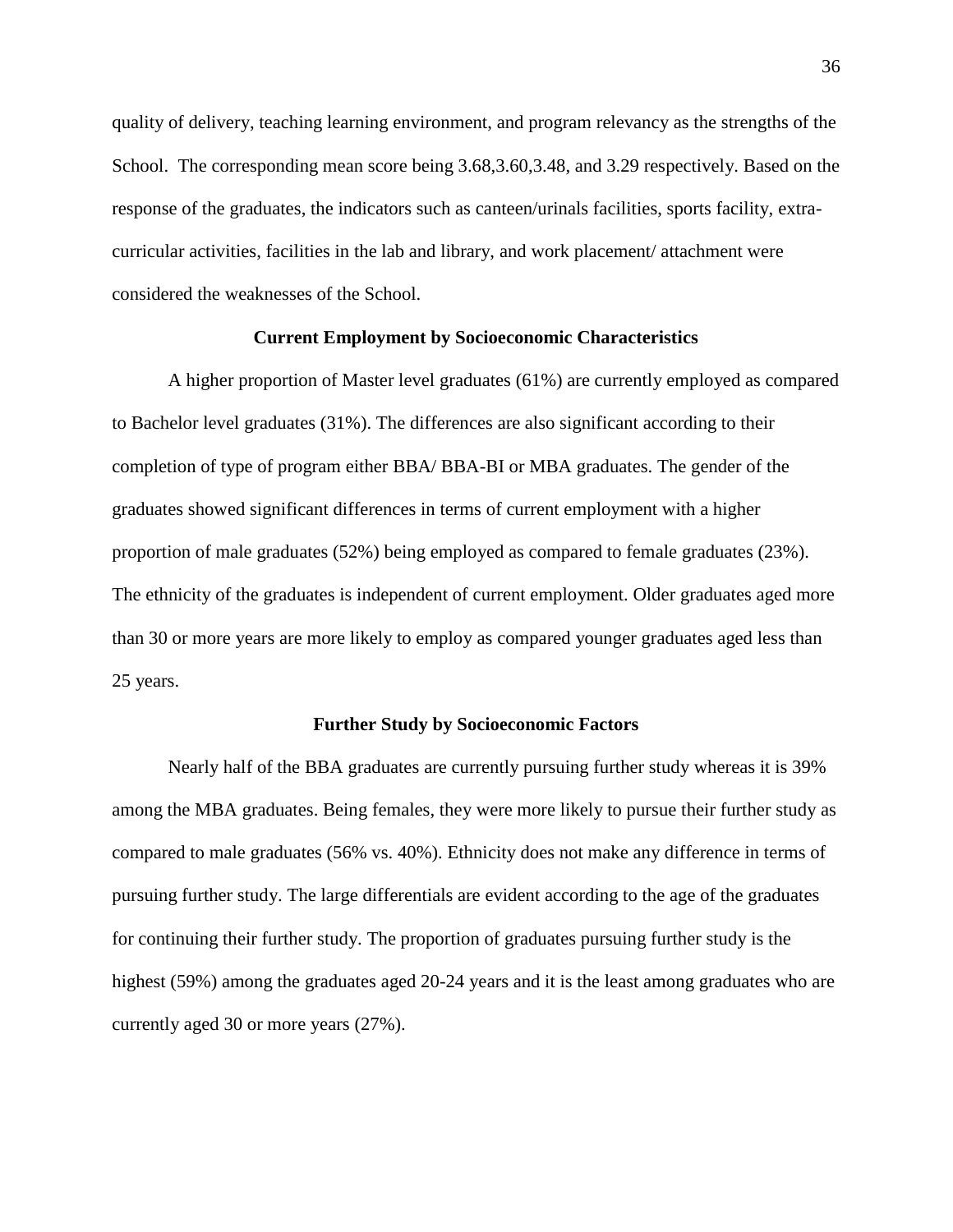### **Perception towards Academic Quality of SOB by Socioeconomic Factors**

The graduates were asked a range of questions covering the areas on the relevance of the programs, courses that helped them develop the skills of problem solving, learning environment, etc. On a Likert Scale questionnaire, the graduates checked the answers from the levels zero to five representing from the lowest to the highest level of perception towards quality of SOB. Bivariate analysis has been carried out between each of socio-economic factors and level of perception score towards eleven different indicators of perceived quality of attended institutional program. The parametric test was employed to identify whether there are any group differences in the perception score of graduates towards academic quality of SOB. Satisfaction score by selected socioeconomic characteristics has been analyzed in detailed using mean, standard deviation, median, minimum and maxim of score values. The mean perceived score of the graduates was 31.4 with a corresponding standard deviation of 7.3 out of total possibilities of a score of 55. The variables such as gender and current status of graduates significantly affect the perception of SOB's academic quality. Female graduates showed a comparatively positive inclination towards of SOB's academic quality as compared to male graduates. Similarly, graduates who are currently pursuing their further study are comparatively perceived positive towards academic quality of their attended institutional academic program.

### **Determinants of Being Employed, Pursuing Further Study and Perceived SOB Quality**

The determinants of being employed and pursuing further study have been assessed using logistic regression since both of them are qualitative in nature. The determinants of perceived quality of SOB has been assessed using multiple regression analysis since perception score was quantitative. Concerning employment status, the outcome variable was whether the graduate is currently employed or not. With regard to further study status, whether the graduate is currently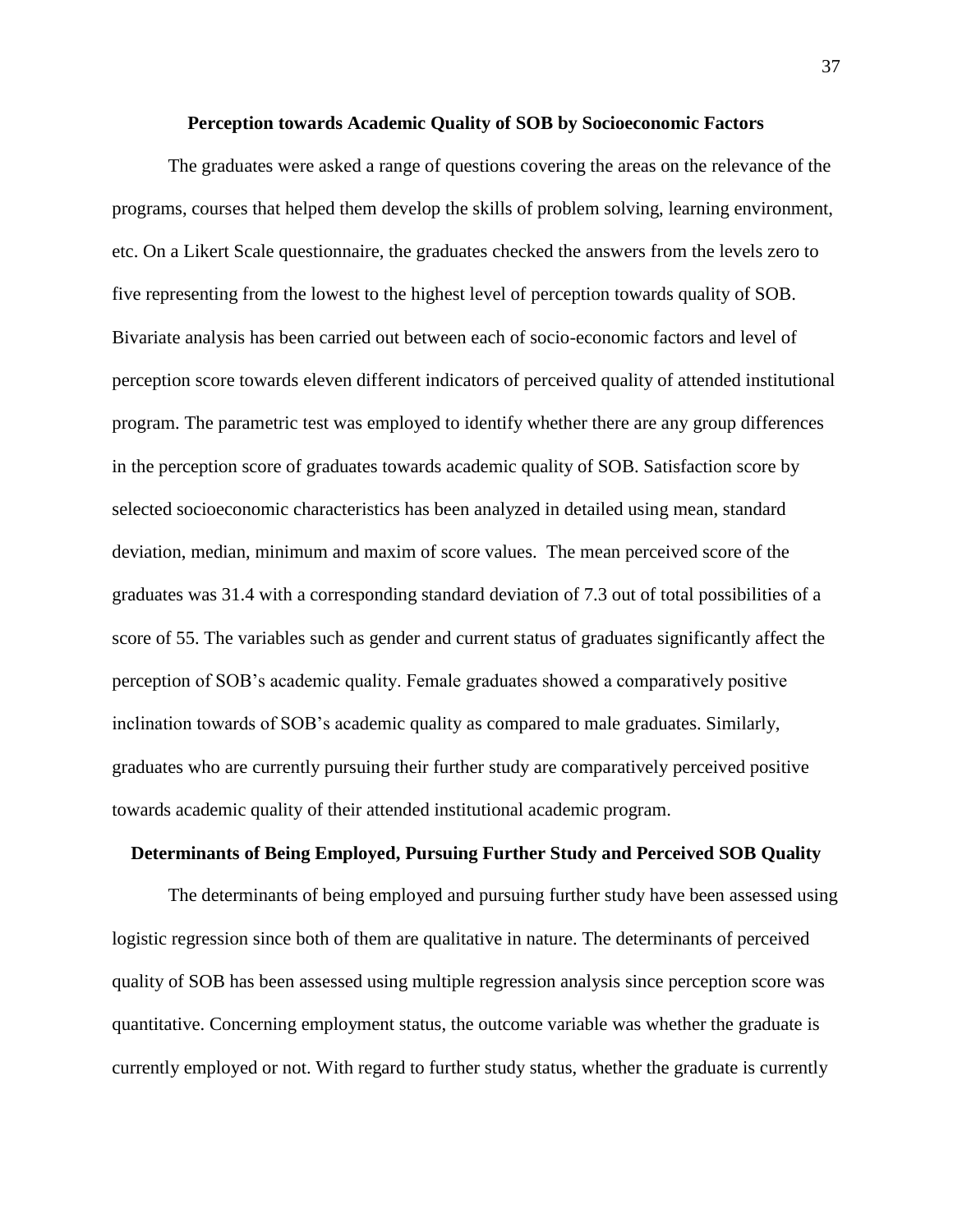pursuing further study or not. The multiple linear regression model has been employed to find the most influencing factors for perception of SOB's quality. The predictor variables are type of program, level of higher study, gender, ethnicity, and age group of the graduates. Current status of the graduates is also incorporated as an independent variable for assessing quality of SOB.

Gender is the key factor affecting being employed among the studied socioeconomic factors. Female graduates are less likely to be employed as compared to male graduates while other things remaining constant. Being female, they are 61% less likely to be employed as compared to male graduates. MBA graduates are two times more likely to be employed as compared to BBA-BI graduates, however, the relationship was insignificant. Though not significant, older aged graduates are more likely to be employed as compared to younger aged graduates.

Gender and age of the graduates are the key factors affecting further study status of the graduates. The regression analysis reveals that female graduates are more likely to pursue their further study as compared to male graduates while controlling the effect of other factors. Being female, they are 43% more likely to pursue their further study as compared to male graduates. With regard to the age, older graduates (aged 30 or more years) are 80% less likely to pursue their further study as compared younger graduates aged 20 -24 years. The other factors such as the type of program and ethnicity are not associated with further study status of the graduates.

The gender, current status, type of completed program, and age of the graduates are the most influencing factors that have an effect on perceived quality of SOB. As compared to male graduates, females have a positive perception towards different dimensions of SOB's academic quality. The positive perception of SOB's academic quality was higher among those who are currently pursuing further study as compared to those who are currently unemployed. The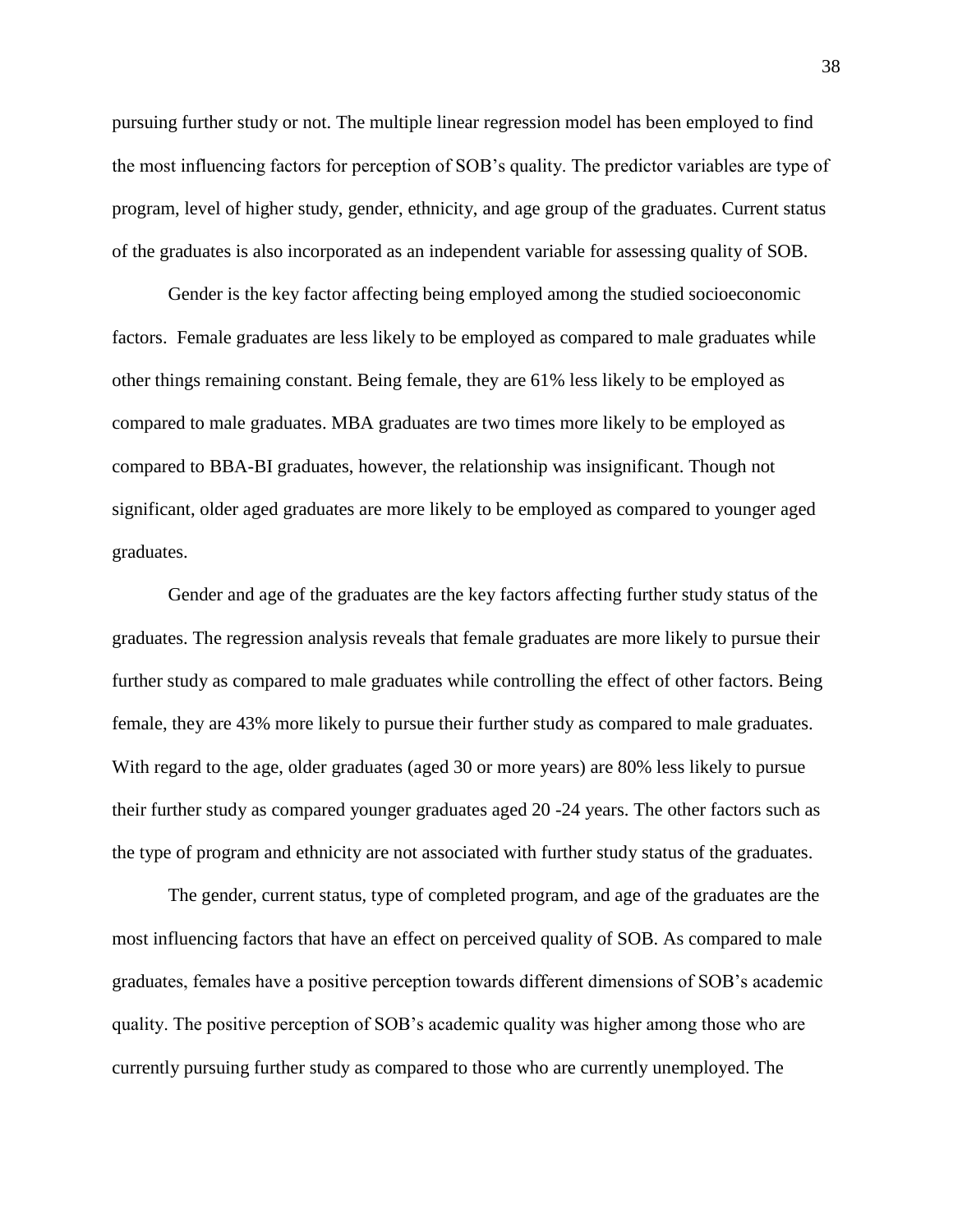positive perception was noticed among BBA graduates as compared to BBA-BI graduates while other things remaining constant. Ethnicity was not associated with perception of graduates towards academic quality of SOB.

## **Findings from Unstructured Qualitative Questions**

The analysis of the unstructured questions of the tracer study questionnaire asking for recommendations for improvement of the organization reveals that most of the graduates suggested that the organization should impart practical education, reduce political interference, strengthen curriculum, take measures to improve the quality of faculty and better manage library resources.

## **Contribution to Graduates Personal Development**

It is found that the programs of the School of Business is satisfactorily enhancing the job market salability and the school has also been found imparting job related skills in a better manner. Among the employed graduates of MBA, 83.3 percent are currently working at the officer or higher while only 17 percent are at the assistant level. The graduates rated the teacher student relationship, quality of delivery, teaching learning environment, and program relevancy as the strengths of the School. The corresponding mean score being 3.68,3.60,3.48, and 3.29 respectively. Based on the response of the graduates, the indicators such as canteen/urinals facilities, sports facility, extra-curricular activities, facilities in the lab and library, and work placement/ attachment were considered the weaknesses of the School. The chi-square test reveals that employment status is associated with gender with males have better employability as compared to females. The employment status is also found to be associated with program type; MBA graduates have higher employability followed by BBA graduates.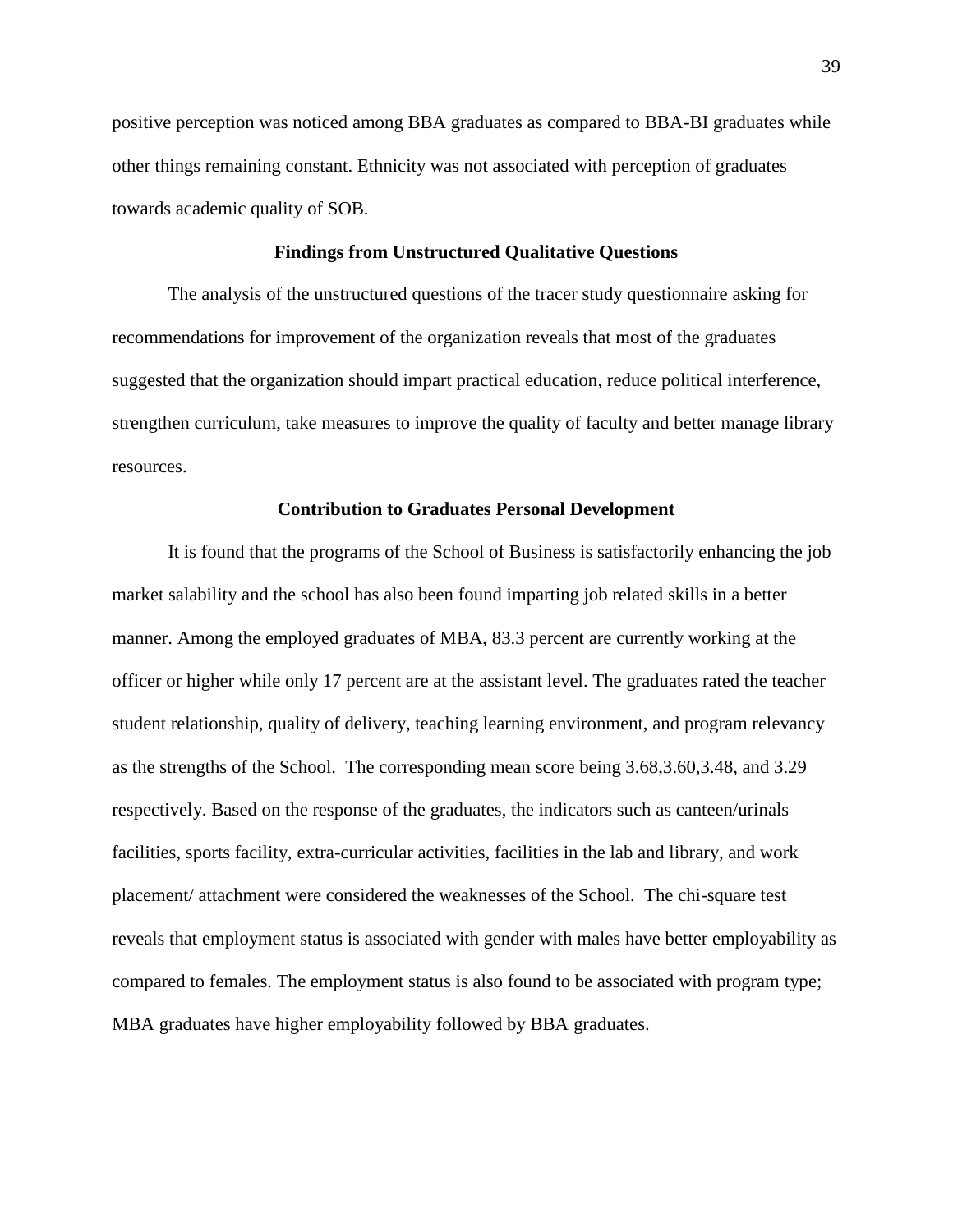## CHAPTER IV

## IMPLICATIONS TO INSTITUTIONAL REFORM

Based on the study findings, this section offers recommendations to School of Business, Pokhara University some key issues and areas to focus on in order to improve its quality of education. It also provides suggestions on improvement of academic environment, teaching pedagogy, curriculum, skill development, better job placement of its graduates, faculty quality, infrastructural improvement, and other major policy formulation and organizational reform dimensions. Specifically, following implications for academic improvement, policy formulation and reform are identified from the study findings:

- It is advised to School of Business, Pokhara University to have more appealing programs such as scholarships and other related encouragement programs to increase the access of scheduled castes and minorities in higher education.
- Since the percentage of self-employed graduates is relatively lower, the School should promote and formulate policies to enhance the entrepreneurial spirit among the graduates.
- The BBA/BBA-BI graduates marketability seems to relatively low as compared to MBA graduates; therefore, it is suggested for the School to enhance the hands-on skills to the BBA graduates in order to increase their marketability. Additionally, it seems better if the institution establishes a distinct Job Place Cell to look after these affairs.
- It is advised to the School to manage the work placement programs in cooperation and collaboration with organizations by managing in-campus placements to reduce the average placement time.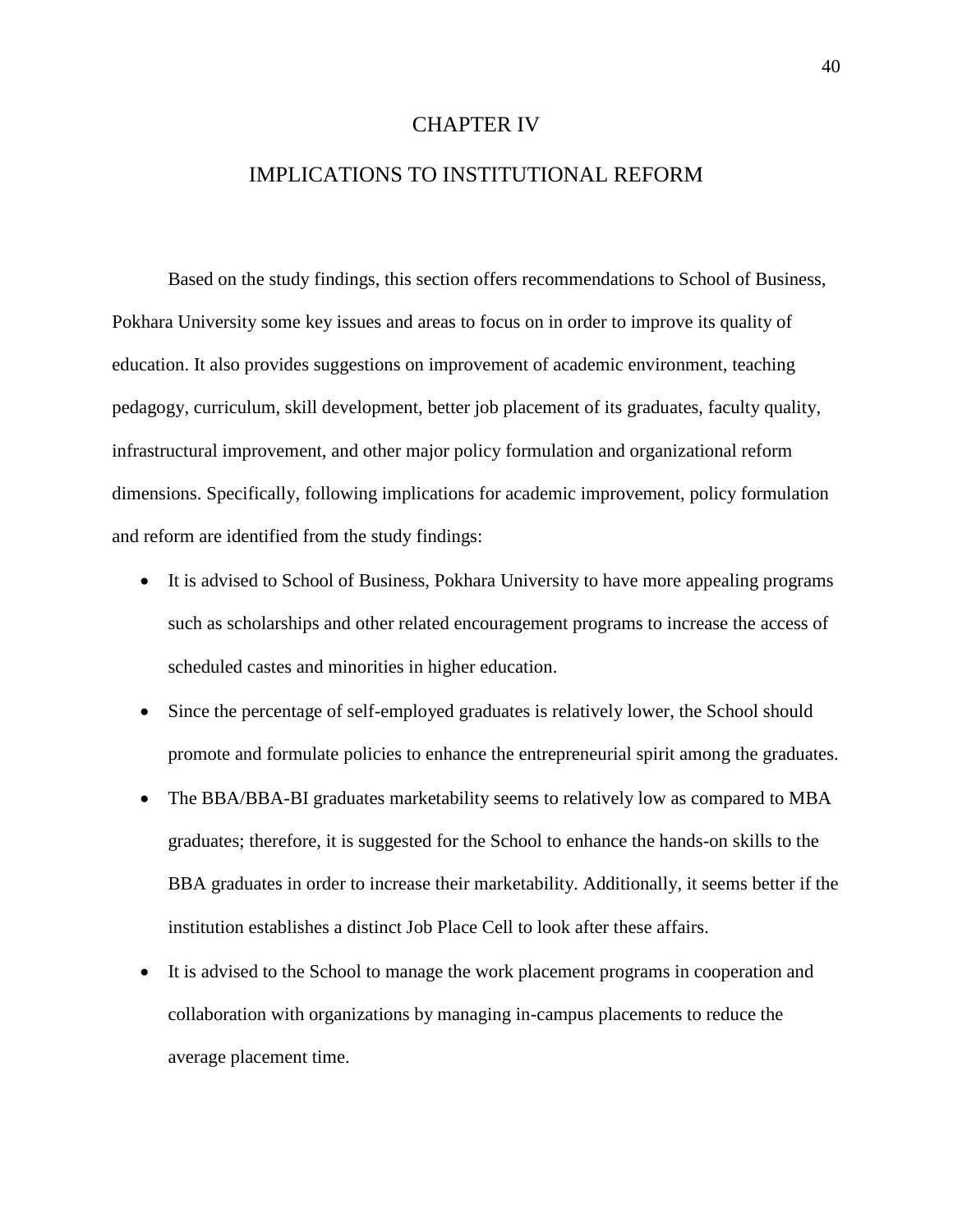- It is suggested to the School of Business to focus more on enhancing research skills of its graduates. The graduate research project is recommended to be replaced by a thesis
- The program still needs to have improvements in better managing the skills related to problem solving approaches, work placement related issues and extracurricular activities in order to enhance academic quality.
- The study reveals that the School needs to emphasize on creating effective pedagogical differences that promote problem solving skills among the students.
- It is suggested to the School to incorporate academic practices that equally foster conceptual knowledge and skill development in the MBA program whereas for the BBA program only the focus on skill development seems significant.
- Relatively the School is found to have improvements in the work placement of its graduates by emphasizing more on the educational quality.
- Similarly, the School needs to focus more on skill development and managing resources for the sound academic environment to enhance its academic quality.
- Relatively, the BBA program has less employability in comparison to MBA and BBA-BI programs. Thus, it is recommended for the school to have updated curriculum revisions, design more inclusive and market-oriented specialization courses in order to increase the employability of BBA program.
- To improve and design the quality of education, the school is advised to include practical approaches in the pedagogy, similarly, it should also update screening of the job market necessity and impart skills and knowledge as per it. Similarly, the continuous improvement on the quality of faculties by organizing skilful training, encouraging participation in faculty development programs, motivating faculties to the higher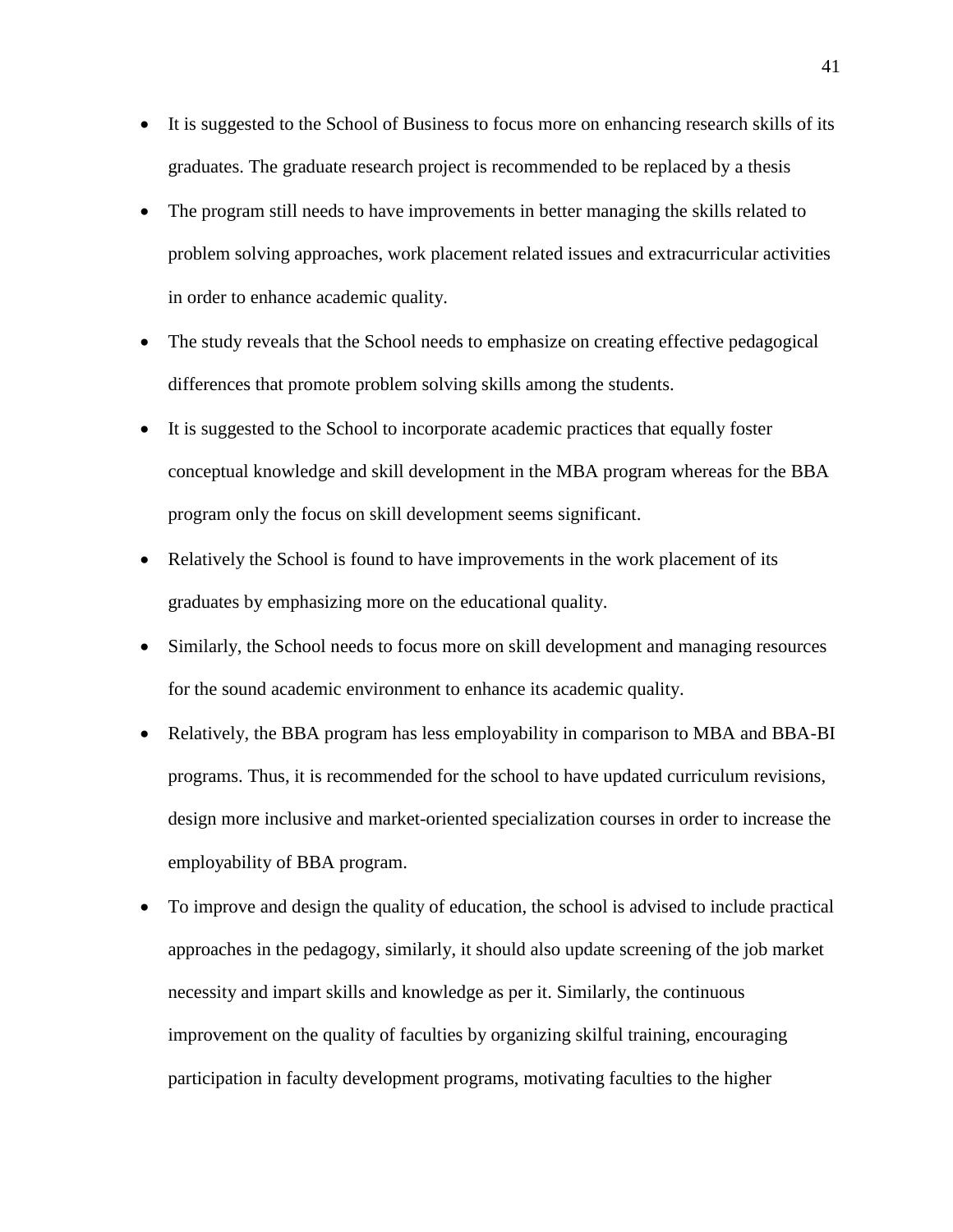education and inculcating research skills and activities among the faculties is essential to improve the educational quality.

- The School also needs to further develop the library resources and other infrastructural facilities in order to improve academic quality.
- The School needs to change in the teaching pedagogies by involving new pedagogical approaches such as case studies, simulation, project work, seminars and workshops to enhance the academic quality of master and bachelor level students.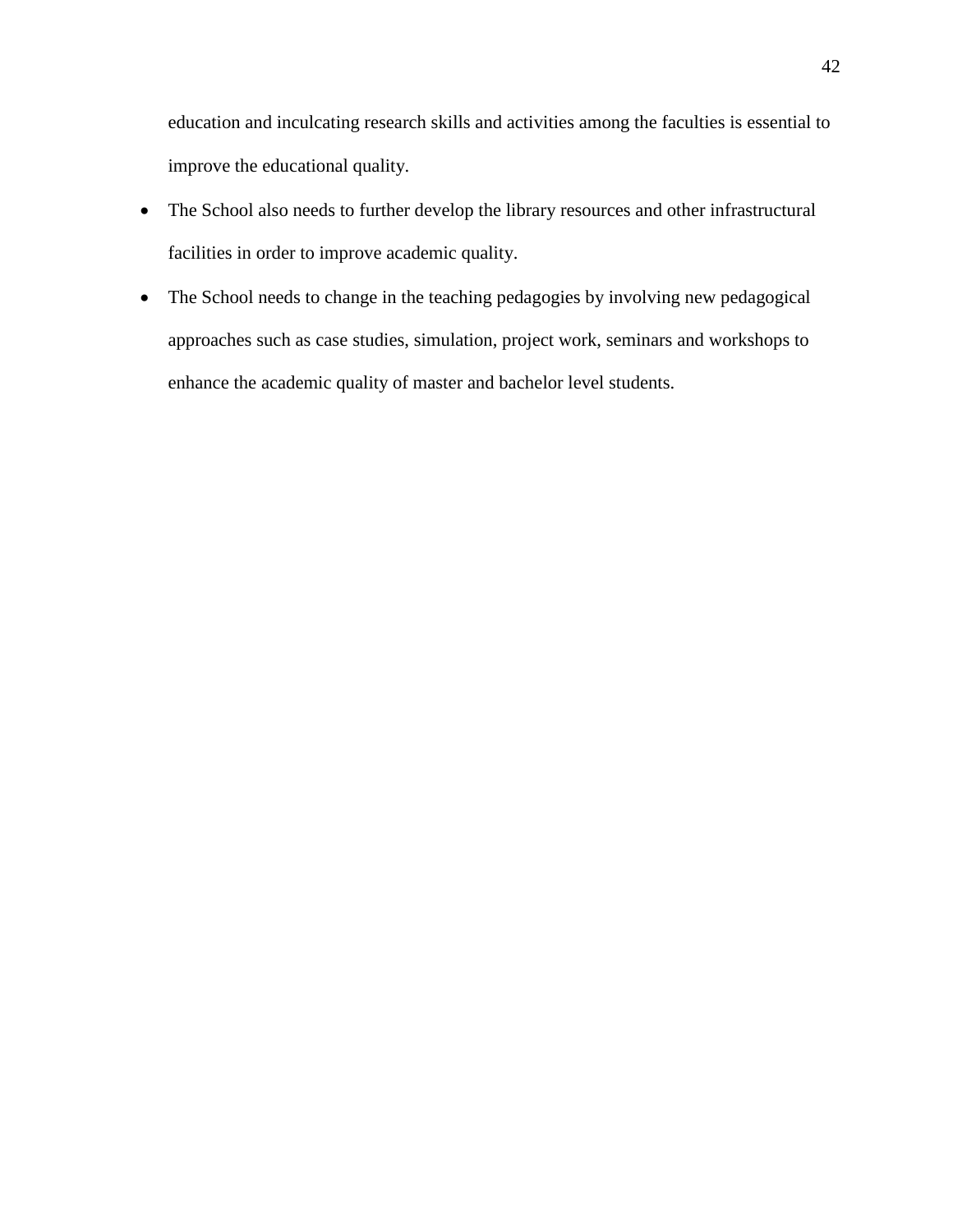## CHAPTER V

## CONCLUSIONS AND RECOMMENDATIONS

This study has explored the situation of management graduates of the School of Business of Pokhara University. The interesting conclusions can be drawn based on the findings of the study.

### **Conclusions**

The results of the study show that the current status of management graduates is very good as most of the graduates (86%) are involved in a job, either pursuing further study or selfemployed. The large gender differences in terms of employment and designation level suggest that there is high gender discrimination among the PU graduates, which also reflects the national scenario. Further attention needs to be given in this regard from both the university side and concerned policymakers. Priority should be given to the female graduates. The insignificant ethnic differences in the designation level suggest that there is no need to have ethnic concerns among the PU graduates. This result challenges the national scenario.

The tracer study results reveal that the academic quality and employment status of the graduates from School of Business, Pokhara University is satisfactory. The programs of the school are found to be successful in imparting sound conceptual foundation and job-related skills to the students. The employment status of its graduates is highly satisfactory because it is found that most of the graduates are either employed or pursuing further studies. The job placement of the school is relatively found to be effective because a large proportion of the students graduating from MBA are working at the officer or higher level. The programs offered by the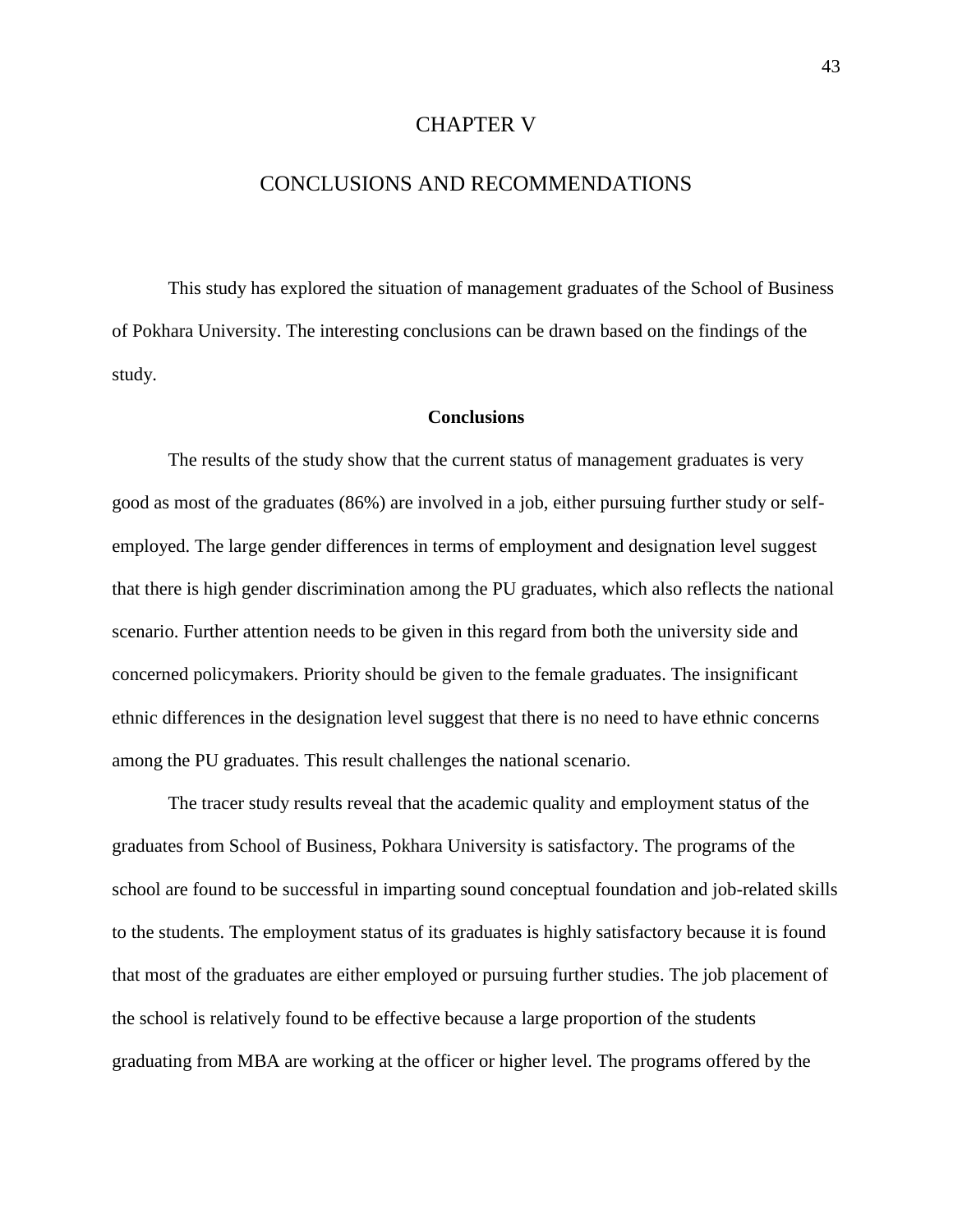school are found contributory in imparting personal and professional requirements of the graduates.

School of Business is found to be stronger at teacher student relationships, quality of education, relevance of the program in enhancing professional requirements and the teaching learning environment. Whereas, the school is relatively weaker at imparting work placement related matters, and extracurricular activities. For institutional reform and academic quality enhancement, management education institutions should focus on designing new pedagogical approaches such as case studies, simulation, project work, seminars and workshops to enhance the academic quality and competency of higher education institutions. Library resources and the infrastructural facilities are also the major elements in improving the academic quality; therefore, it is advised to the institutions to design programs that support its development.

### **Recommendations**

On the basis of the results of this study following recommendation have been suggested;

- 1. Since majority of the graduates are currently pursuing further study at Pokhara University, there is a scope of expansion of an MBA degree in Pokhara University while considering the demand side. However, Pokhara University should not compromise the academic quality in the name of expansion in order to sustain the image of University.
- 2. Future studies can be carried out by incorporating many other factors such as students' performance which can be measured by their score, family status, and so on. The University Grant Commission (UGC) need to initiate for preparing a detailed questionnaire such that holistic research can be carried out in the days to come. For this, UGC can make a coordination committee incorporating research-oriented faculties from the different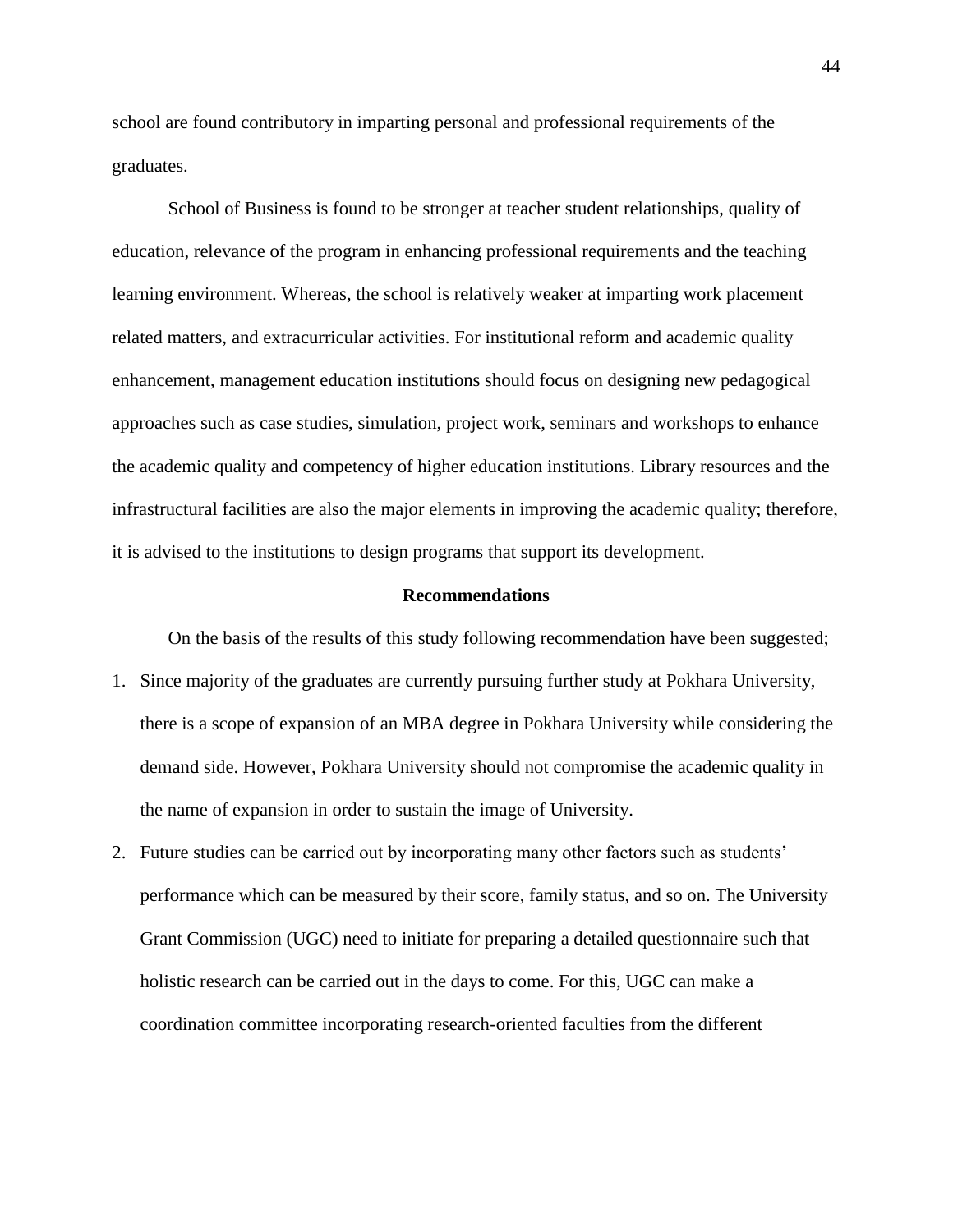universities of Nepal, free lancing academicians, as well as the researchers from different organizations.

- 3. It is recommended for the educational institutions involved in higher studies to emphasize more on designing and developing courses and programs offering entrepreneurial skills. Furthermore, it seems more plausible for the government and its representative organizations to foster and include entrepreneurial practices among the graduates. The representation of female, scheduled castes and other minorities are found to be less in higher education. Hence, encouraging and supportive environment is much needed for attracting female graduates towards higher education. The government and educational authorities of the country should design more inclusive programs to attract female, scheduled castes and minorities towards higher education.
- 4. Skill development, conceptual foundation, and academic environment are found to be highly associated with educational quality which finally promotes better work placement opportunities. Therefore, it is suggested to the higher education institutions to invest more of their resources and expertise in improving skill development, conceptual foundation and academic environment in order to prepare workplace or market-oriented graduates possessing sound conceptual foundation as well as job related skills. The higher educational institutions and government authorities of the country is suggested to focus in the continuous quality improvement of the faculties by organizing skillful training, motivating and encouraging faculties involved to further higher education and inculcating research skills and activities among them to improve the educational quality.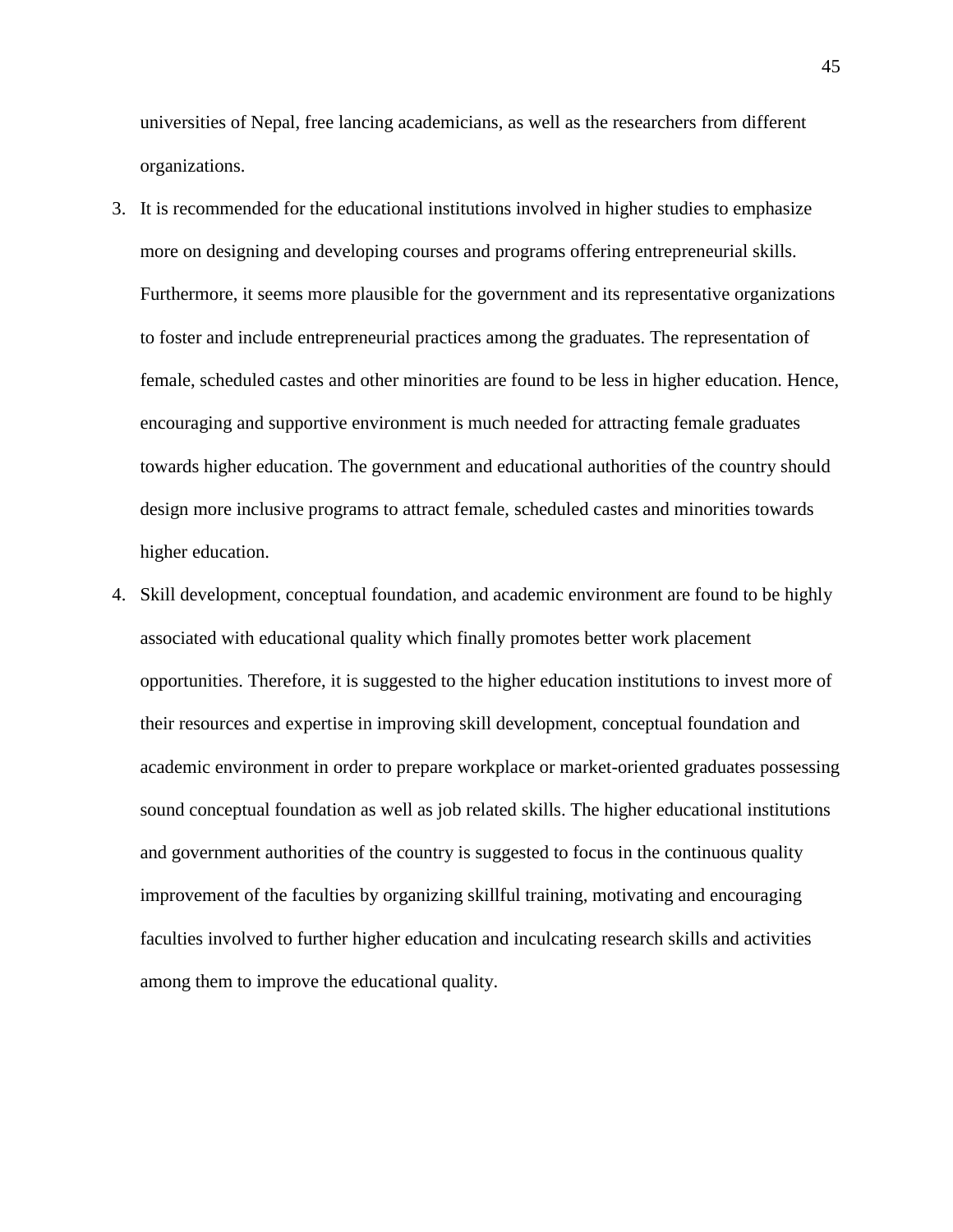## REFERENCES

- Bajracharya, H. R. (2004). Higher education and challenges of National Development, Education and Development, UGC, Nepal.
- BBA, BBA-BI and MBA Brochures (various years), School of Business, Pokhara University, Kaski, Nepal

Pokhara University Act (1997), Government of Nepal, Kathmandu, Nepal

Pokhara University Bulletin (various issues), Pokhara University, Kaski, Nepal

- Prospectus (2018). *Prospectus of School of Business. Pokhara University. Faculty of Management Studies*. Lekhnath, Pokhara.
- Tracing Study Report (2010). *Management Graduates of School of Business, Pokhara*

*University, Nepal*. School of Business, Faculty of Management Studies. Pokhara, Nepal.

University Grants Commission (UGC). *University Grants Commission: Annual Reports* (various years). Bhaktapur, Nepal.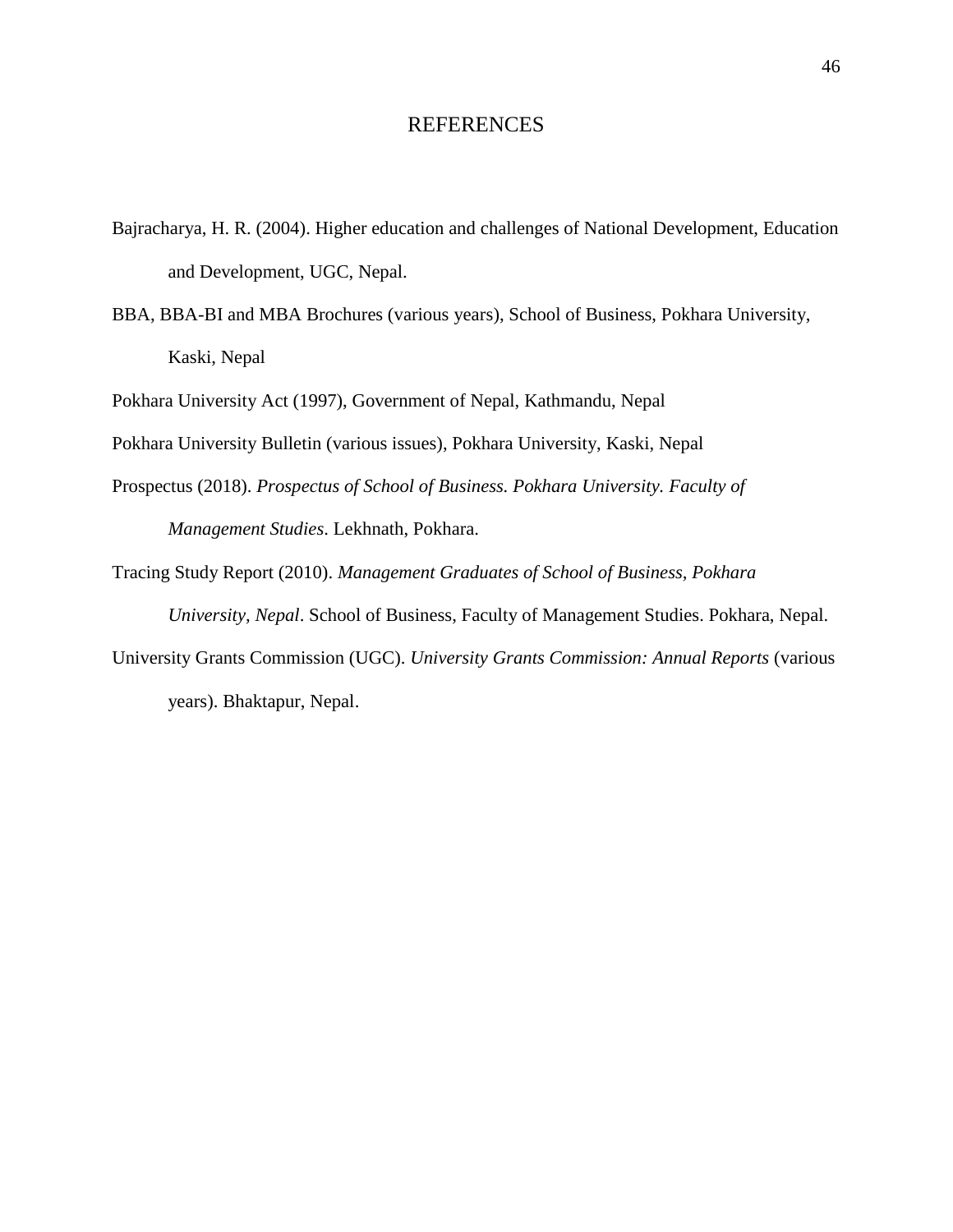# ANNEXES

# **Annex I: Graduate Name List with their Current Status and Organizational Affiliation**

|                | Q.   | Name of the            | Progra     | <b>Current</b> | Organization affiliation (if they are    |
|----------------|------|------------------------|------------|----------------|------------------------------------------|
| SN             | code | graduates              | m          | status         | employed or pursuing further study)      |
| $\mathbf{1}$   | 1065 | AayushaAryal           | <b>BBA</b> | Further study  | Pursuing higher study in Australia       |
| $\overline{2}$ | 1107 | <b>Abhishek Poudel</b> | <b>BBA</b> | Self-employed  | Self-Business in Tanahun                 |
|                |      |                        |            |                | Pursuing higher study in School of       |
| 3              | 1027 | Abishnash BK           | <b>BBA</b> | Further study  | Business, PU                             |
| $\overline{4}$ | 1025 | Abiskar Shrestha       | <b>BBA</b> | Further study  | Pursuing higher study in Australia       |
|                |      |                        |            | Employed in    |                                          |
| 5              | 1048 | Aman Dhewajoo          | <b>BBA</b> | organization   | Kailash Bikash Bank, Pokhara             |
| 6              | 1054 | Anbeshan Ojha          | <b>BBA</b> | Self-employed  | Shuvakamana Hardware, Pokhara            |
| $\overline{7}$ | 1066 | Anju Shahi             | <b>BBA</b> | Further study  | Pursuing higher study in Australia       |
|                |      |                        |            |                | Pursuing higher study in School of       |
| 8              | 1033 | Anupama Bagale         | <b>BBA</b> | Further study  | Business, PU                             |
| 9              | 1056 | Archana Adhikari       | <b>BBA</b> | Self-employed  | Self-business in Pokhara                 |
| 10             | 1071 | Aswin Malla            | <b>BBA</b> | Further study  | Pursuing higher study in Australia       |
| 11             | 1111 | Bandana Tiwari         | <b>BBA</b> | Unemployed     |                                          |
| 12             | 1072 | <b>Bibas Shrestha</b>  | <b>BBA</b> | Further study  | Pursuing higher study in Japan           |
|                |      |                        |            | Employed in    | CIL Pharmaceuticals Pvt Limited,         |
| 13             | 1002 | <b>Bibek Paudel</b>    | <b>BBA</b> | organization   | Pokhara                                  |
|                |      |                        |            | Employed in    |                                          |
| 14             | 1086 | Bijaya Poudel          | <b>BBA</b> | organization   | NICA Bank, Bandipur, Tanahun             |
|                |      |                        |            |                | Pursuing higher study in School of       |
| 15             | 1024 | Bindu Tiwari           | <b>BBA</b> | Further study  | Business, PU                             |
|                |      |                        |            |                | Pursuing higher study in School of       |
| 16             | 1040 | Bipana Ale             | <b>BBA</b> | Further study  | Business, PU                             |
|                |      |                        |            | Employed in    |                                          |
| 17             | 1023 | <b>Bishesta Gurung</b> | <b>BBA</b> | organization   | Sushan Infrastructure Pvt. Ltd, Lalitpur |
| 18             | 1109 | DebeshPalikhe          | <b>BBA</b> | Unemployed     |                                          |
|                |      |                        |            |                | Pursuing higher study in Uniglobe        |
| 19             | 1003 | Dhirendra Pariyar      | <b>BBA</b> | Further study  | College, Kathmandu                       |
|                |      |                        |            | Employed in    |                                          |
| 20             | 1089 | Durga Gautam           | <b>BBA</b> | organization   | Gandaki Bikash Bank, Pokhara             |
|                |      |                        |            |                |                                          |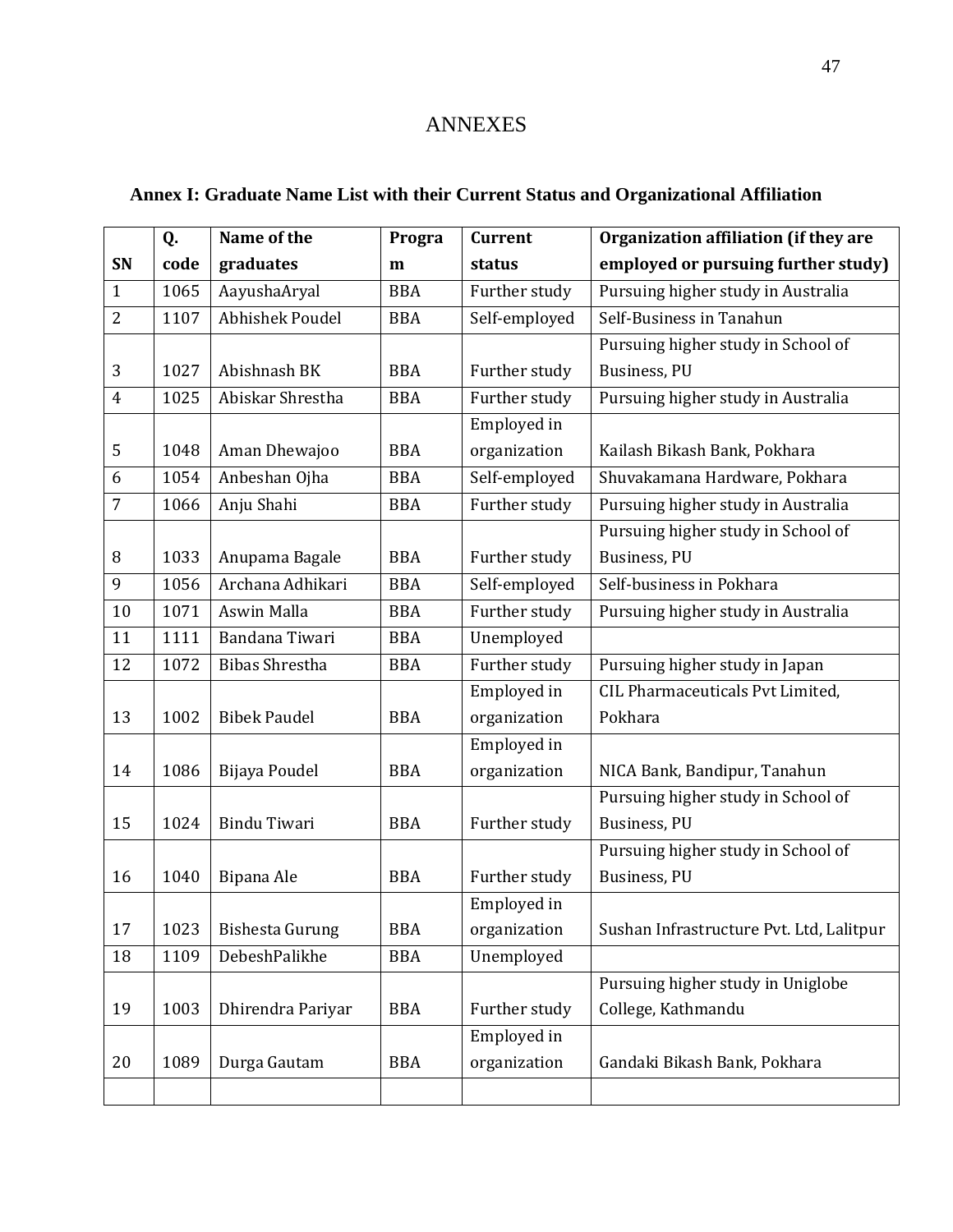|    |      |                      |            | Employed in   |                                     |
|----|------|----------------------|------------|---------------|-------------------------------------|
| 21 | 1088 | Kailash Raj Bhandari | <b>BBA</b> | organization  | Nepal Rastra Bank, Pokhara          |
| 22 | 1093 | Namrata Shrestha     | <b>BBA</b> | Unemployed    |                                     |
| 23 | 1077 | Narayan B. Gharti    | <b>BBA</b> | Further study | Pursuing higher study in Japan      |
| 24 | 1101 | Narayan Tripathi     | <b>BBA</b> | Unemployed    |                                     |
|    |      |                      |            |               | Pursuing higher study in School of  |
| 25 | 1038 | Niraj Karki          | <b>BBA</b> | Further study | Business, PU                        |
| 26 | 1097 | Nisha Gurung         | <b>BBA</b> | Unemployed    |                                     |
| 27 | 1087 | Nisha Koirala        | <b>BBA</b> | Further study | Pursuing higher study in France     |
|    |      |                      |            |               | Pursuing higher study in School of  |
| 28 | 1041 | Pawan Karki          | <b>BBA</b> | Further study | Business, PU                        |
|    |      |                      |            |               | Pursuing higher study in School of  |
| 29 | 1042 | PrahladLamichhane    | <b>BBA</b> | Further study | Business, PU                        |
|    |      |                      |            |               | Pursuing higher study in PN Campus, |
| 30 | 1103 | Puja Bajracharya     | <b>BBA</b> | Further study | Pokhara                             |
| 31 | 1063 | Pul Bahadur Pun      | <b>BBA</b> | Further study | Pursuing higher study in Australia  |
|    |      |                      |            | Employed in   |                                     |
| 32 | 1080 | Rajesh Shrestha      | <b>BBA</b> | organization  | Global IME Bank, Nawalpur           |
| 33 | 1090 | Rambha Shrestha      | <b>BBA</b> | Unemployed    |                                     |
|    |      |                      |            | Employed in   |                                     |
| 34 | 1001 | Ramesh Sunar         | <b>BBA</b> | organization  | Muktinath Development Bank, Pokhara |
| 35 | 1091 | Ranjita Poudel       | <b>BBA</b> | Unemployed    |                                     |
| 36 | 1102 | Sabina Lamichhane    | <b>BBA</b> | Unemployed    |                                     |
| 37 | 1106 | Sachin Karki         | <b>BBA</b> | Self-employed | Self-Business in Pokhara            |
| 38 | 1100 | Sagar Nepali         | <b>BBA</b> | Unemployed    |                                     |
|    |      |                      |            | Employed in   |                                     |
| 39 | 1082 | SaleenaBaral         | <b>BBA</b> | organization  | Green Development Bank, Pokhara     |
|    |      |                      |            | Employed in   |                                     |
| 40 | 1081 | Samiksha Baral       | <b>BBA</b> | organization  | Bikku Saving & Credit, Nawalpur     |
| 41 | 1029 | Sanam Thapa          | <b>BBA</b> | Unemployed    |                                     |
| 42 | 1026 | Sandhya Adhikari     | <b>BBA</b> | Unemployed    |                                     |
|    |      |                      |            |               | Pursuing higher study in School of  |
| 43 | 1030 | Sandhya Bhandari     | <b>BBA</b> | Further study | Business, PU                        |
|    |      |                      |            |               | Pursuing higher study in School of  |
| 44 | 1035 | Sanina Shrestha      | <b>BBA</b> | Further study | Business, PU                        |
|    |      |                      |            |               | Pursuing higher study in School of  |
| 45 | 1047 | SapanaBaral          | <b>BBA</b> | Further study | Business, PU                        |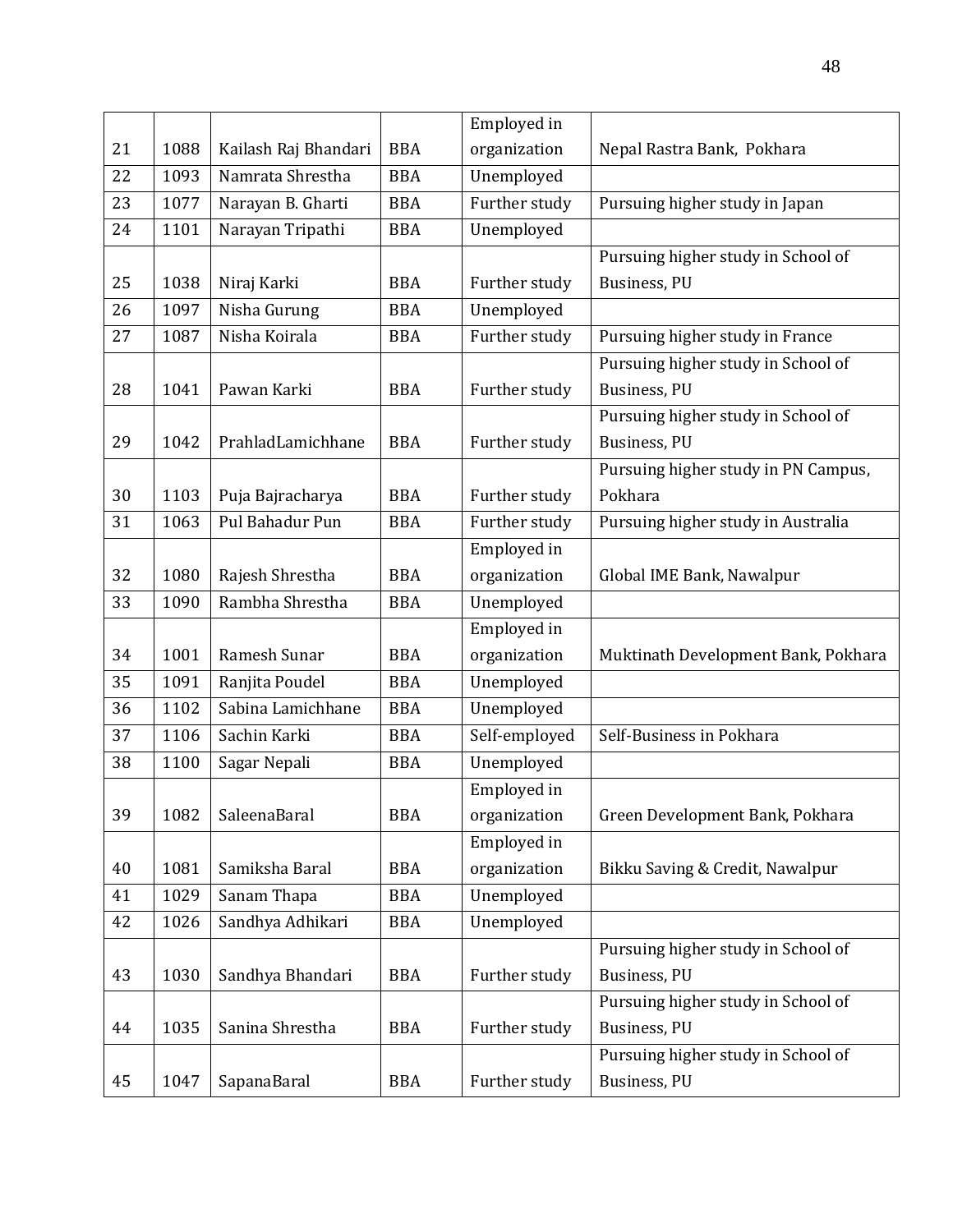|    |      |                    |               | Employed in   |                                      |
|----|------|--------------------|---------------|---------------|--------------------------------------|
| 46 | 1055 | Sapana Thapa Magar | <b>BBA</b>    | organization  | Lotus Boarding School, Tanahun       |
| 47 | 1028 | Saugat Shrestha    | <b>BBA</b>    | Self-employed | Self-Business in Pokhara             |
| 48 | 1061 | Seema KC           | <b>BBA</b>    | Further study | Pursuing higher study in Australia   |
| 49 | 1062 | Shankar GC         | <b>BBA</b>    | Further study | Pursuing higher study in Australia   |
| 50 | 1096 | Shanta Sapkota     | <b>BBA</b>    | Unemployed    |                                      |
| 51 | 1104 | Sonisha Karki      | <b>BBA</b>    | Self-employed | Self-Business in Parbat              |
|    |      |                    |               | Employed in   |                                      |
| 52 | 1036 | Subash Raj Koirala | <b>BBA</b>    | organization  | Gandaki Bikash Bank Limited, Pokhara |
| 53 | 1092 | Suchitra Chindal   | <b>BBA</b>    | Further study | Pursuing higher study in Australia   |
|    |      |                    |               |               | Pursuing higher study in School of   |
| 54 | 1105 | Sujata Dhakal      | <b>BBA</b>    | Further study | Business, PU                         |
|    |      |                    |               |               | Pursuing higher study in School of   |
| 55 | 1034 | Sulochana Pandit   | <b>BBA</b>    | Further study | Business, PU                         |
| 56 | 1057 | Sumit Thapa Magar  | <b>BBA</b>    | Further study | Pursuing higher study in Canada      |
|    |      | Sumitra Thapa      |               |               |                                      |
| 57 | 1108 | Magar              | <b>BBA</b>    | Further study | Pursuing higher study in Canada      |
| 58 | 1094 | Sunil Adhikari     | <b>BBA</b>    | Self-employed | Self-Business in Pokhara             |
| 59 | 1058 | Sunnaina Gurung    | <b>BBA</b>    | Further study | Pursuing higher study in Australia   |
| 60 | 1059 | SusmitaGiri        | <b>BBA</b>    | Further study | Pursuing higher study in London      |
| 61 | 1060 | SusmitaJalari      | <b>BBA</b>    | Further study | Pursuing higher study in Australia   |
|    |      |                    |               |               | Pursuing higher study in School of   |
| 62 | 1046 | Susmita KC         | <b>BBA</b>    | Further study | Business, PU                         |
|    |      |                    |               |               | Pursuing higher study in PN Campus,  |
| 63 | 1004 | Susmita Shrestha   | <b>BBA</b>    | Further study | TU, Pokhara                          |
|    |      |                    |               |               | Pursuing higher study in School of   |
| 64 | 1044 | Asha Koirala       | <b>BBA-BI</b> | Further study | Business, PU                         |
|    |      |                    |               |               | Pursuing higher study in School of   |
| 65 | 1039 | Kabita Shrestha    | <b>BBA-BI</b> | Further study | Business, PU                         |
|    |      | Kesh Bahadur       |               |               |                                      |
| 66 | 1098 | Chhetri            | BBA-BI        | Unemployed    |                                      |
| 67 | 1095 | ManojAchrya        | <b>BBA-BI</b> | Self-employed | Self-Business in Tanahun             |
|    |      |                    |               |               | Pursuing higher study in School of   |
| 68 | 1045 | Millan Basuala     | <b>BBA-BI</b> | Further study | Business, PU                         |
| 69 | 1099 | NarayaniSubedi     | <b>BBA-BI</b> | Unemployed    |                                      |
|    |      |                    |               |               | Pursuing higher study in PN Campus,  |
| 70 | 1005 | Pramila Timilsina  | BBA-BI        | Further study | TU, Pokhara                          |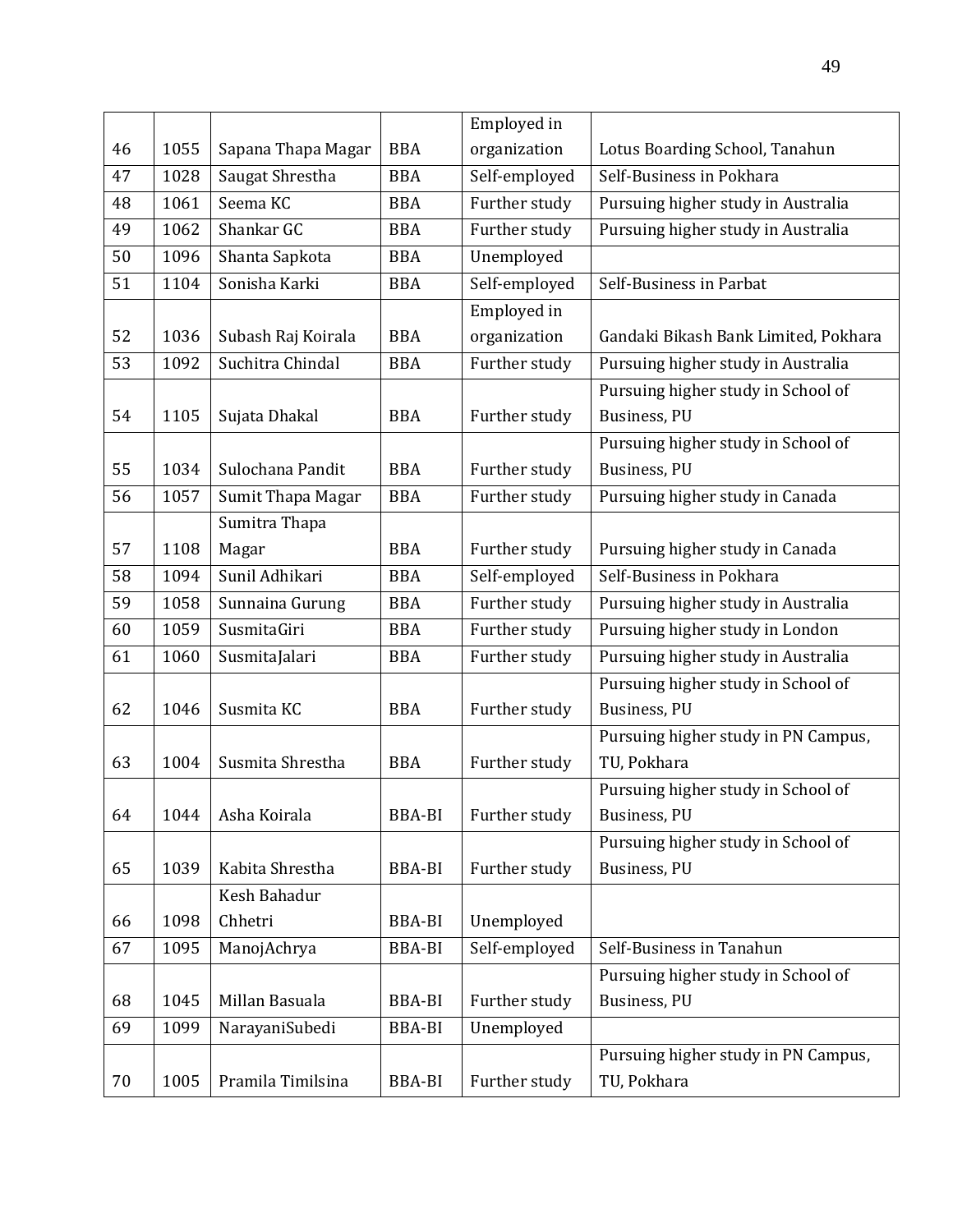| 71 | 1051 | Pramila Tiwari     | <b>BBA-BI</b> | Unemployed    |                                           |
|----|------|--------------------|---------------|---------------|-------------------------------------------|
|    |      |                    |               |               | Pursuing higher study in School of        |
| 72 | 1050 | Puja Neupane       | BBA-BI        | Further study | Business, PU                              |
|    |      |                    |               |               | Pursuing higher study in Novel College,   |
| 73 | 1049 | Rabina Thapa       | <b>BBA-BI</b> | Further study | Pokhara                                   |
|    |      | Ramesh Sharma      |               | Employed in   |                                           |
| 74 | 1079 | Acharya            | <b>BBA-BI</b> | organization  | LIC Insurance, Lalitpur                   |
| 75 | 1110 | Roshan Karki       | <b>BBA-BI</b> | Unemployed    |                                           |
|    |      |                    |               |               | Pursuing higher study in School of        |
| 76 | 1052 | Sagun Pokhrel      | <b>BBA-BI</b> | Further study | Business, PU                              |
| 77 | 1032 | Saroj Paudel       | <b>BBA-BI</b> | Self-employed | <b>Trading Business in Pokhara</b>        |
|    |      |                    |               | Employed in   |                                           |
| 78 | 1043 | Shankar Nepali     | <b>BBA-BI</b> | organization  | Kailash Bank, Pokhara                     |
|    |      |                    |               | Employed in   |                                           |
| 79 | 1053 | Suman Mulmi        | <b>BBA-BI</b> | organization  | Sainaik Art Center, Pokhara               |
|    |      |                    |               |               | Pursuing higher study in School of        |
| 80 | 1031 | Sushma Pande       | <b>BBA-BI</b> | Further study | Business, PU                              |
|    |      |                    |               |               | Pursuing higher study in Novel            |
| 81 | 1006 | Tripti Acharya     | BBA-BI        | Further study | Academy, Pokhara                          |
|    |      |                    |               | Employed in   |                                           |
| 82 | 1007 | Amrita Shahi       | <b>MBA</b>    | organization  | Machhapure Bank Limited                   |
| 83 | 1076 | Ashok Gurung       | <b>MBA</b>    | Further study | Pursuing higher study in the UK           |
| 84 | 1022 | BidurPokhrel       | <b>MBA</b>    | Self-employed | <b>Educational Consultancy in Pokhara</b> |
| 85 | 1084 | Ishwori Paudel     | <b>MBA</b>    | Further study | Pursuing higher study in Japan            |
| 86 | 1078 | Jeevan Thapa       | <b>MBA</b>    | Further study | Pursuing higher study in Australia        |
|    |      |                    |               | Employed in   |                                           |
| 87 | 1085 | Krishna Poudel     | MBA           | organization  | Officer at Pokhara University in Nepal    |
|    |      |                    |               | Employed in   |                                           |
| 88 | 1021 | Lok Prakash Paudel | <b>MBA</b>    | organization  | Rastriya Banijya Bank Limited, Pokhara    |
|    |      |                    |               | Employed in   | Infrastructure Development Officer,       |
| 89 | 1017 | Lokendra Pun       | <b>MBA</b>    | organization  | Pyuthan                                   |
|    |      |                    |               | Employed in   |                                           |
| 90 | 1019 | Mamta Bhandari     | MBA           | organization  | Gandaki Development Bank, Pokhara         |
| 91 | 1020 | Manoj K Baral      | <b>MBA</b>    | Further study | Pursuing higher study in Australia        |
| 92 | 1016 | Manoj Poudel       | <b>MBA</b>    | Self-employed | Academic Consultancy in Pokhara           |
|    |      |                    |               | Employed in   |                                           |
| 93 | 1018 | Milan Gurung       | <b>MBA</b>    | organization  | Pokhara Finance, Pokhara                  |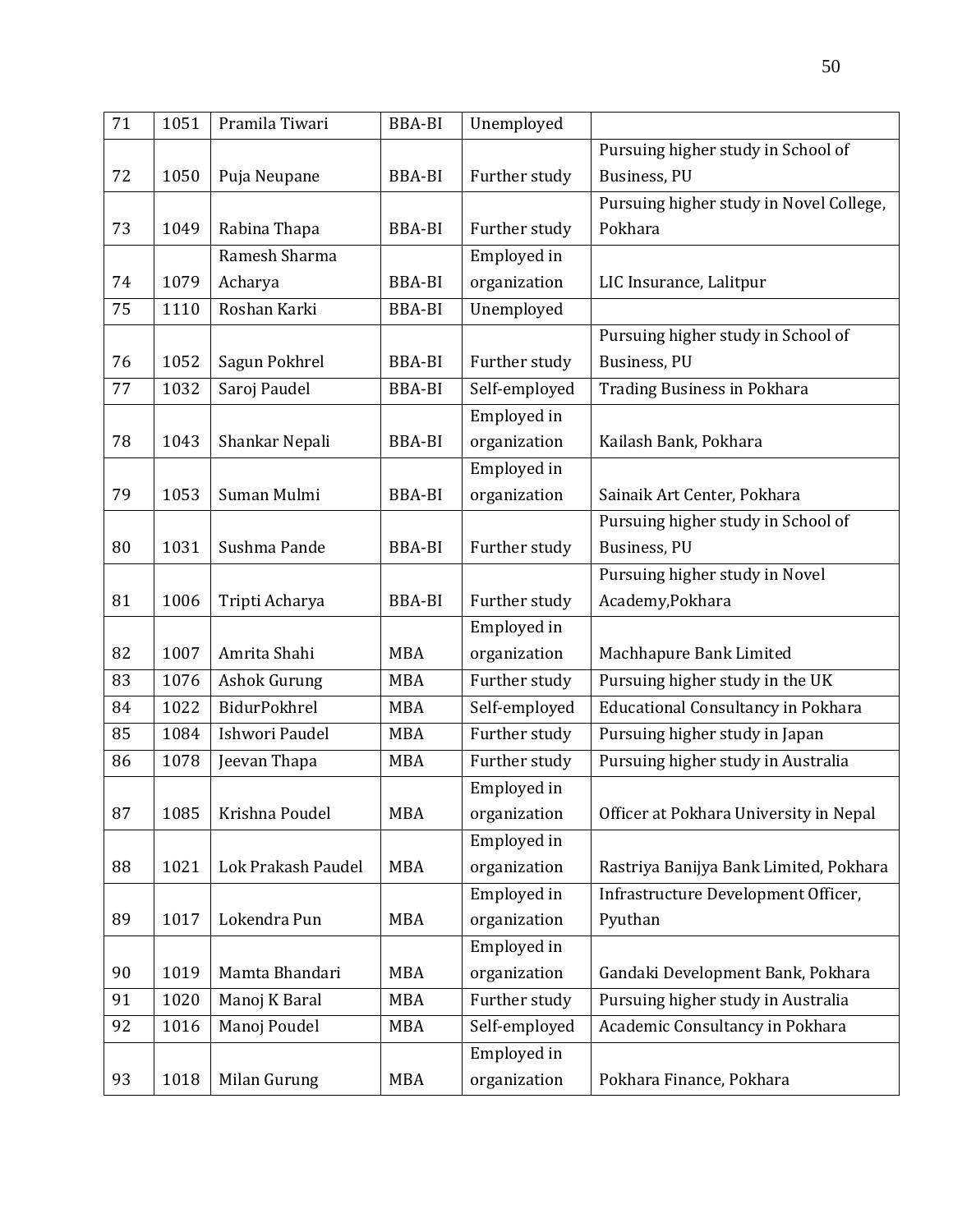| 94  | 1068 | Mukti Nath Acharya | <b>MBA</b> | Further study | Pursuing higher study in Australia     |
|-----|------|--------------------|------------|---------------|----------------------------------------|
|     |      | Nabin Kishore      |            |               |                                        |
| 95  | 1069 | Poudel             | <b>MBA</b> | Further study | Pursuing higher study in Australia     |
|     |      |                    |            | Employed in   | Surya Nepal Pvt Limited, Kantipath,    |
| 96  | 1112 | NischalSubedi      | <b>MBA</b> | organization  | <b>KTM</b>                             |
|     |      |                    |            | Employed in   |                                        |
| 97  | 1113 | Poojen Shrestha    | <b>MBA</b> | organization  | Civil Bank Limited, Pokhara            |
| 98  | 1083 | Prabha Banstola    | <b>MBA</b> | Further study | Pursuing higher study in Bangladesh    |
|     |      |                    |            | Employed in   |                                        |
| 99  | 1114 | Pramisha KC        | <b>MBA</b> | organization  | <b>Everest Bank Limited</b>            |
| 100 | 1070 | Pramod Kafle       | <b>MBA</b> | Further study | Pursuing higher study in Australia     |
| 101 | 1067 | Pratibha Bhattarai | <b>MBA</b> | Further study | Pursuing higher study in the US        |
|     |      |                    |            | Employed in   |                                        |
| 102 | 1013 | Ramesh K Raut      | <b>MBA</b> | organization  | Nepal Bank Limited, Dhanusha           |
| 103 | 1075 | Sabita KC          | <b>MBA</b> | Further study | Pursuing higher study in Australia     |
|     |      |                    |            | Employed in   | Lecturer, Nepal Touism and Hotel       |
| 104 | 1037 | Sagun Koirala      | <b>MBA</b> | organization  | Management College, Pokhara            |
|     |      |                    |            | Employed in   | Sipradi, Earthmovers Private. Limited, |
| 105 | 1012 | Samir Basel        | <b>MBA</b> | organization  | Pokhara                                |
|     |      |                    |            | Employed in   |                                        |
| 106 | 1009 | Saubhagya J Basnet | <b>MBA</b> | organization  | Citizen Bank, Pokhara                  |
|     |      |                    |            | Employed in   |                                        |
| 107 | 1014 | Sheela Adhikari    | <b>MBA</b> | organization  | Citizen Bank, Pokhara                  |
|     |      |                    |            | Employed in   |                                        |
| 108 | 1011 | ShreeramBaral      | <b>MBA</b> | organization  | IELTS teacher, Pokhara                 |
|     |      |                    |            | Employed in   |                                        |
| 109 | 1015 | Siddhartha N.Shrma | MBA        | organization  | Kailash Development Bank, Pokhara      |
| 110 | 1073 | Subash GC          | <b>MBA</b> | Further study | Pursuing higher study in Newsland      |
|     |      |                    |            | Employed in   |                                        |
| 111 | 1008 | Subash Lamsal      | MBA        | organization  | Sipradi Trading, Pokhara               |
| 112 | 1074 | Sushila Adhikari   | <b>MBA</b> | Further study | Pursuing higher study in Australia     |
|     |      |                    |            | Employed in   |                                        |
| 113 | 1010 | Sworupa Shrestha   | MBA        | organization  | Siddhartha Inl College, Butwal         |
| 114 | 1064 | Swotantra Basnet   | MBA        | Further study | Pursuing higher study in Australia     |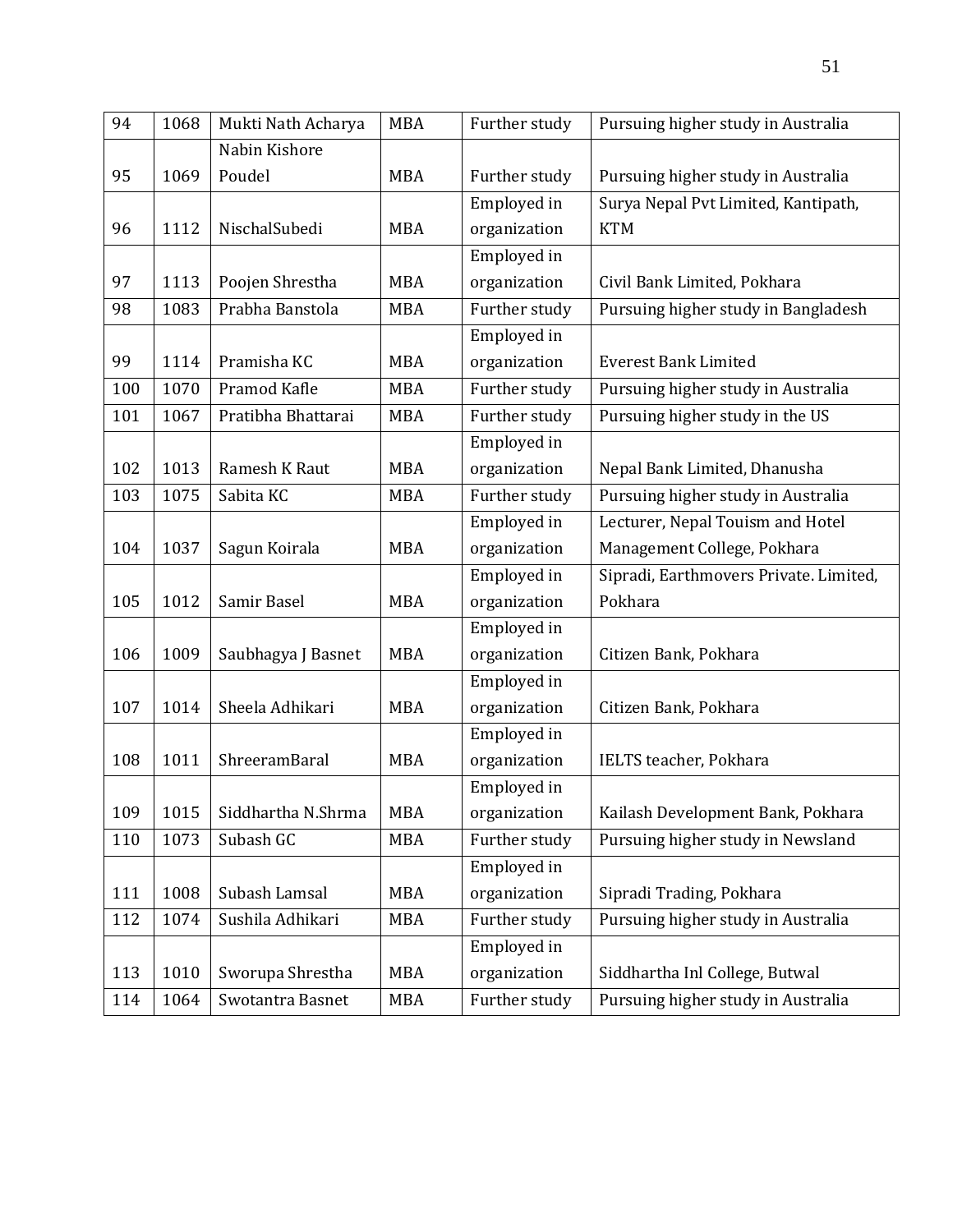## **Annex II: Tracer Study Questionnaire**

## **Tracer Study Questionnaire**

#### *Dear Graduate,*

*This institution is establishing a system of tracing its graduates and getting feedback regarding the type of work, further study or other activity you are/were involved in since you completed your study from the institution. The information provided will assist the institution in planning future educational needs. Results of this tracer study will only be presented in summary form and individual responses will be kept strictly confidential. We would, therefore, highly appreciate it if you could complete the following questionnaire and return it to us, at your earliest convenience.* 

*Thank you for your kind cooperation and support* 

| A. PERSONAL INFORMATION:                                                                                          |                                            |                       |
|-------------------------------------------------------------------------------------------------------------------|--------------------------------------------|-----------------------|
| (Given Name)                                                                                                      | (Middle Name)                              | (Surname/Family Name) |
|                                                                                                                   |                                            |                       |
| Name:                                                                                                             |                                            |                       |
| Gender:<br>Male<br>Female<br>DD/Month/Year)                                                                       |                                            |                       |
| Program Completed:<br>B.Ed.<br>BA<br><b>MA</b><br>M.Ed.                                                           | <b>BBS</b><br>B.Sc.<br><b>MBS</b><br>M.Sc. | Other:<br>Other:      |
| Electronic Social Network ID:                                                                                     |                                            |                       |
|                                                                                                                   |                                            |                       |
|                                                                                                                   |                                            |                       |
| <b>B. EMPLOYMENT INFORMATION:</b>                                                                                 |                                            |                       |
| 1 Current Employment Status:                                                                                      |                                            |                       |
| Self Employed<br>Service in an organization                                                                       | Unemployed                                 |                       |
| In case of Service in an organization: Employer's Details (of the organization you are currently working<br>for): |                                            |                       |
| i. Name of the Organization:                                                                                      |                                            |                       |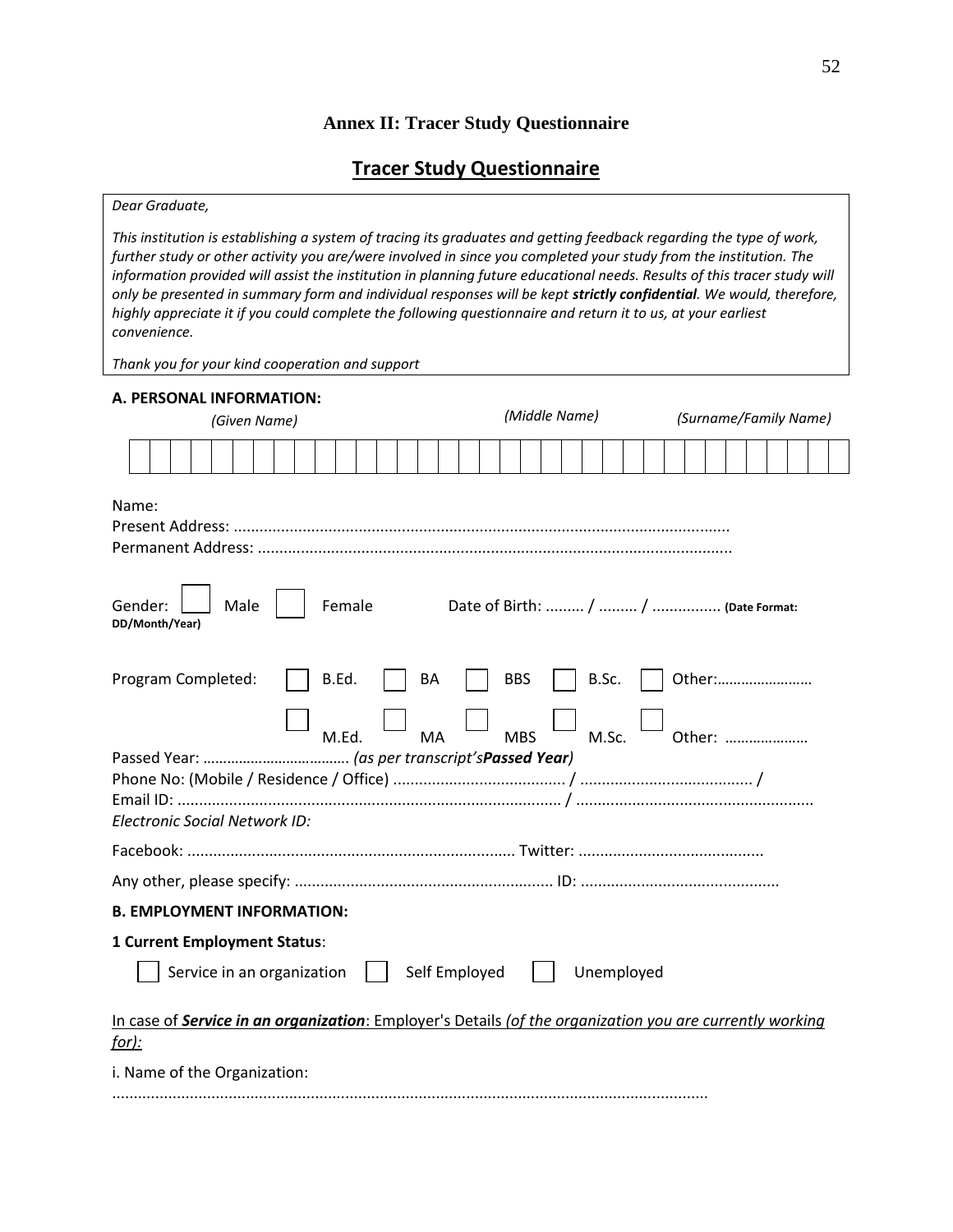| ii. Type of Organization: $\Box$ Private $\Box$ Public $\Box$ NGO/INGO $\Box$ Government $\Box$ Other: |  |                       |  |
|--------------------------------------------------------------------------------------------------------|--|-----------------------|--|
| iii. Address:                                                                                          |  |                       |  |
|                                                                                                        |  |                       |  |
|                                                                                                        |  |                       |  |
| v. Employment Type:                                                                                    |  | Full time   Part time |  |
| vi. Designation:                                                                                       |  |                       |  |
|                                                                                                        |  |                       |  |

In the case of *Self Employment*:

i. Starting Year: ...................... ii. Type of work/profession:

..........................................................................................

**2 Which of the following best represent major strengths and weaknesses of the institutional program that you attended?***(Give number from the range 0-5) Excellent = 5 Very Weak = 0*

|                | <b>Particulars</b>                            | Please tick under the number which best suits your answer |  |  |   |   |   |
|----------------|-----------------------------------------------|-----------------------------------------------------------|--|--|---|---|---|
| SN             |                                               | 0                                                         |  |  | 3 | 4 | 5 |
|                | Relevance of the program to your professional |                                                           |  |  |   |   |   |
|                | (job) requirements                            |                                                           |  |  |   |   |   |
| $\overline{2}$ | <b>Extracurricular activities</b>             |                                                           |  |  |   |   |   |
| 3              | Problem solving ability                       |                                                           |  |  |   |   |   |
| 4              | Work placement/attachment / internship        |                                                           |  |  |   |   |   |
| 5              | Teaching/Learning environment                 |                                                           |  |  |   |   |   |
| 6              | Quality of education delivered                |                                                           |  |  |   |   |   |
| 7              | Teacher Student relationship                  |                                                           |  |  |   |   |   |
| 8              | Library facility                              |                                                           |  |  |   |   |   |
| 9              | Lab facility                                  |                                                           |  |  |   |   |   |
| 10             | Sports facility                               |                                                           |  |  |   |   |   |
| 11             | Canteen / Urinals etc                         |                                                           |  |  |   |   |   |
| 12             | Other strengths/weaknesses (please specify    |                                                           |  |  |   |   |   |

#### **C. IF PURSUING FURTHER STUDY:**

## **D. Please provide your suggestions/recommendations for the betterment of your institution:**

…………….................................................................................................................................................... …………….................................................................................................................................................... ……………....................................................................................................................................................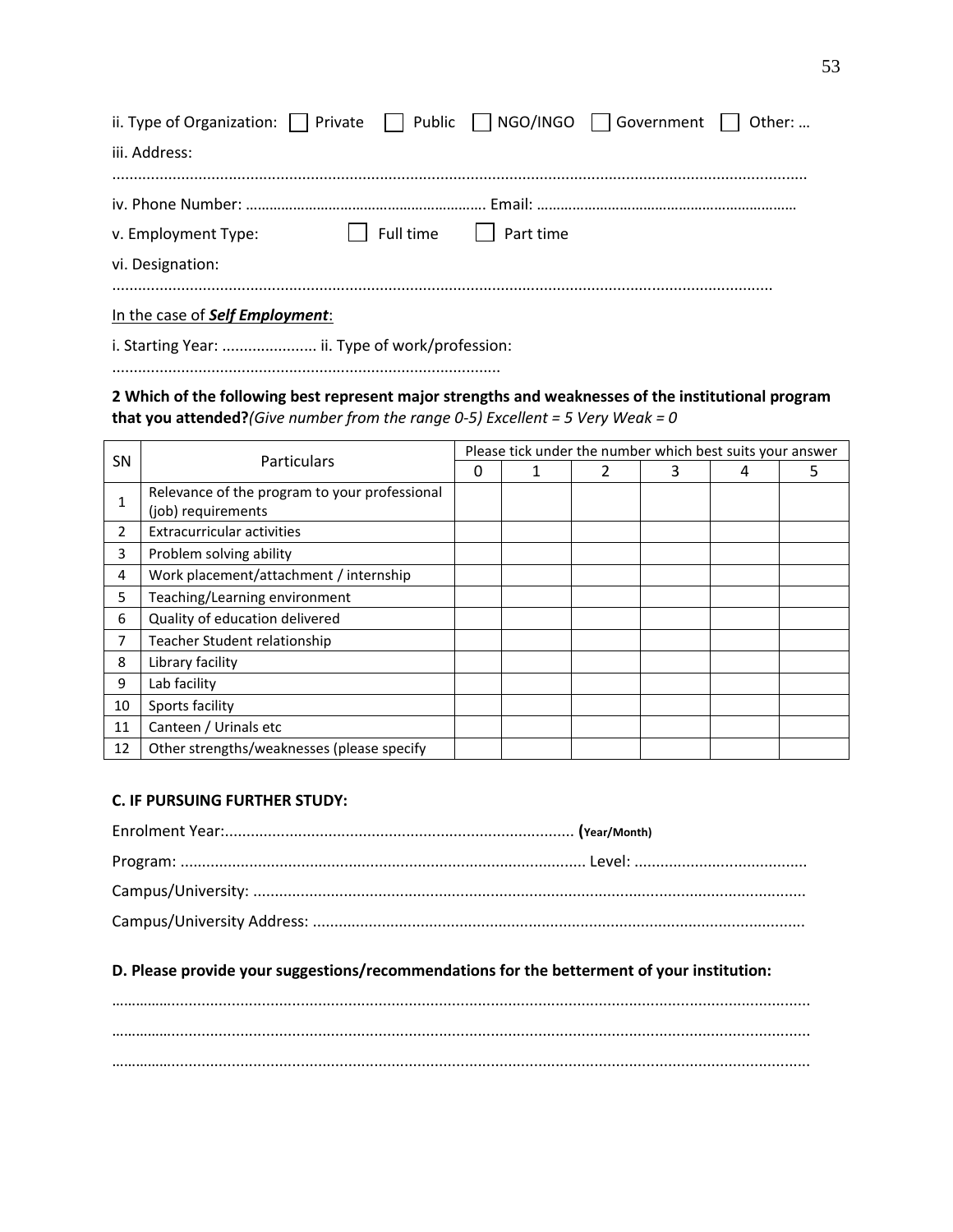## **E. What contribution/s you can provide to the institution for its betterment?**

…………….................................................................................................................................................... ……………....................................................................................................................................................

## **F. Contact Address/s of your friend/s, who had graduated in the same year you had graduated:**

*[Note: Please provide contact address of your colleagues whom you know from your batch. This will help us to effectively complete this tracer study.]*

*[SNID - Social Network ID | You can use additional sheet if you have information of more of your friends of your batch.]*

.............................................

Signature of the graduate

## **G. TO BE FILLED BY THE CAMPUS (***Please fill all the given information***):**

#### *Academic Information of Graduate:*

Г

| Verified by: |  |
|--------------|--|
|              |  |

### **H. Task Team Leader:**

### **Campus Stamp:**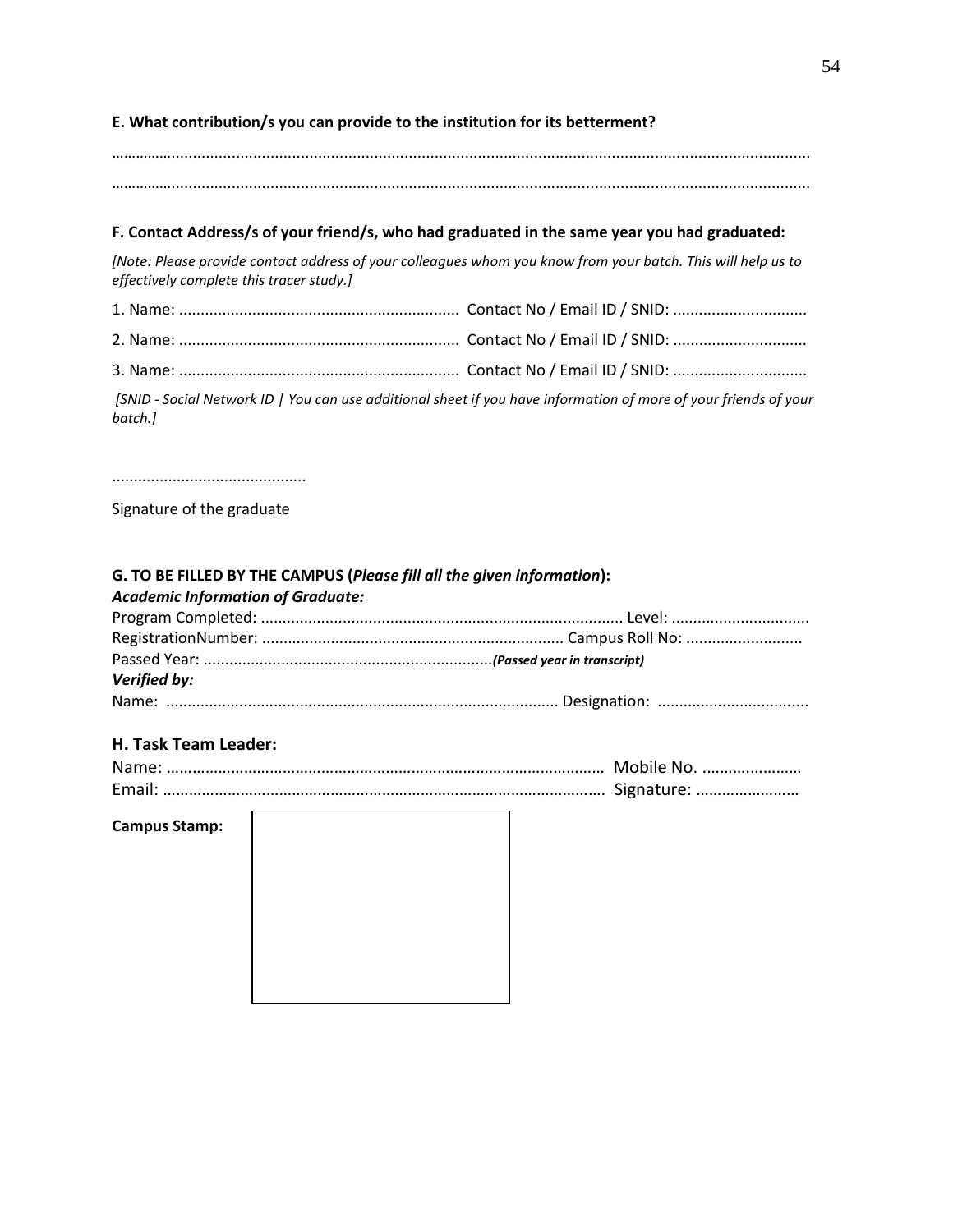# **Annex III: Study Team**

| <b>SN</b> | <b>Name</b>           | <b>Designation</b>         | Organization | <b>Major Role in</b> |
|-----------|-----------------------|----------------------------|--------------|----------------------|
|           |                       |                            |              | <b>Tracer Study</b>  |
| 1.        | Deepak Raj Paudel     | <b>Associate Professor</b> | SOB, PU      | <b>Team Leader</b>   |
| 2.        | Dr. Umesh Singh Yadav | Associate Professor        | SOB, PU      | Member               |
| 3.        | Dr. Surya Bahadur GC  | <b>Associate Professor</b> | SOB, PU      | Member               |
| 4.        | Santosh Kumar Gurung  | Lecturer                   | SOB, PU      | Member               |
| 5.        | Pradeep Sapkota       | Lecturer                   | SOB, PU      | Member               |
| 6.        | Ravindra Prasad Baral | Lecturer                   | SOB, PU      | Member               |

**Tracer Study Team:** List of study team as formed by the office of School of Business, PU

**Survey Team:** List of the survey team (faculty members) involved in tracing study project 2017

| <b>SN</b>      | <b>Name</b>              | <b>Designation</b>         | Organization | <b>Role</b> in      |
|----------------|--------------------------|----------------------------|--------------|---------------------|
|                |                          |                            |              | <b>Tracer Study</b> |
| $\mathbf{1}$   | Asish Thapa              | Lecturer                   | SOB, PU      | Surveyor            |
| $\overline{2}$ | <b>Balchandra Poudel</b> | Lecturer                   | SOB, PU      | Surveyor            |
| 3              | Bharat Raj Wagley        | Lecturer                   | SOB, PU      | Surveyor            |
| 4              | Bibek Karmacharya        | Lecturer                   | SOB, PU      | Surveyor            |
| 5              | BishwoNathLamichhane     | Lecturer                   | SOB, PU      | Surveyor            |
| 6              | Daya Raj Dhakal          | <b>Associate Professor</b> | SOB, PU      | Surveyor            |
| 7              | Deepak Raj Paudel        | <b>Associate Professor</b> | SOB, PU      | Surveyor            |
| 8              | Deepesh Ranabhat         | Lecturer                   | SOB, PU      | Surveyor            |
| 9              | Deepmala Shrestha        | Lecturer                   | SOB, PU      | Surveyor            |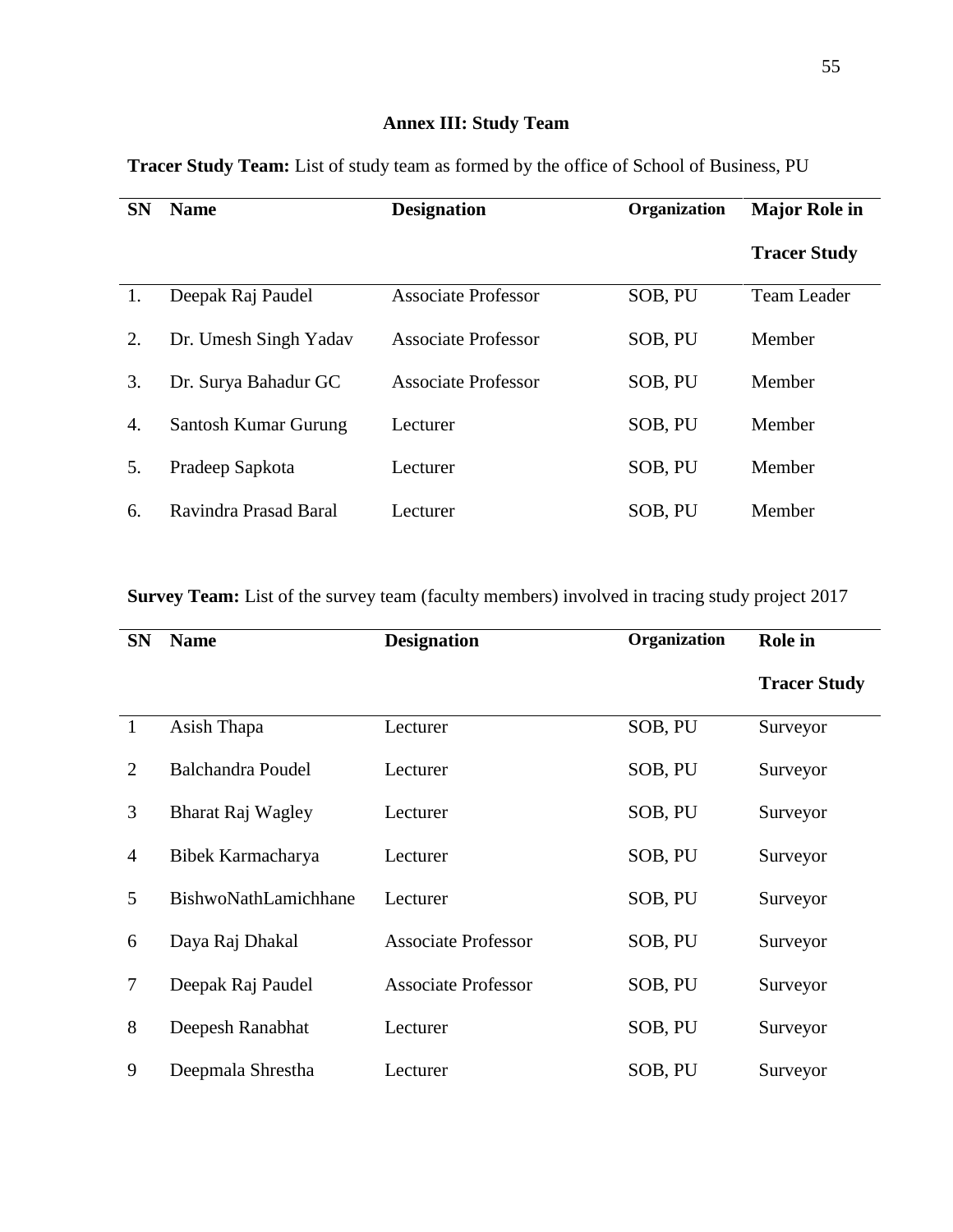| 10 | Dipak Neupane          | Lecturer                   | SOB, PU | Surveyor |
|----|------------------------|----------------------------|---------|----------|
| 11 | Dipak Ojha             | Lecturer                   | SOB, PU | Surveyor |
| 12 | Dr. Surya Bahadur GC   | <b>Associate Professor</b> | SOB, PU | Surveyor |
| 13 | Dr. Umesh Singh Yadav  | <b>Associate Professor</b> | SOB, PU | Surveyor |
| 14 | Durga Prasad Chapagain | Lecturer                   | SOB, PU | Surveyor |
| 15 | Ghanashyam Tiwari      | Lecturer                   | SOB, PU | Surveyor |
| 16 | Hemkanta Poudel        | Lecturer                   | SOB, PU | Surveyor |
| 17 | Praadeep Sapkota       | Lecturer                   | SOB, PU | Surveyor |
| 18 | Ravindra Prasad Baral  | Lecturer                   | SOB, PU | Surveyor |
| 19 | Santosh Kumar Gurung   | Lecturer                   | SOB, PU | Surveyor |
| 20 | Shanti Devi Chhetri    | Lecturer                   | SOB, PU | Surveyor |
| 21 | Sujita Adhikari        | Lecturer                   | SOB, PU | Surveyor |
| 22 | Surbarna Bir JBR       | Lecturer                   | SOB, PU | Surveyor |
| 23 | YograjLamichhane       | Lecturer                   | SOB, PU | Surveyor |
|    |                        |                            |         |          |

**Staff:** List of staffs involved in the tracer study project 2017 in various activities

| <b>SN</b>             | <b>Name</b>      | <b>Designation</b>          | <b>Organization</b> | Role in             |
|-----------------------|------------------|-----------------------------|---------------------|---------------------|
|                       |                  |                             |                     | <b>Tracer Study</b> |
|                       | Sita Devi Dhakal | Deputy Administrator (Acc.) | SOB, PU             | Administrative      |
| $\mathcal{D}_{\cdot}$ | Pramod Giri      | Assistant Administrator(AA) | SOB, PU             | Administrative      |
| 3.                    | Toran BK         | Assistant                   | SOB, PU             | Administrative      |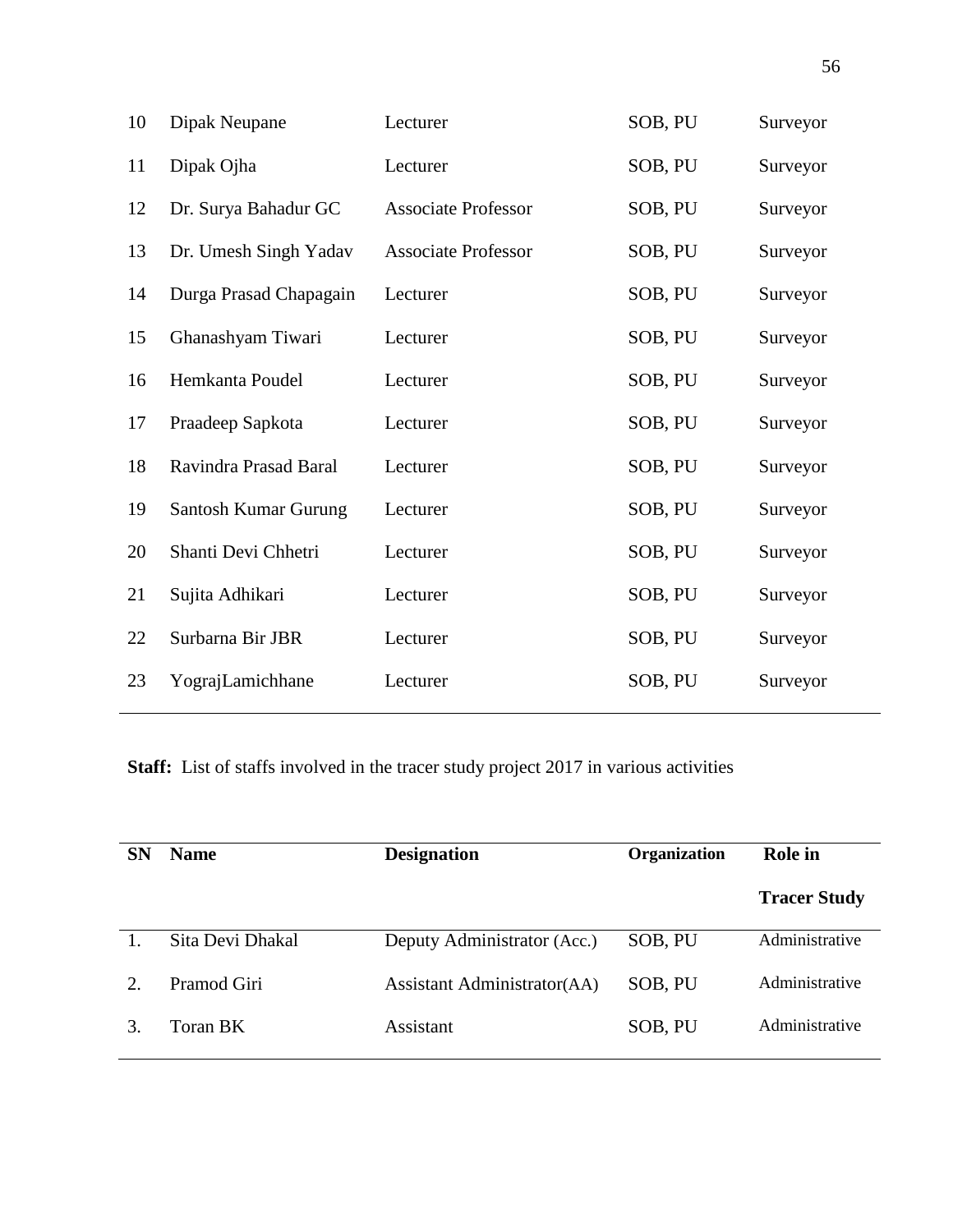## **Annex IV: Official Letter of the Tracer Study Team-2017**

|                                                                | POKHARA UNIVERSITY<br><b>FACULTY OF MANAGEMENT STUDIES</b> |
|----------------------------------------------------------------|------------------------------------------------------------|
|                                                                | <b>SCHOOL OF BUSINESS</b>                                  |
| Ref. No. 475 act 00E                                           | Pokhara Lesbsah, Kaski, Nepal                              |
|                                                                | मितिः २०७६109190                                           |
| १.श्री दिपक राज पौडेल<br>सह-प्राध्यापक, स्कूल अफ बिजनेश.       | टिम लिडर                                                   |
| २. डा. उमेश सिंह यादव                                          | सदस्य                                                      |
| सह-प्राध्यापक, स्कुल अफ बिजनेश,<br>३. डा. सूर्य बहादुर जि. सी. |                                                            |
| सह-प्राध्यापक, स्कुल अफ बिजनेश,                                | सदस्य                                                      |
| ४. श्री सन्तोष कुमार गुरुङ.                                    | सदस्य                                                      |
| उप-प्राध्यापक, स्कूल अफ बिजनेश,<br>५. श्री प्रदिप सापकोटा      | सदस्य                                                      |
| उप-प्राध्यांपक, स्कूल अफ बिजनेश                                | 锁                                                          |
| ६.श्री रविन्द्र प्रसाद बराल                                    | 谎<br>सदस्य                                                 |
| उप-प्राध्यापक, स्कुल अफ बिजनेश,                                |                                                            |
| विषय : मनोनयन गरिएको बारे ।                                    |                                                            |

उपरोक्त सम्बन्धमा यस स्कूल अफ विजनेशमा UGC को नियमित अनुदान अन्तर्गत यस पटक पनि स्कुल अफ Tracing Study गरी प्रतिवेदन तयार गर्नका लागी तपाइलाई टिम लिडर ∕सदस्य मा मनोनयन गरिएको व्यहोरा<br>अनगत समाउँहर । सामा प्रतिवेदन तयार गर्नका लागी तपाइलाई टिम लिडर ∕सदस्य मा मनोनयन गरिएको व्यहोरा अवगत गराउँदछ । समयमा नै कार्य सम्पन्न गर्नुहुन अनुरोध गर्दछ ।

Ĭ.

हिा. रविन्द्र धिमिरे) निर्देशक

Contact Address: Pokhara Lekhnath-30, Nepal, Tel.:00977-61-504147/504035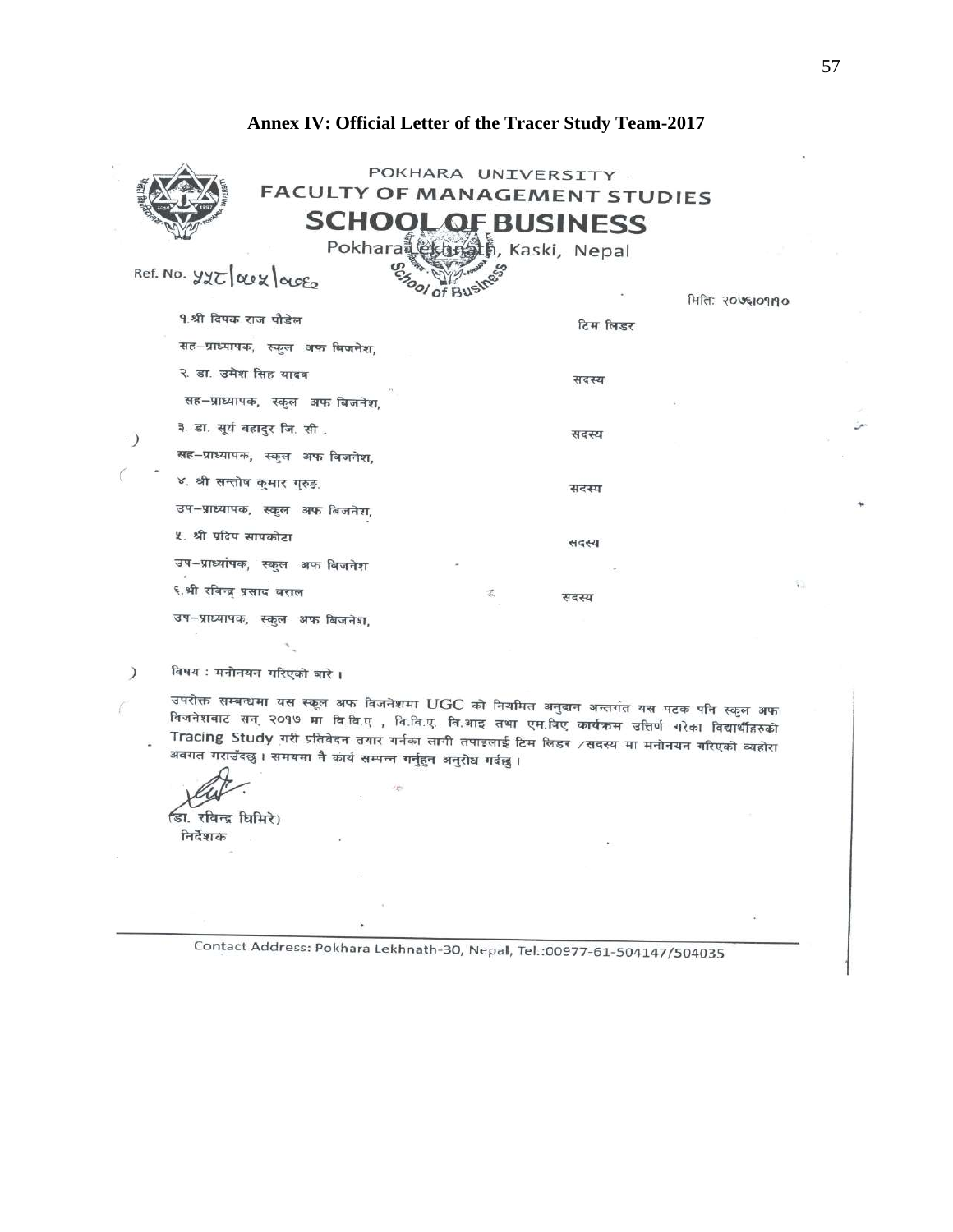## **Annex V: Official Letter of the Tracer Study Team-2018**



# **POKHARA UNIVERSITY FACULTY OF MANAGEMENT STUDIES SCHOOL OF BUSINESS**

Pokhara, Kaski, Nepal

 $226000600000$ Ref. No.

मिलि: २०७६/०७/१८

 $CTZP$ अंयीजक, डा. दिपक राज पौडेल, सह प्राध्यापक सदस्य, डा. उमेश सिंह यादव, सह प्राध्यापक सदस्य, डा. सूर्य बहादर जि.सी., सह प्राध्यापक सदस्य, श्री संतोष कुमार गुरुङ्ग, उप प्राध्यापक सदस्य, श्री प्रदिप्त सापकोटा, उप प्राध्यापक सदस्य, श्री रबिन्द्र प्रसाद बराल, उप प्राध्यापक स्कल अफ बिजनेस

बिषय: Tracer Study का लागि थप जिम्मेवारी दिइएको सम्बन्धमा।

यस समितिलाई स्कूल अफ बिजनेसको Master & Bachelors Level -2017 Batch को Tracer Study सम्पन्न गर्नका लागि जिम्मैवारी दिइएकोमा सन् २०१८ व्याचको Tracer Study सम्पन्न गरी सो को प्रतिवेदन २०७६ मंसिर मसान्त भित्रमा सम्पन्न गरी विश्वविद्यालय अनुदान आयोगमा पेश गर्न भनी विश्वविद्यालय अनुदान आयोगले सूचना प्रेषित गरेको हुंदा २०१७ तथा २०१८ दुवै ब्याचको Tracer Study Report तयार गरी तोकिएको समय भित्रमा सम्पन्न गर्नका लागि अनुरोध गर्दछु।

सहयोगको लागि धन्यवाद।

रविन्द्र धिमिरे

निर्देशक

बोधार्थः

9. RMC Committee

२. Account Section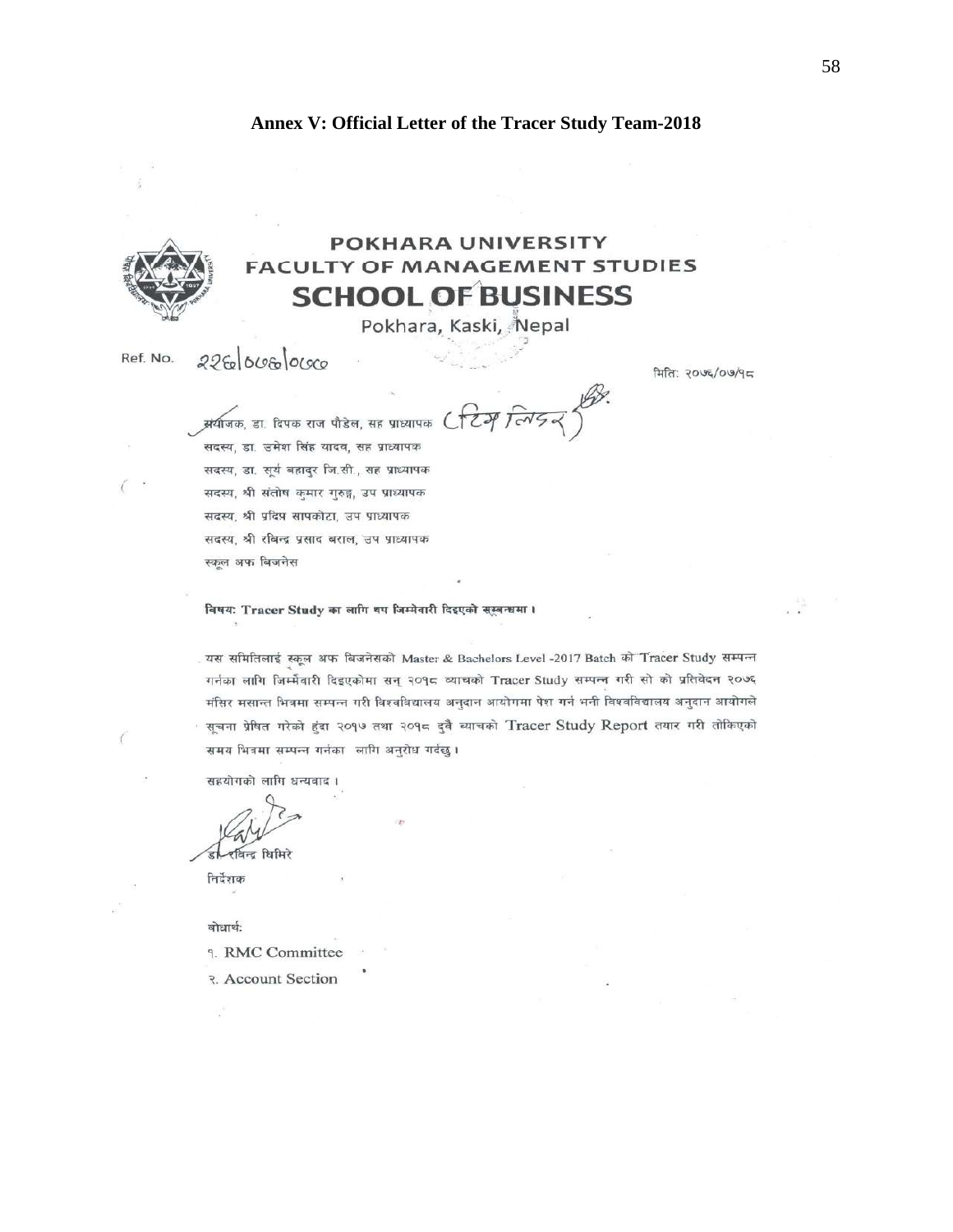## Annex VI: Official Letter to UGC- Submission of Tracer Study Report 2017



## POKHARA UNIVERSITY **FACULTY OF MANAGEMENT STUDIES SCHOOL OF BUSINESS**

Pokhara, Kaski, Nepal

Ref. No. 324 | 2076 | 77

Date: 16<sup>th</sup> December

To.

The Member Secretary

UGC, Nepal

Subject: Submission of Tracer Study Report 2017.

Dear Sir,

With due regards, I would like to inform you that our team has completed the tracer study of MBA, BBA and BBA BI graduates of 2017 batch as undertaken with the support and funding of University Grant Commission. On behalf of our institution and personally, I feel highly obliged and appreciate the learning opportunity provided to us by UGC. Similarly, the study will be useful insight for understanding the shortcomings of programs and students preferences too. This particularly is highly beneficial for us.

Finally, to your information the Tracer Study Report has been attached along with this correspondence and the meantime we are highly thankful for the consideration of UGC in accepting our team and organization.

Thank you.

Sincerely,

Dr. Rabindra Ghimire Director **School of Business** Pokhara University Pokhara 30, Kaski

Contact Address: Pokhara-30, Kaski, Nepal, Tel.:00977-61-504147/504035 E-mail: info.sob@pu.edu.np, www.pu.edu.np